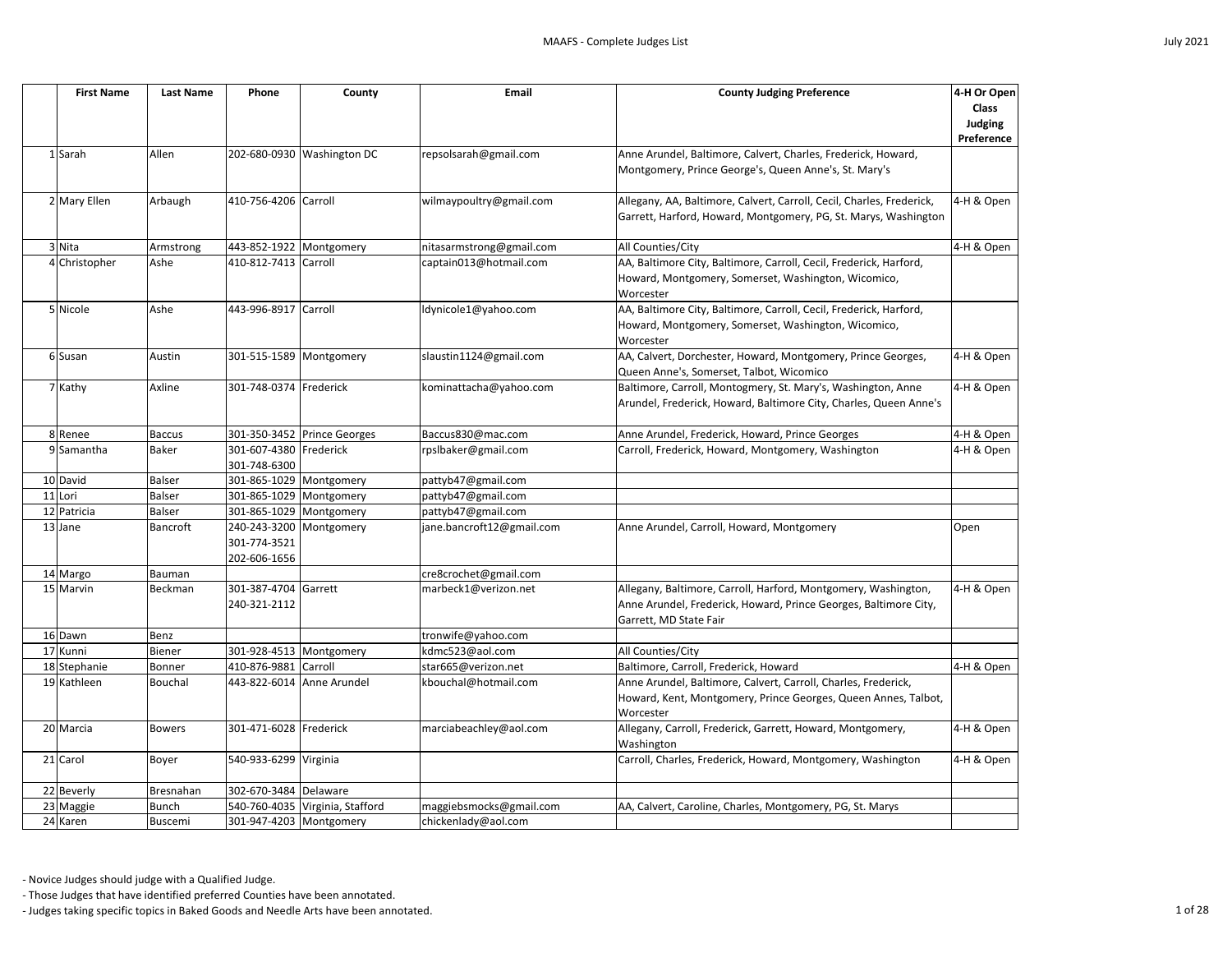| <b>First Name</b>  | <b>Last Name</b> | Phone                     | County                         | Email                       | <b>County Judging Preference</b>                                                                                                    | 4-H Or Open<br><b>Class</b><br>Judging<br>Preference |  |  |
|--------------------|------------------|---------------------------|--------------------------------|-----------------------------|-------------------------------------------------------------------------------------------------------------------------------------|------------------------------------------------------|--|--|
| 25 Jolene          | Campbell         | 410-252-6860 Baltimore    |                                | jolr1@verizon.net           | <b>All Counties</b>                                                                                                                 | 4-H & Open                                           |  |  |
| 26 Katie           | Carico           | 443-618-1145 Anne Arundel |                                | katie@carico.net            | Anne Arundel, Baltimore, Calvert, Caroline, Carroll, Cecil, Charles,                                                                | Open                                                 |  |  |
|                    |                  |                           |                                |                             | Frederick, Harford, Howard, Kent, Montgomery, Prince Georges,                                                                       |                                                      |  |  |
|                    |                  |                           |                                |                             | Queen Anne's, St. Mary's                                                                                                            |                                                      |  |  |
| 27 Devon           | Carlin           | 301-785-4347 Montgomery   |                                | dacarlin@gmail.com          |                                                                                                                                     |                                                      |  |  |
| 28 Lindsey         | Carlin           | 301-525-7234 Montgomery   |                                | HomeArtsLC@gmail.com        | AA, Baltimore, Carroll, Frederick, Howard, Somerset                                                                                 |                                                      |  |  |
| 29 Frances         | Cecil            | 301-663-4963 Frederick    |                                |                             |                                                                                                                                     |                                                      |  |  |
|                    |                  | 240-357-1735              |                                |                             |                                                                                                                                     |                                                      |  |  |
| 30 Donna           | Cestone          |                           | 201-874-9035 Anne Arundel      | dmcestone@peoplepc.com      | All Counties/City                                                                                                                   | 4-H & Open                                           |  |  |
| 31 Hanne           | Chason           | 410-877-3254 Harford      |                                | 1962mormor@gmail.com        | Baltimore City, Baltimore, Carroll, Cecil, Frederick, Harford, Howard,                                                              |                                                      |  |  |
|                    |                  |                           |                                |                             | Kent, Queen Anne's                                                                                                                  |                                                      |  |  |
| 32 Karen           | Clough           | 301-424-5851 Montgomery   |                                | khclough@aol.com            | Frederick, Howard, Prince Georges, Wicomico, Worcester                                                                              | Open                                                 |  |  |
| 33 Alicia          | Clugh            | 240-418-3213 Montgomery   |                                | aliciaclugh@gmail.com       | All Counties/City                                                                                                                   | 4-H & Open                                           |  |  |
| 34 Randy           | Conlan           | 301-253-6796 Montgomery   |                                | rconlan@gmail.com           | Baltimore, Carroll, Frederick, Howard, Montgomery, Washington                                                                       | 4-H & Open                                           |  |  |
| 35 Stephanie       | Conlan           | 301-253-6796 Montgomery   |                                | srconlan@gmail.com          | Montgomery                                                                                                                          | Open                                                 |  |  |
| 36 Jean            | Corazza          | 301-253-0843 Montgomery   |                                | jcorazza@verizon.net        | Frederick                                                                                                                           | Open                                                 |  |  |
| 37 Eisele          | Couch            | 302-875-6134 Delaware     |                                |                             |                                                                                                                                     |                                                      |  |  |
| 38 Dawn            | Cox              | 302-382-4394 Delaware     |                                | dawnwebb19934@gmail.com     | Caroline, Dorchester, Kent, Queen Annes, Talbot                                                                                     |                                                      |  |  |
| 39 Beth            | Coyne            | 301-471-3717 Frederick    |                                | epcoyne@comcast.net         | Baltimore City, Baltimore, Carroll, Frederick, Howard, Montgomery,                                                                  | $4-H$                                                |  |  |
|                    |                  |                           |                                |                             | Washington                                                                                                                          |                                                      |  |  |
| 40 Ruth            | Culver           | 301-643-3269 Charles      |                                | pkfangus@aol.com            | AA, Baltimore City, Baltimore, Calvert, Caroline, Carroll, Cecil,<br>Charles, Frederick, Harford, Howard, Montgomery, PG, St. Marys | 4-H & Open                                           |  |  |
| 41 Susan           | Davis            | 302-381-5537 Delaware     |                                | suedavis72@hotmail.com      | Caroline, Dorchester, Queen Annes, Somerset, Talbot, Wicomico,<br>Worcester, MSF                                                    | 4-H & Open                                           |  |  |
| 42 Suzanne (Susie) | Davis            |                           | 703-768-5096 Virginia, Fairfax | susiedavis59@aol.com        | All Counties/City                                                                                                                   | Open                                                 |  |  |
| 43 Dorothy         | Dempsey          | 302-382-0028 Delaware     |                                | ddemdot@aol.com             |                                                                                                                                     |                                                      |  |  |
| 44 Ed              | <b>Dick</b>      | 443-766-9652 Howard       |                                |                             | AA, Baltimore, Carroll, Charles, Frederick, Harford, Howard, St.<br>Marys, Washington                                               |                                                      |  |  |
| 45 Judy            | Dillon           | 301-904-3201 St. Marys    |                                | judydillon@md.metrocast.net | Anne Arundel, Calvert, Charles, Prince Georges                                                                                      |                                                      |  |  |
| 46 Judith          | Dolehanty        | 410-663-5443 Baltimore    |                                | judole@comcast.net          | All Counties/City                                                                                                                   | 4-H & Open                                           |  |  |
| 47 Jeannine        | Dorothy          |                           | 301-577-3103 Prince Georges    | dorothyjeannine@gmail.com   | AA, Baltimore, Charles, Howard, Montgomery, PG                                                                                      | Open                                                 |  |  |
| 48 Herald          | Douglas, PhD     | 240-676-8443 Montgomery   |                                | jtd429@aol.com              | AA, Baltimore City, Baltimore, Carroll, Frederick, Harford, Howard,<br>Montgomery, PG                                               | 4-H & Open                                           |  |  |
| 49 John            | Doyle            | 301-471-8163 Washington   |                                | alfm690@hotmail.com         | Frederick, Washington                                                                                                               |                                                      |  |  |
| 50 Alice Jean      | <b>Ennis</b>     | 410-422-9195 Worcester    |                                |                             |                                                                                                                                     |                                                      |  |  |
| 51 Rosalie         | Ennis            | 410-957-3318 Worcester    |                                | rosaennis@richardennis.com  | All Counties/City                                                                                                                   |                                                      |  |  |
| 52 Carolyn         | Etzler-Doyle     | 240-315-2104 Washington   |                                | grannyetz@yahoo.com         | Allegany, Frederick, Washington                                                                                                     |                                                      |  |  |
| 53 Sharon          | Ferguson         |                           | 240-593-1172 Prince Georges    | loocie@aol.com              | Anne Arundel, Calvert, Carroll, Charles, Frederick, Montgomery,<br><b>Prince Georges</b>                                            | Open                                                 |  |  |
| 54 Linda           | Finder           | 301-949-1834 Montgomery   |                                | lindafinder@aol.com         | Anne Arundel, Baltimore City, Baltimore, Calvert, Carroll, Charles,<br>Frederick, Howard, Prince Georges, St. Mary's, Washington    |                                                      |  |  |



- Those Judges that have identified preferred Counties have been annotated.

- Judges taking specific topics in Baked Goods and Needle Arts have been annotated. 2 of 28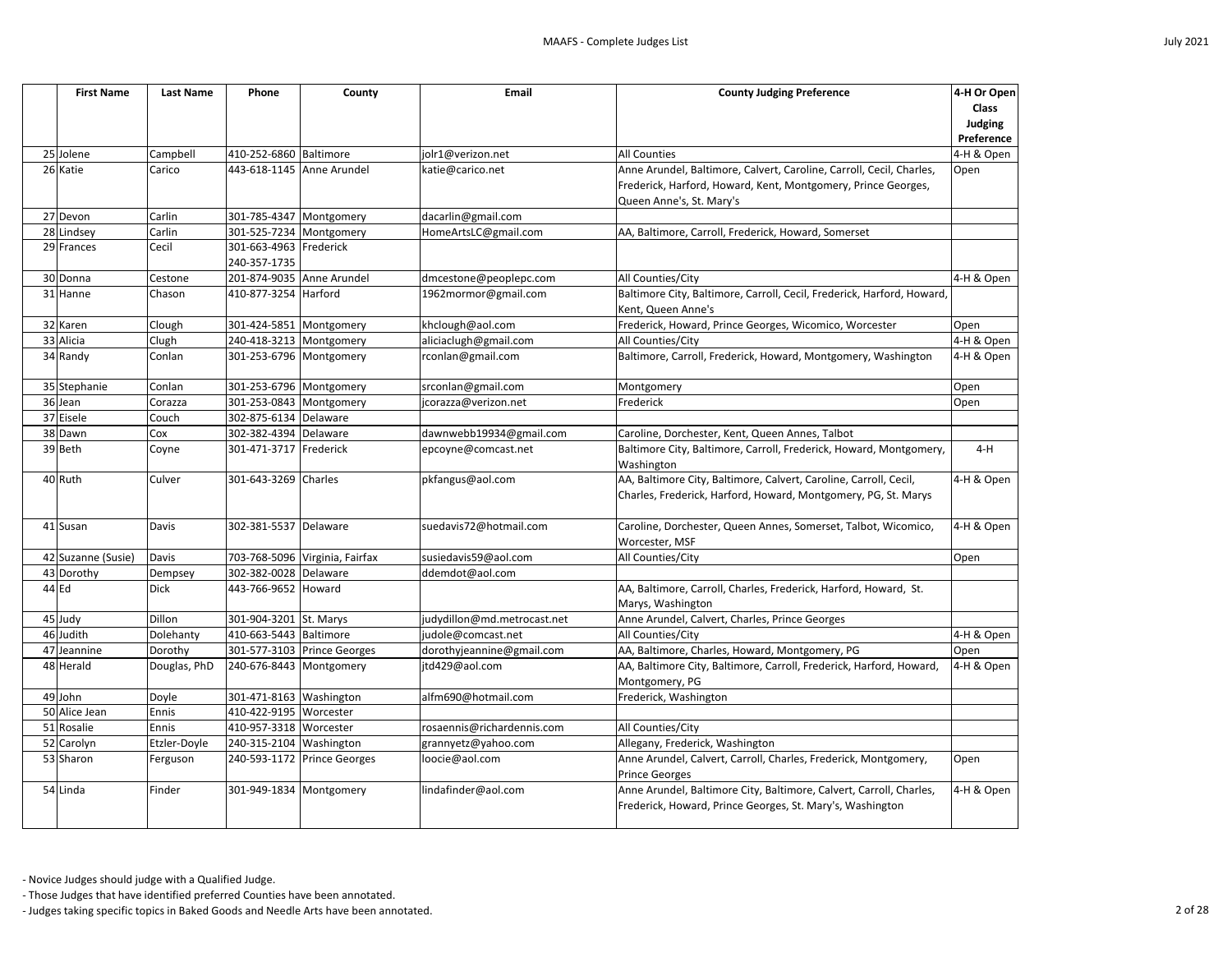| <b>First Name</b> | <b>Last Name</b> | Phone                   | County                            | Email                          | <b>County Judging Preference</b>                                                          | 4-H Or Open<br><b>Class</b> |
|-------------------|------------------|-------------------------|-----------------------------------|--------------------------------|-------------------------------------------------------------------------------------------|-----------------------------|
|                   |                  |                         |                                   |                                |                                                                                           | Judging<br>Preference       |
| 55 Donna          | Fisher           | 410-336-8982 Baltimore  |                                   | DFishe17@SHMI.EDU              | <b>All Counties</b>                                                                       | Open                        |
| 56 Deborah        | Franklin         | 301-540-3387 Montgomery |                                   | CAREYDEB@His.com               | AA, Baltimore City, Baltimore, Calvert, Carroll, Charles, Frederick,                      |                             |
|                   |                  | 301-461-2309            |                                   |                                | Howard, Montgomery, PG, St. Mary's                                                        |                             |
| 57 Bonnie         | Frederick        | 301-972-9677 Montgomery |                                   | bonfire828@aol.com             | Carroll, Frederick, Howard, Montgomery, Washington                                        |                             |
| 58 Dana           | <b>Geddes</b>    | 703-475-8354 Montgomery |                                   | Dana.Geddes@icloud.com         | AA, Baltimore City, Baltimore, Howard, Montgomery                                         | Open                        |
| 59 Amy            | Gilley           | 301-675-0470 Delaware   |                                   | sonoran999@yahoo.com           |                                                                                           |                             |
| 60 Abby           | Glassberg        | 410-952-4446 Howard     |                                   | abby.glassberg@gmail.com       | AA, Baltimore, Carroll, Frederick, Harford, Howard, Montgomery,<br>lPG.                   | 4-H & Open                  |
| 61 Janine         | Grossman         | 410-750-9659 Howard     |                                   | janinegrossman@gmail.com       | All Counties/City                                                                         |                             |
| 62 Barbara        | Grysavage        | 301-787-1822 Montgomery |                                   | barbara_a_grysavage@mcpsmd.org | Carroll, Harford, Montgomery, Washington, Frederick, Howard                               | 4-H & Open                  |
| 63 Judy           | Hackett          | 317-457-0357 Montgomery |                                   | hackett.judy@gmail.com         | Anne Arundel, Baltimore City, Baltimore, Calvert, Carroll, Frederick,                     | Open                        |
|                   |                  |                         |                                   |                                | Harford, Howard, Montgomery, Prince Georges, St. Mary's                                   |                             |
| 64 Brenda         | Harper           |                         | 717-222-0808 Pennsylvania, Centre |                                | Allegany, Frederick, Garrett, Washington                                                  |                             |
| $65$ Jim          | Harper           |                         | 717-222-0808 Pennsylvania, Centre | jharper5300@gmail.com          | Allegany, Frederick, Garrett, Washington                                                  |                             |
|                   |                  | 814-360-0252            |                                   |                                |                                                                                           |                             |
| 66 Connie         | Harrington       | 302-284-4567 Delaware   |                                   |                                |                                                                                           |                             |
| 67 Linda          | Harris           |                         | 301-428-7128 Montgomery           | lindascakes@yahoo.com          | Carroll, Frederick, Montgomery, Washington                                                | 4-H & Open                  |
|                   |                  | 301-830-1926            |                                   | wikkiroo@yahoo.com             |                                                                                           |                             |
|                   |                  |                         |                                   | linda.harris@hughes.com        |                                                                                           |                             |
| 68 Karen          | Helfert          | 301-468-0236 Montgomery |                                   | go2ashlea@verizon.net          | Allegany, Anne Arundel, Howad, Montgomery, Prince Georges                                 | 4-H & Open                  |
|                   |                  |                         |                                   | helfertk1@verizon.net          |                                                                                           |                             |
| 69 Grace          | Heller           | 301-663-5374 Frederick  |                                   | hellershalfacre@comcast.net    | Baltimore City, Baltimore, Carroll, Frederick, Harford, Howard,<br>Montgomery, Washington |                             |
| 70 Jack           | Heller           | 301-663-5374 Frederick  |                                   | hellershalfacre@comcast.net    | Baltimore City, Baltimore, Carroll, Frederick, Harford, Howard,<br>Montgomery, Washington |                             |
| 71 Karen          | Hevner           | 410-775-7627 Frederick  |                                   | karen.hevner@gmail.com         | Carroll, Frederick, Howard, Montgomery, Washington                                        | 4-H & Open                  |
|                   |                  | 301-418-1309            |                                   |                                |                                                                                           |                             |
| 72 Donna          | Hill             | 301-253-8697 Montgomery |                                   | damascushill@gmail.com         |                                                                                           | 4-H & Open                  |
| 73 Dawn           | Hobbs            | 301-606-2526 Frederick  |                                   | mtshadow6@yahoo.com            | All Counties/City                                                                         |                             |
| 74 Donna          | Hoffman          | 410-303-7325 Morgan, WV |                                   | donnaanddoug@cs.com            | All Counties/City                                                                         | Open                        |
| $75$ Ed           | Hogan            | 301-926-9547 Montgomery |                                   | edwardmhogan@gmail.com         |                                                                                           |                             |
| 76 Betty Mason    | Holley           | 301-475-9271 St. Marys  |                                   |                                | All Counties/City except St. Mary's                                                       | 4-H & Open                  |
| 77 Cecelia Ann    | Holley           | 301-475-9271 St. Marys  |                                   |                                | All Counties/City except St. Mary's                                                       | 4-H & Open                  |
| 78 Dawne          | Howard           | 301-662-8547 Frederick  |                                   | howarddandl@aol.com            | Carroll, Frederick, Washington                                                            | 4-H & Open                  |
| 79 Constance      | Howell           | 302-422-7354 Delaware   |                                   | hclhowell@aol.com              |                                                                                           |                             |
| 80 Judith         | Howes            | 410-991-9616 Somerset   |                                   |                                |                                                                                           |                             |
| 81 Spencer        | Howes            | 410-991-9616 Somerset   |                                   |                                |                                                                                           |                             |
| 82 Dennis         | Hynen            | 301-416-2974 Washington |                                   |                                | Baltimore, Carroll, Montgomery, Washington, Anne Arundel,<br>Frederick, Howard            | 4-H & Open                  |
| 83 Linda          | Hynen            | 301-416-2974 Washington |                                   |                                | Baltimore, Carroll, Montgomery, Washington, Anne Arundel,<br>Frederick, Howard            | 4-H & Open                  |
| 84 Rose           | Janicki          | 410-484-7563 Baltimore  |                                   | rjanicki@yahoo.com             |                                                                                           |                             |
|                   |                  |                         |                                   |                                |                                                                                           |                             |



- Those Judges that have identified preferred Counties have been annotated.

- Judges taking specific topics in Baked Goods and Needle Arts have been annotated. 3 of 28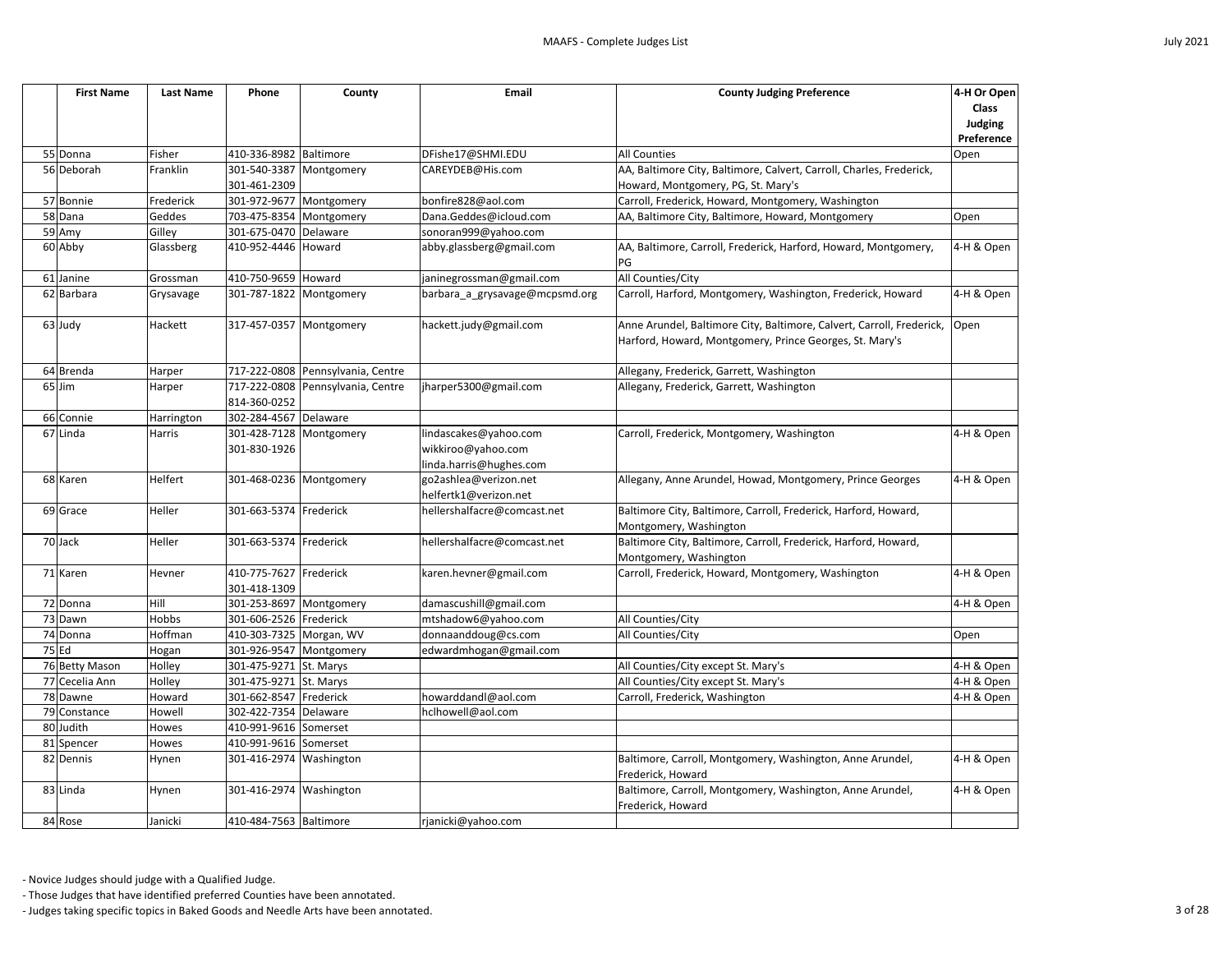| <b>First Name</b> | <b>Last Name</b> | Phone                        | County     | Email                         | <b>County Judging Preference</b>                                                                                                                                          | 4-H Or Open<br><b>Class</b><br><b>Judging</b><br>Preference |
|-------------------|------------------|------------------------------|------------|-------------------------------|---------------------------------------------------------------------------------------------------------------------------------------------------------------------------|-------------------------------------------------------------|
| 85 Doris          | Jenkins          | 410-795-3008                 | Carroll    |                               | AA, Baltimore, Calvert, Carroll, Frederick, Howard, Montgomery, PG,<br>St. Mary's                                                                                         |                                                             |
| 86 Jo Anne        | Joyner           | 302-687-2739 Delaware        |            |                               |                                                                                                                                                                           |                                                             |
| 87 Michelle       | Kemplin          | 410-336-1646 Howard          |            | kemplinmichelle@gmail.com     | All Counties/City except Howard                                                                                                                                           | 4-H & Open                                                  |
| 88 Emily          | Kendall          | 443-506-7375 Howard          |            | emily@emilykendall.com        | All Counties/City                                                                                                                                                         | 4-H & Open                                                  |
| 89 Sandra         | Kendall          | 304-689-7776                 | Howard     | sandy@kendallhardware.com     | All Counties/City                                                                                                                                                         | 4-H & Open                                                  |
| 90 Nancy          | Klein-Steen      | 717-632-0601 Hanover, PA     |            | kleingn1941@yahoo.com         | All Counties/City                                                                                                                                                         | 4-H & Open                                                  |
| 91 Mary Jane      | Knode            | 410-923-2672 Anne Arundel    |            | mjknode@hotmail.com           | Anne Arundel, Baltimore, Calvert, Carroll, Charles, Frederick,<br>Harford, Howard, Montgomery, PG, St. Marys, Washington                                                  | 4-H & Open                                                  |
| 92 Jacqueline     | Koniencki        | 302-674-1345 Delaware        |            |                               |                                                                                                                                                                           |                                                             |
| 93 Raeleen        | Kucera           | 240-426-3596   Montgomery    |            | winniethepooh3263@gmail.com   | Anne Arundel, Frederick, Howard, Montgomery, Prince Georges                                                                                                               | 4-H & Open                                                  |
| 94 Carolyn        | Kulp             | 410-465-2485                 | Howard     | crf_kulp@comcast.net          | Anne Arundel, Baltimore, Calvert, Carroll, Cecil, Frederick, Harford,<br>Kent, Montgomery, Prince George's, Queen Annes, Washington                                       | 4-H & Open                                                  |
| 95 Carol          | Lang             | 302-875-2875 Sussex          |            | clang55726@gmail.com          | Caroline, Dorchester, Somerset, talbot, Wicomico, Worcester                                                                                                               | Open                                                        |
| 96 Judi           | Leaming          | 302-270-8253 Dorchester      |            | leamingjudi@gmail.com         | Anne Arudel, Calvert, Caroline, Carroll, Cecil, Charles, Frederick,<br>Harford, Howard, Montgomery, Prince Georges, Queen Annes,<br>Somerset, Talbot, Wicomico, Worcester | 4-H & Open                                                  |
| 97 Spicer         | Leaming          |                              | Dorchester | leamingjudi@gmail.com         |                                                                                                                                                                           |                                                             |
| 98 Jo Anne        | Leatherman       | 301-253-5469                 | Montgomery | joanneleatherman@hotmail.com  |                                                                                                                                                                           |                                                             |
| 99 Paul           | Leatherman       | 301-253-5469                 | Montgomery | joanneleatherman@hotmail.com  |                                                                                                                                                                           |                                                             |
| 100 Cheryl        | Lenhart          | 301-898-3788                 | Frederick  | clenhart@milesstockbridge.com | Carroll, Frederick, Howard, Montgomery, Washington                                                                                                                        | 4-H & Open                                                  |
|                   |                  | 301-639-1150                 |            |                               |                                                                                                                                                                           |                                                             |
| 101 Leslie        | Lenhart          | 301-416-7907                 | Washington | llenhart1@aol.com             | Allegany, Carroll, Howard, Montgomery, Washington                                                                                                                         | Open                                                        |
| 102 Barry         | Lippy            | 410-374-4897                 | Carroll    |                               |                                                                                                                                                                           |                                                             |
| 103 Deborah       | Logsdon          | 301-229-4189   Montgomery    |            | ddlogsdon79@outlook.com       | Allegany, AA, Baltimore City, Baltimore, Calvert, Carroll, Charles,<br>Frederick, Garrett, Harford, Howard, Montgomery, PG, St. Mary's,<br>Washington                     | Open                                                        |
| 104 Jane (Jani)   | Long             | 410-726-5249 Delaware        |            | read2me68@comcast.net         | Caroline, Dorchester, Queen Annes, Somerset, Talbot, Wicomico,<br>Worcester, MSF                                                                                          | 4-H & Open                                                  |
| 105 Laura         | Madera           | 302-562-5350 Delaware        |            | laura.madara@state.de.us      | Caroline, Cecil, Dorchester, Kent, Queen Annes, Wicomico,<br>Worcester                                                                                                    |                                                             |
| 106 Cathy         | Martin           | 302-674-9131 Delaware        |            | cathytheark@comcast.net       |                                                                                                                                                                           |                                                             |
| 107 Joan          | Mauritzen        | 410-255-4213 Anne Arundel    |            | jm0037@prattlibrary.org       |                                                                                                                                                                           |                                                             |
| 108 Jane          | McHugh           | 240-538-4144 St. Marys       |            | connie.trossbach@gdit.com     | St. Marys                                                                                                                                                                 | 4-H                                                         |
| 109 Megan         | McHugh           | 301-651-0435 Montgomery      |            | meganmch@gmail.com            | AA, Baltimore City, Baltimore, Calvert, Carroll, Charles, Frederick,<br>Harford, Howard, PG, St. Mary's, Washington                                                       | 4-H & Open                                                  |
| 110 Nancy         | McKenzie         | 717-420-2495 PA              |            | mckenzienancy@comcast.net     | Allegany, AA, Baltimore City, Baltimore, Calvert, Carroll, Cecil,<br>Charles, Frederick, Garrett, Harford, Howard, Montgomery, PG, St.<br>Mary's, Washington              |                                                             |
| 111 Kathy         | McLaughlin       | 301-371-4901<br>240-315-3054 | Frederick  | vkm1@fred.net                 | Carroll, Frederick, Howard, Montgomery, Washington                                                                                                                        |                                                             |

- Those Judges that have identified preferred Counties have been annotated.

- Judges taking specific topics in Baked Goods and Needle Arts have been annotated. 4 of 28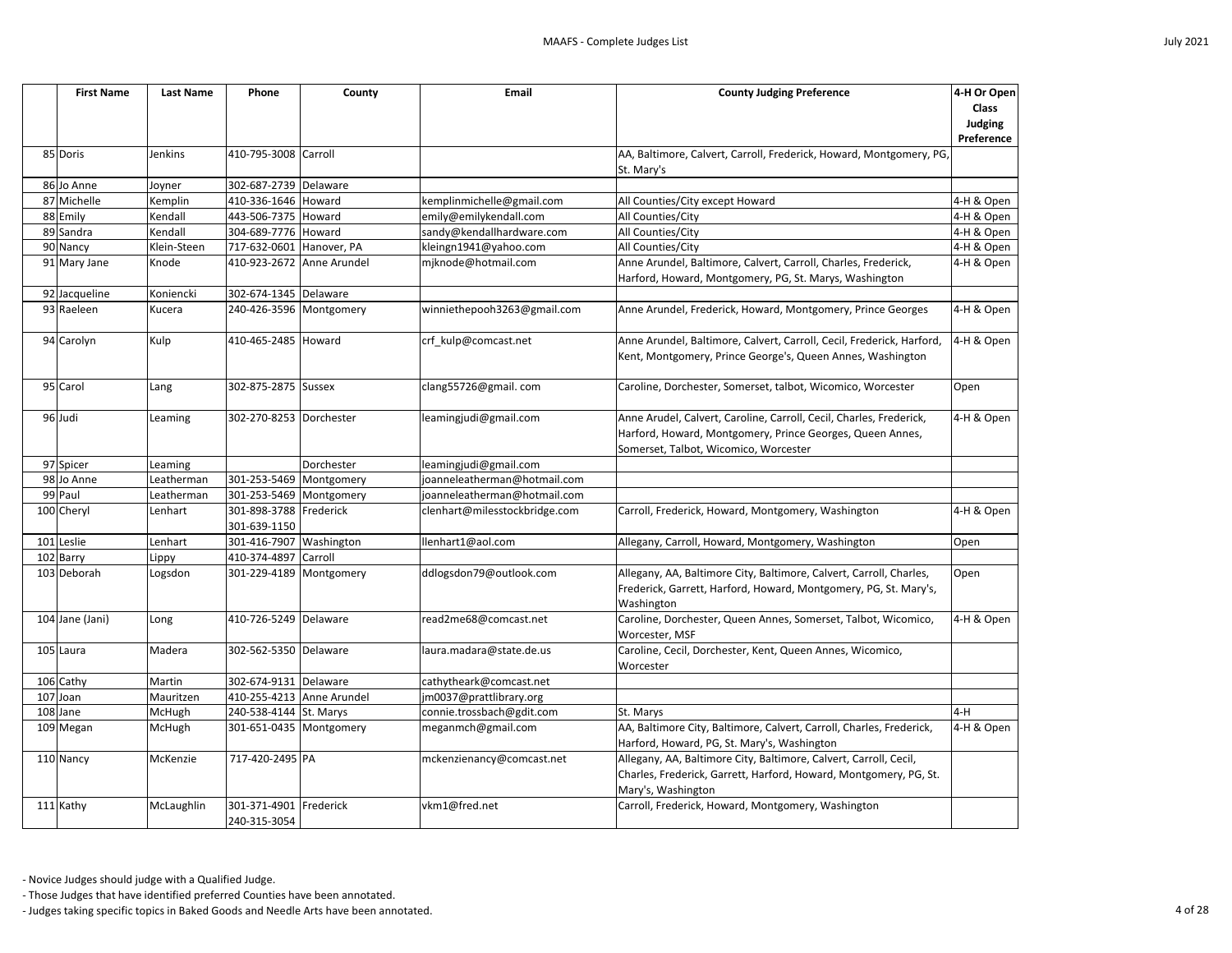| <b>First Name</b> | <b>Last Name</b> | Phone                   | County                      | Email                       | <b>County Judging Preference</b>                                      | 4-H Or Open    |
|-------------------|------------------|-------------------------|-----------------------------|-----------------------------|-----------------------------------------------------------------------|----------------|
|                   |                  |                         |                             |                             |                                                                       | <b>Class</b>   |
|                   |                  |                         |                             |                             |                                                                       | <b>Judging</b> |
|                   |                  |                         |                             |                             |                                                                       | Preference     |
| 112 Joan          | Messinger        |                         | 301-262-5220 Prince Georges | joansmessinger@verizon.net  | All Counties/City                                                     |                |
| 113 Esther        | Mitchell         |                         | 301-832-2009 Prince Georges | estherm20748@gmail.com      | AA, Baltimore City, Baltimore, Calvert, Charles, Howard,              | 4-H & Open     |
|                   |                  | 301-423-4249            |                             | estherm@umd.edu             | Montgomery, PG, St. Mary's                                            |                |
|                   |                  | 301-868-8781            |                             |                             |                                                                       |                |
| 114 Larry         | Moore            | 301-846-4657 Frederick  |                             | ltmfrmc1863y@verizon.net    |                                                                       | 4-H & Open     |
| $115$ Ann         | Morgan           | 301-473-8932 Frederick  |                             | Be17mor@aol.com             | Baltimore, Carroll, Frederick, Howard, Montgomery, Washington         | 4-H & Open     |
| 116 Michael       | Morse            | 301-774-3254 Montgomery |                             | morsetechnologies@yahoo.com | AA, Baltimore City, Baltimore, Carroll, Frederick, Howard,            | 4-H & Open     |
|                   |                  |                         |                             |                             | Montgomery, PG                                                        |                |
| 117 Theresa       | Morse            | 301-774-3254 Montgomery |                             | tmorse@umd.edu              | Anne Arundel, Baltimore City, Baltimore, Calvert, Carroll, Frederick, | 4-H & Open     |
|                   |                  |                         |                             |                             | Howard, Kent, Montgomery, Prince Georges, Queen Annes, St.            |                |
|                   |                  |                         |                             |                             | Marys, Worcester                                                      |                |
| 118 Dinah         | Mullinix         | 301-253-2145 Montgomery |                             | tammydmullinix@aol.com      |                                                                       |                |
| 119 Larry         | Mullinix         | 301-253-2145 Montgomery |                             |                             |                                                                       |                |
| 120 Tammy         | Mullinix         | 301-253-2145 Montgomery |                             | tammydmullinix@aol.com      |                                                                       |                |
| 121 Brenda        | Nave             | 410-596-4239            | Carroll                     | thenaves@comcast.net        | All Counties, except Baltimore City                                   | $4-H$          |
| 122 Nancy         | <b>Norris</b>    | 301-989-3401            | Montgomery                  | NancyLouNorris@gmail.com    | Anne Arundel, Baltimore City, Baltimore, Calvert, Carroll, Charles,   |                |
|                   |                  | 301-434-5760            |                             |                             | Frederick, Howard, Montgomery, Prince George's, Queen Anne's,         |                |
|                   |                  |                         |                             |                             | St. Mary's, Washington                                                |                |
| 123 Dennis        | Ober             | 443-829-6947 Baltimore  |                             | DennisJeepdude@aol.com      | Calvert, Carroll, Charles, Frederick, Harford, Montgomery             | 4-H & Open     |
| 124 Pearl         | Ober             | 410-561-1098 Baltimore  |                             | DennisJeepdude@aol.com      | Baltimore, Calvert, Carroll, Cecil, Charles, Frederick, Harford,      | 4-H & Open     |
|                   |                  |                         |                             |                             | Montgomery                                                            |                |
| $125$ John        | O'Brien          | 443-835-8760 Baltimore  |                             | herefordjro@comcast.net     | Anne Arundel, Baltimore City, Baltimore, Carroll, Cecil, Frederick,   | 4-H & Open     |
|                   |                  |                         |                             |                             | Harford, Howard, Kent, Prince Georges, Queen Annes                    |                |
| 126 Larry         | Ogletree         | 410-861-6258 Carroll    |                             | n.ogletree@comcast.net      | All Counties/City                                                     |                |
| 127 Nancy         | Ogletree         | 410-861-6258 Carroll    |                             | n.ogletree@comcast.net      | All Counties/City                                                     |                |
| 128 Elizabeth     | Olson            |                         | 301-938-9747 Prince Georges | p277539a@netscape.net       | All Counties/City                                                     | 4-H & Open     |
|                   |                  |                         |                             | Elizabeth_Olson@comcast.net |                                                                       |                |
| 129 Sharon        | Osborn           | 410-733-7065 Baltimore  |                             | sharon1oz@hotmail.com       | Baltimore, Carroll, Howard                                            |                |
| 130 Vola          | Osborn           | 410-429-3922 Baltimore  |                             |                             | Baltimore, Carroll, Cecil, Frederick, Harford, Howard, Washington     |                |
|                   |                  |                         |                             |                             |                                                                       |                |
| 131 Connie        | Palmer           | 301-662-7180 Frederick  |                             | Palmercj3@aol.com           | Allegany, Baltimore, Carroll, Frederick, Harford, Howard,             |                |
|                   |                  | 301-639-4668            |                             |                             | Montgomery, Washington                                                |                |
| 132 Michelle      | Palmer           | 301-330-9869 Montgomery |                             | thepalmerpeople@verizon.net | Allegany, AA, Baltimore City, Baltimore, Calvert, Carroll, Cecil,     | 4-H & Open     |
|                   |                  |                         |                             |                             | Charles, Frederick, Garrett, Harford, Howard, Montgomery, PG, St.     |                |
|                   |                  |                         |                             |                             | Mary's, Washington                                                    |                |
| 133 Elaine        | Parry            | 301-253-9686 Montgomery |                             | eparry1864@gmail.com        | Anne Arundel, Carroll, Frederick, Howard, Montgomery, Prince          | 4-H & Open     |
|                   |                  |                         |                             |                             | Georges, Washington                                                   |                |
| 134 Claudia       | Payne            |                         | 301-262-7677 Prince Georges |                             |                                                                       |                |
| 135 Patricia      | Prodonovich      | 301-797-7021 Washington |                             | p.prodonovich@myactv.net    | Allegany, Carroll, Frederick, Garrett, Howard, Montgomery,            |                |
|                   |                  |                         |                             |                             | Washington                                                            |                |
| 136 Mardi         | Pyott            | 302-734-8709 Delaware   |                             |                             |                                                                       |                |
| 137 Mary          | Pyott            | 302-538-5772            | Delaware                    | gjmtpyott@gmail.com         | Delaware                                                              |                |

- Those Judges that have identified preferred Counties have been annotated.

- Judges taking specific topics in Baked Goods and Needle Arts have been annotated. 5 of 28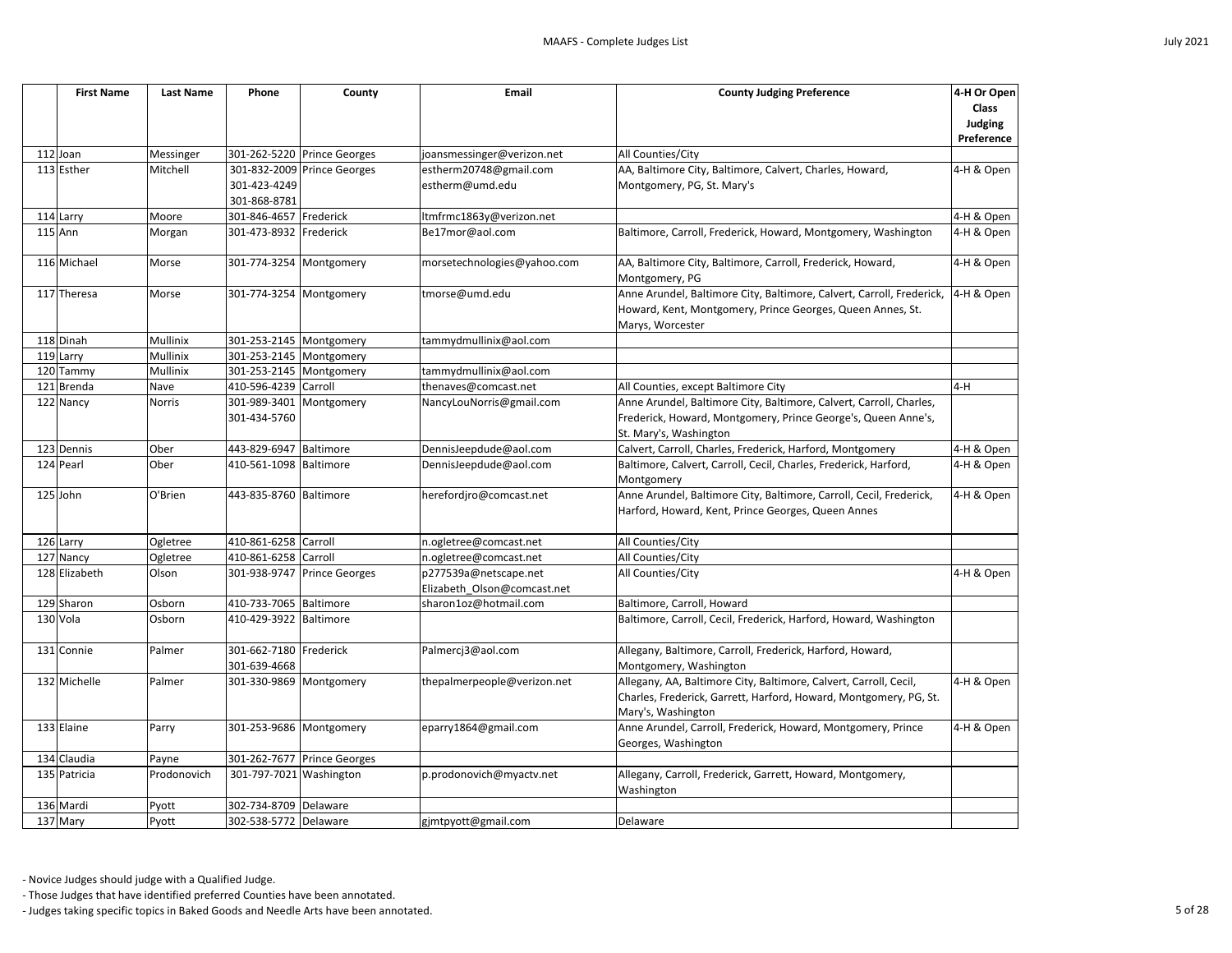

| <b>First Name</b>     | <b>Last Name</b> | Phone                        | County                    | <b>Email</b>               | <b>County Judging Preference</b>                                                                                                                                                                                  | 4-H Or Open<br><b>Class</b><br>Judging<br>Preference |
|-----------------------|------------------|------------------------------|---------------------------|----------------------------|-------------------------------------------------------------------------------------------------------------------------------------------------------------------------------------------------------------------|------------------------------------------------------|
| 138 Shirley           | Quaskey          | 410-544-1333                 | Anne Arundel              | squaskey1@verizon.net      | All Counties/City                                                                                                                                                                                                 | Open                                                 |
| 139 Jane              | Radford          | 443-324-5281                 | Howard                    | jane@janeradford.net       | All Counties/City                                                                                                                                                                                                 | 4-H & Open                                           |
| 140 Doris             | Redick           | 302-697-7877                 | Delaware                  | redick5@comcast.net        |                                                                                                                                                                                                                   |                                                      |
| 141 Andree<br>(Reaya) | Reuss            | 240-793-6147                 | Montgomery                | bsktelf@yahoo.com          | AA, Carroll, Frederick, Howard, Montgomery, PG                                                                                                                                                                    |                                                      |
| 142 Thomas            | Rice, Jr.        | 301-471-8732 Frederick       |                           | mjzrice@aol.com            | Baltimore City, Baltimore, Carroll, Frederick, Howard, Montgomery,                                                                                                                                                | $4-H$ & Open                                         |
|                       |                  |                              |                           | info@clipperrepair.com     | PG, Washington                                                                                                                                                                                                    |                                                      |
| $143$ Ann             | Richards         | 301-475-8434 St. Marys       |                           | jrichards@md.metrocast.net |                                                                                                                                                                                                                   |                                                      |
| 144 John              | Richards         | 301-475-8434 St. Marys       |                           | jrichards@md.metrocast.net |                                                                                                                                                                                                                   |                                                      |
| 145 Joyce             | Ross             |                              | 410-570-6901 Anne Arundel | dc1joyce@yahoo.com         | Anne Arundel, Baltimore City, Baltimore, Calvert, Frederick,<br>Howard, Montgomery, Prince Georges, Wicomico, Worcester                                                                                           | Open                                                 |
| 146 Nancy             | Roy              | 302-734-9798 Delaware        |                           | nproy@comcast.net          |                                                                                                                                                                                                                   |                                                      |
| 147 Kathrine          | Roznowski        | 301-774-6268 Montgomery      |                           | karozno@verizon.net        | All Counties/City                                                                                                                                                                                                 |                                                      |
| 148 Stephen           | Roznowski        | 301-774-6268 Montgomery      |                           | sjrbulk@verizon.net        | All Counties/City                                                                                                                                                                                                 |                                                      |
| 149 Beverly           | Russell          | 301-322-5234                 | <b>Prince Georges</b>     | russellbev@yahoo.com       | Anne Arundel, Montgomery                                                                                                                                                                                          | Open                                                 |
| 150 Dale              | Ryan             | 301-219-3393 Montgomery      |                           | dalejryan@yahoo.com        | Baltimore City, Baltimore, Carroll, Frederick, Howard, Montgomery,<br>Prince George's                                                                                                                             | 4-H & Open                                           |
| 151 Kelsey            | Ryba             | 301-448-8198 Frederick       |                           | kelseylryba@gmail.com      | Carroll, Frederick, Howard, Montgomery, Washington                                                                                                                                                                | 4-H & Open                                           |
| 152 Doris             | Rye              | 410-665-0618 Baltimore       |                           |                            | Allegany, AA, Baltimore City, Baltimore, Calvert, Caroline, Carroll,<br>Cecil, Charles, Dorchester, Frederick, Garrett, Harford, Howard,<br>Kent, Montgomery, PG, Queen Anne's, St. Mary's, Talbot,<br>Washington |                                                      |
| $153$ Ruth            | Rye              | 410-665-0618                 | Baltimore                 |                            | Allegany, AA, Baltimore City, Baltimore, Calvert, Caroline, Carroll,<br>Cecil, Charles, Frederick, Garrett, Harford, Howard, Kent,<br>Montgomery, PG, Queen Anne's, St. Mary's, Talbot, Washington                |                                                      |
| 154 Barbara           | Schafer          | 410-859-0447                 | Anne Arundel              | bjsquilts@gmail.com        | Baltimore, Carroll, Frederick, Harford, Howard, Montgomery, Prince Open<br>Georges, Anne Arundel, Charles                                                                                                         |                                                      |
| 155 Nona              | Schwartzbeck     | 410-775-2845 Carroll         |                           | nonasch@verizon.net        | Baltimore, Carroll, Frederick, Howard, Montgomery, Washington                                                                                                                                                     | 4-H & Open                                           |
| 156 Mary              | Seaton           |                              | 410-798-1944 Anne Arundel |                            | Anne Arundel                                                                                                                                                                                                      |                                                      |
| 157 Beth              | Shaw             | 301-728-1032 Montgomery      |                           | bethshaw1@verizon.net      | AA, Baltimore, Carroll, Frederick, Howard, Queen Annes,<br>Washington                                                                                                                                             |                                                      |
| 158 Donna             | Shriver          | 240-305-8953 Frederick       |                           | sdonna@hotmail.com         | Montgomery                                                                                                                                                                                                        |                                                      |
| 159 Beth              | Smith            | 240-674-7422<br>240-207-3565 | Montgomery                | bsmith1499@aol.com         | AA, Baltimore City, Baltimore, Carroll, Cecil, Frederick, Harford,<br>Howard, Montgomery, PG, Washington                                                                                                          | 4-H & Open                                           |
| 160 Gloria            | Smith            | 443-614-4456 Worcester       |                           | gsmith617@hotmail.com      | Somerset, Wicomico, Worcester, Maryland State Fair                                                                                                                                                                | 4-H & Open                                           |
| 161 Sandra            | Smith            | 410-599-6618 Howard          |                           | sksmith529@icloud.com      | Anne Arundel, Baltimore, Carroll, Howard, Montgomery                                                                                                                                                              | 4-H & Open                                           |
| 162 Karen             | Sowers           | 240-409-8114                 | Frederick                 | karen.sowers@smcdairy.com  | Frederick, Washington                                                                                                                                                                                             | $4-H$                                                |
| 163 Marilyn           | <b>Sparks</b>    | 410-967-9460 Baltimore       |                           | tsparks4@comcast.net       | Baltimore City, Baltimore, Carroll, Harford, Howard                                                                                                                                                               |                                                      |
| 164 James             | Spencer          | 202-286-1707 DC              |                           | jamesrspencer@gmail.com    | All Counties/City                                                                                                                                                                                                 | Open                                                 |
| 165 Gary              | Stenger          | 301-831-3864                 | Frederick                 |                            | Allegany, AA, Carroll, Frederick, Garrett, Howard, Washington                                                                                                                                                     |                                                      |

- Those Judges that have identified preferred Counties have been annotated.

- Judges taking specific topics in Baked Goods and Needle Arts have been annotated. 6 of 28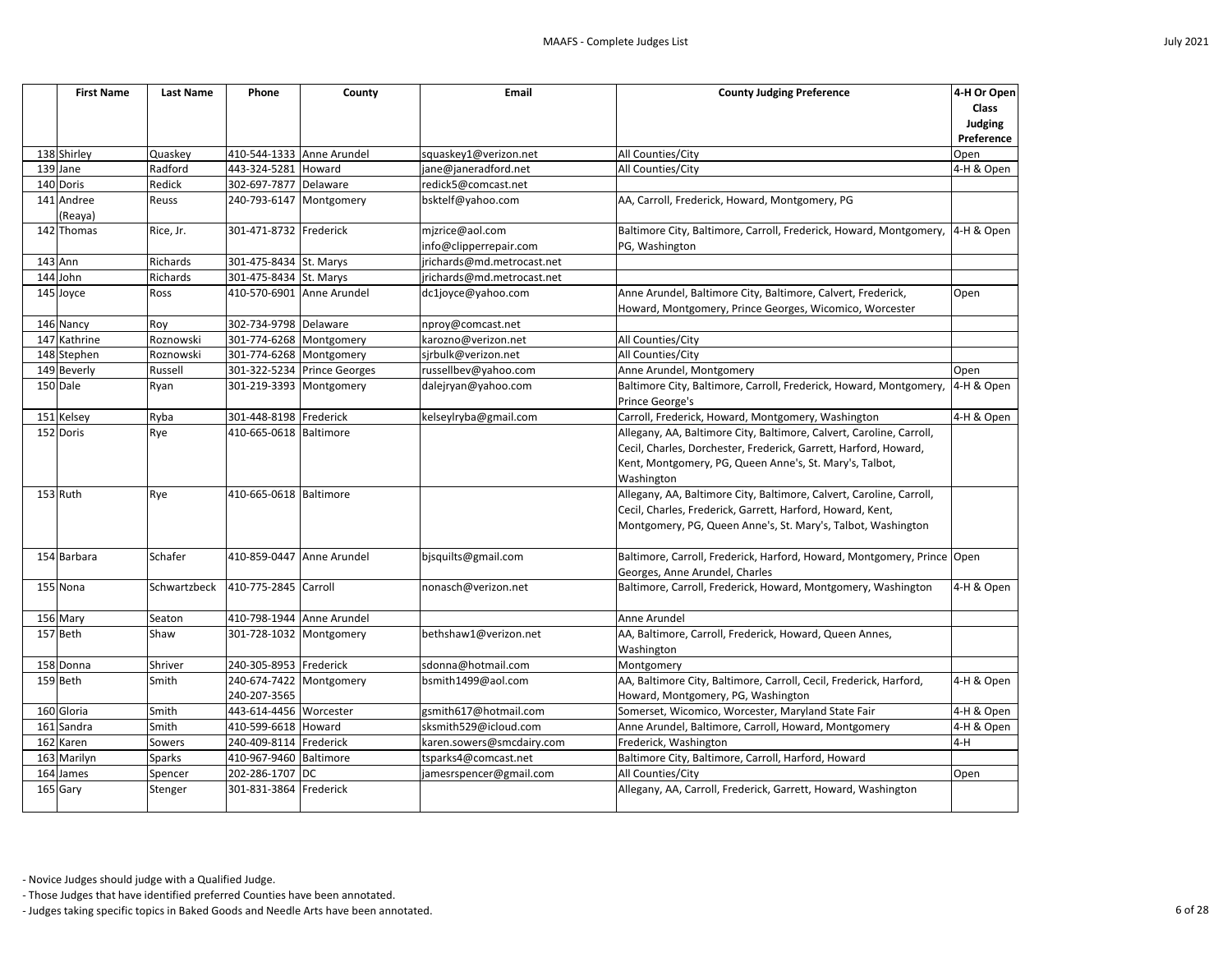| <b>First Name</b> | <b>Last Name</b> | Phone                   | County                          | <b>Email</b>                | <b>County Judging Preference</b>                                     | 4-H Or Open    |
|-------------------|------------------|-------------------------|---------------------------------|-----------------------------|----------------------------------------------------------------------|----------------|
|                   |                  |                         |                                 |                             |                                                                      | <b>Class</b>   |
|                   |                  |                         |                                 |                             |                                                                      | <b>Judging</b> |
|                   |                  |                         |                                 |                             |                                                                      | Preference     |
| 166 Lynn          | Stieber          | 301-963-3695 Montgomery |                                 | mlayt5@aol.com              | AA, Baltimore, Calvert, Carroll, Cecil, Charles, Frederick, Harford, |                |
|                   |                  | 301-785-0496            |                                 |                             | Howard, PG                                                           |                |
| $167$ Tina        | Stine            | 301-932-0717            | Charles                         | GTinamarie@aol.com          | All Counties/City                                                    |                |
| 168 Trina         | Stump            | 302-632-9887            | Delaware                        |                             |                                                                      |                |
| 169 Myrtle        | Sturtz           | 301-371-9140 Frederick  |                                 | mosturtz17@gmail.com        |                                                                      |                |
| 170 Theresa       | Takatsch         | 252-292-8445 NC         |                                 | tdt79@yahoo.com             | Carroll, Frederick, Montgomery, Washington                           | 4-H & Open     |
| 171 Anita         | Thomas           | 410-877-2872 Baltimore  |                                 | EMS1391@aol.com             | Inst.Il Counties/City                                                |                |
| 172 Pamela        | Traynham         | 757-553-8689 Virginia   |                                 | pamela.traynham@gmail.com   | <b>All Counties/City</b>                                             |                |
| 173 Connie        | Trossbach        | 240-298-9469 St. Marys  |                                 | connie.trossbach@gdit.com   | St. Marys                                                            | $4-H$          |
| 174 Mary Della    | Trossbach        | 301-475-2413 St. Marys  |                                 | maryd.trossbach@verizon.net | All Counties/City                                                    |                |
| 175 Rachel        | Troyer           |                         | Delaware                        | Troyer6@yahoo.com           |                                                                      |                |
| 176 Elizabeth     | Vincelli         | 443-228-8011 Wicomico   |                                 | saddleupev@yahoo.com        | Caroline, Dorchester, Kent, Queen Annes, Somerset, Talbot,           | 4-H & Open     |
|                   |                  |                         |                                 |                             | Wicomico, Worcester                                                  |                |
| 177 Anne          | Walters          | 410-465-2018 Howard     |                                 | bill-anne@verizon.net       | All Counties/City                                                    | 4-H & Open     |
| 178 Linda         | Walton           | 302-233-3911 Delaware   |                                 | lwalton259@gmail.com        | Caroline, Dorchester, Kent, Queen Annes, Talbot                      | Open           |
|                   |                  | 302-697-9969            |                                 |                             |                                                                      |                |
| $179$ Linda       | Wasko            | 302-674-3584 Delaware   |                                 | lcwasko@comcast.net         | Caroline, Kent, Queen Annes, Wicomico, Delaware                      |                |
| 180 Dr. Howard    | Waterworth       |                         | 301-731-3063 Prince Georges     | hwaterworth11@gmail.com     | Anne Arundel, Montgomery, Prince Georges                             | 4-H & Open     |
| 181 Alethia       | Watkins          | 301-253-4503 Montgomery |                                 | alethiawatkins@aol.com      | Carroll, Frederick, Howard, Montgomery                               | 4-H & Open     |
| 182 Mollie        | West             | 443-623-7399 Carroll    |                                 | purplepassion421@aol.com    | All Counties/City                                                    | 4-H & Open     |
| 183 Maria         | White            | 410-251-3900 Wicomico   |                                 | Maria. White 1956@gmail.com | Caroline, Dorchester, Kent, Queen Annes, Somerset, Talbot,           | 4-H & Open     |
|                   |                  |                         |                                 |                             | Wicomico, Worcester                                                  |                |
| 184 Macine        | Williams         |                         | 804-349-2696 Virginia, Caroline | macine.lakeland@gmail.com   | All Counties/City                                                    | 4-H & Open     |
| 185 Karen         | Witt             | 202-297-0913 Virginia   |                                 | kawitt625@yahoo.com         | All Counties/City                                                    | 4-H & Open     |
| 186 Dorothy       | Wood             | 301-834-6798 Frederick  |                                 | chmfarm@comcast.net         | Carroll, Frederick, Howard, Montgomery, Washington                   |                |

- Those Judges that have identified preferred Counties have been annotated.

- Judges taking specific topics in Baked Goods and Needle Arts have been annotated. 7 of 28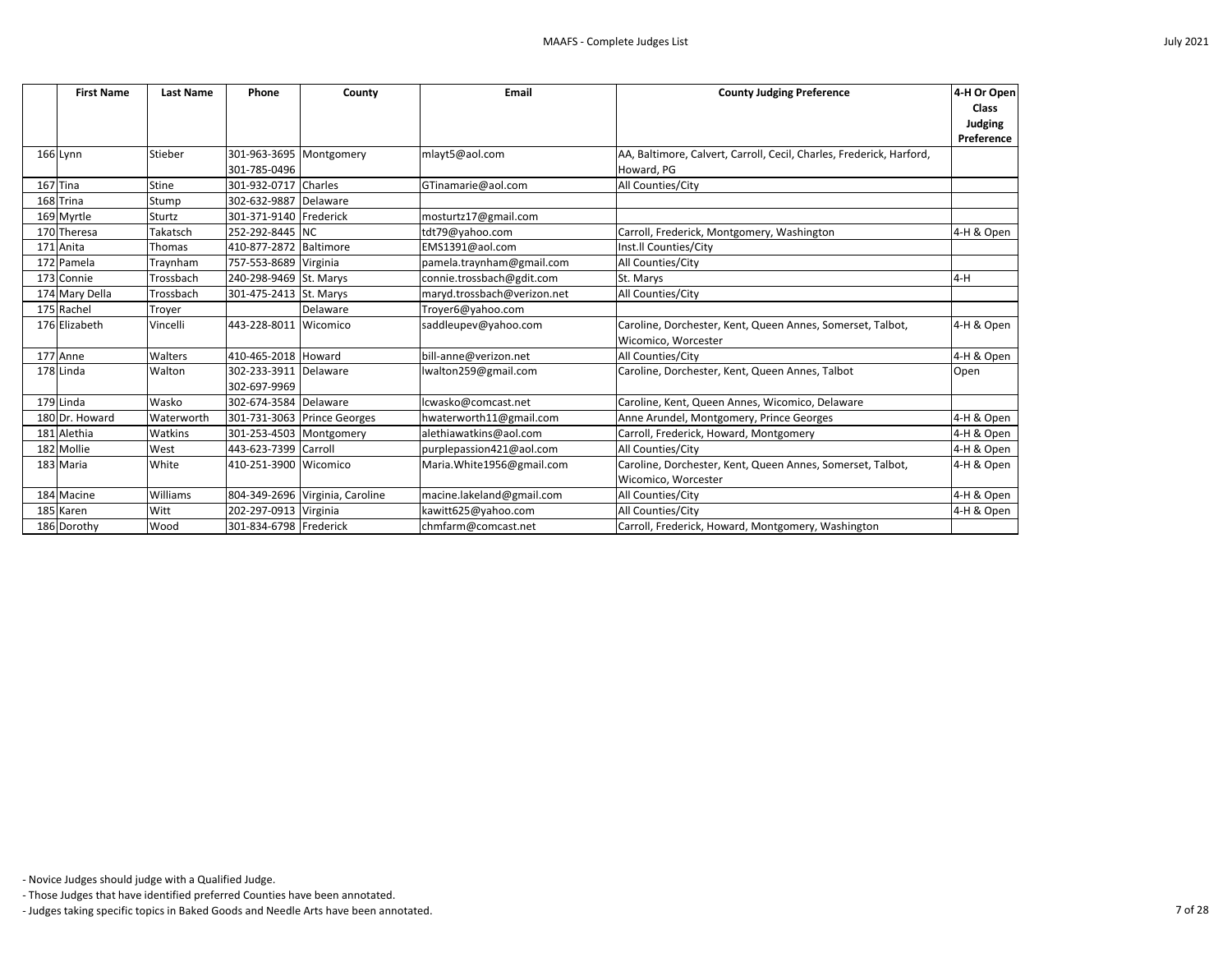| <b>First Name</b>      | <b>Last Name</b>  | <b>Baked Goods</b> | <b>Baked</b>   | <b>Baked</b> | <b>Baked</b>    | <b>Baked</b> | <b>Baked</b>    | <b>Baked</b> | <b>Booths/Banners</b> | <b>Ceramics</b> | Clothing   | <b>Crafts</b> | <b>Electric</b> | Farm & Garden | Farm/        | <b>Fashion Revue</b> | <b>Fine Arts</b> |
|------------------------|-------------------|--------------------|----------------|--------------|-----------------|--------------|-----------------|--------------|-----------------------|-----------------|------------|---------------|-----------------|---------------|--------------|----------------------|------------------|
|                        |                   |                    | Goods -        | Goods -      | Goods -         | Goods -      | Goods -         | Goods -      |                       |                 | (Sewing)   |               |                 |               | <b>Field</b> |                      |                  |
|                        |                   |                    | Breads/        | <b>Cakes</b> | <b>Decorate</b> | Candy        | Cookies/        | <b>Pies</b>  |                       |                 |            |               |                 |               | <b>Crops</b> |                      |                  |
|                        |                   |                    | <b>Muffins</b> |              | d Cakes         |              | <b>Brownies</b> |              |                       |                 |            |               |                 |               |              |                      |                  |
| 1 Sarah                | Allen             | Novice             |                |              |                 |              |                 | $\mathsf{X}$ |                       |                 |            |               |                 |               |              |                      |                  |
|                        |                   |                    |                |              |                 |              |                 |              |                       |                 |            |               |                 |               |              |                      |                  |
|                        |                   |                    |                |              |                 |              |                 |              |                       |                 |            |               |                 |               |              |                      |                  |
| 2 Mary Ellen           | Arbaugh           | Qualified          | X              | X            |                 | X            | X               |              |                       |                 | Qualified  | Qualified     |                 | Qualified     | Qualified    |                      |                  |
|                        |                   |                    |                |              |                 |              |                 |              |                       |                 |            |               |                 |               |              |                      |                  |
|                        |                   |                    |                |              |                 |              |                 |              |                       |                 |            |               |                 |               |              |                      |                  |
| 3 Nita                 | Armstrong<br>Ashe | Novice             |                | X            |                 | X            |                 |              |                       |                 | Novice     | Novice        |                 |               |              |                      |                  |
| 4 Christopher          |                   |                    |                |              |                 |              |                 |              |                       |                 |            |               |                 |               |              |                      |                  |
|                        |                   |                    |                |              |                 |              |                 |              |                       |                 |            |               |                 |               |              |                      |                  |
| 5 Nicole               | Ashe              | <b>Novice</b>      |                | X            |                 | X            |                 |              |                       |                 | Novice     | Novice        |                 |               |              |                      |                  |
|                        |                   |                    |                |              |                 |              |                 |              |                       |                 |            |               |                 |               |              |                      |                  |
|                        |                   |                    |                |              |                 |              |                 |              |                       |                 |            |               |                 |               |              |                      |                  |
| 6 Susan                | Austin            | Novice             | $\mathsf{X}$   | lx.          | <b>X</b>        | X            | X               | lx.          |                       |                 |            |               |                 |               |              |                      |                  |
|                        |                   |                    |                |              |                 |              |                 |              |                       |                 |            |               |                 |               |              |                      |                  |
| 7 Kathy                | Axline            |                    |                |              |                 |              |                 |              |                       |                 | Qualified  |               |                 | Qualified     |              |                      |                  |
|                        |                   |                    |                |              |                 |              |                 |              |                       |                 |            |               |                 |               |              |                      |                  |
|                        |                   |                    |                |              |                 |              |                 |              |                       |                 |            |               |                 |               |              |                      |                  |
| 8 Renee                | <b>Baccus</b>     |                    |                |              |                 |              |                 |              |                       |                 |            |               |                 |               |              |                      |                  |
| 9 Samantha             | <b>Baker</b>      |                    |                |              |                 |              |                 |              |                       |                 |            |               |                 |               |              |                      | Qualified        |
|                        |                   |                    |                |              |                 |              |                 |              |                       |                 |            |               |                 |               |              |                      |                  |
| 10 David               | <b>Balser</b>     | Qualified          |                |              |                 |              |                 |              |                       |                 |            |               |                 |               |              |                      |                  |
| 11 Lori                | <b>Balser</b>     | Qualified          |                |              |                 |              |                 |              |                       |                 |            | Qualified     |                 |               |              |                      |                  |
| 12 Patricia            | <b>Balser</b>     | Qualified          |                |              |                 |              |                 |              |                       |                 |            | Qualified     |                 |               |              |                      |                  |
| 13 Jane                | <b>Bancroft</b>   | Qualified          |                | $\mathbf v$  |                 | X            |                 | x            |                       |                 | Novice     |               |                 |               |              |                      |                  |
|                        |                   |                    |                |              |                 |              |                 |              |                       |                 |            |               |                 |               |              |                      |                  |
| 14 Margo               |                   |                    |                |              |                 |              |                 |              |                       |                 |            |               |                 |               |              |                      |                  |
| 15 Marvin              | Bauman<br>Beckman | Novice             |                |              | <b>X</b>        |              |                 | $\mathsf{X}$ |                       |                 |            | Qualified     | Qualified       |               |              |                      |                  |
|                        |                   |                    |                |              |                 |              |                 |              |                       |                 |            |               |                 |               |              |                      |                  |
|                        |                   |                    |                |              |                 |              |                 |              |                       |                 |            |               |                 |               |              |                      |                  |
| 16 Dawn                | Benz              |                    |                |              |                 |              |                 |              |                       |                 |            |               |                 |               |              |                      |                  |
| $\overline{17}$ Kunni  | Biener            |                    |                |              |                 |              |                 |              |                       |                 | Novice     | Qualified     |                 |               |              |                      |                  |
| 18 Stephanie           | Bonner            | Qualified          |                |              |                 | X            |                 |              |                       |                 |            | Novice        |                 |               |              |                      |                  |
| 19 Kathleen            | Bouchal           | Novice             |                | <b>X</b>     |                 | $\mathsf{x}$ |                 | X            |                       |                 |            |               |                 |               |              |                      |                  |
|                        |                   |                    |                |              |                 |              |                 |              |                       |                 |            |               |                 |               |              |                      |                  |
|                        |                   |                    |                |              |                 |              |                 |              |                       |                 |            |               |                 |               |              |                      |                  |
| 20 Marcia              | <b>Bowers</b>     | Novice             | $\mathsf{X}$   |              | X               |              | Ιx              |              |                       |                 |            |               |                 |               |              |                      |                  |
|                        |                   |                    |                |              |                 |              |                 |              |                       |                 |            |               |                 |               |              |                      |                  |
| 21 Carol               | Boyer             | Qualified          |                | X            | X               | X            | <b>X</b>        | $\mathsf{X}$ |                       |                 | Quailified | Qualified     |                 |               |              |                      |                  |
|                        |                   |                    |                |              |                 |              |                 |              |                       |                 |            |               |                 |               |              |                      |                  |
| 22 Beverly             | Bresnahan         | Qualified          |                |              |                 |              |                 |              |                       |                 |            |               |                 |               |              |                      |                  |
| $\overline{23}$ Maggie | <b>Bunch</b>      | Qualified          |                |              |                 | X            |                 |              |                       | Novice          | Qualified  | Qualified     |                 |               |              |                      |                  |
| 24 Karen               | Buscemi           |                    |                |              |                 |              |                 |              |                       |                 |            |               |                 |               |              |                      |                  |

- Those Judges that have identified preferred Counties have been annotated.

- Judges taking specific topics in Baked Goods and Needle Arts have been annotated. 8 of 28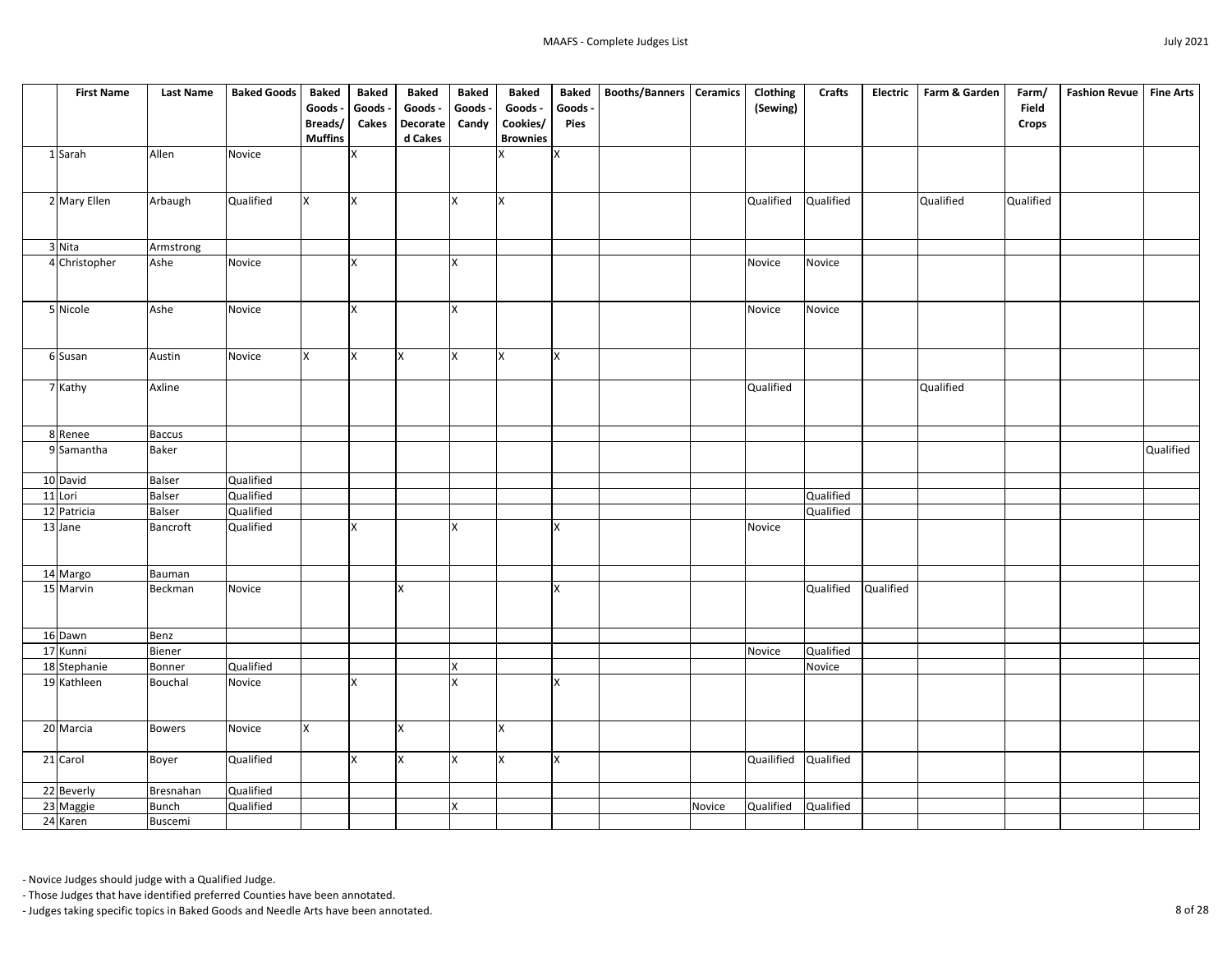| <b>First Name</b>  | <b>Last Name</b> | <b>Baked Goods</b> | <b>Baked</b>    | <b>Baked</b> | <b>Baked</b>    | <b>Baked</b>              | <b>Baked</b>            | <b>Baked</b> | <b>Booths/Banners   Ceramics</b> |           | Clothing  | <b>Crafts</b> | <b>Electric</b> | Farm & Garden | Farm/        | Fashion Revue   Fine Arts |  |
|--------------------|------------------|--------------------|-----------------|--------------|-----------------|---------------------------|-------------------------|--------------|----------------------------------|-----------|-----------|---------------|-----------------|---------------|--------------|---------------------------|--|
|                    |                  |                    | Goods -         | Goods ·      | Goods -         | Goods -                   | Goods -                 | Goods -      |                                  |           | (Sewing)  |               |                 |               | <b>Field</b> |                           |  |
|                    |                  |                    | Breads/         | <b>Cakes</b> | <b>Decorate</b> | Candy                     | Cookies/                | <b>Pies</b>  |                                  |           |           |               |                 |               | <b>Crops</b> |                           |  |
|                    |                  |                    | <b>Muffins</b>  |              | d Cakes         |                           | <b>Brownies</b>         |              |                                  |           |           |               |                 |               |              |                           |  |
| 25 Jolene          | Campbell         | Novice             |                 | X            |                 |                           | ΙX                      | X            |                                  |           |           |               |                 |               |              |                           |  |
| 26 Katie           | Carico           |                    |                 |              |                 |                           |                         |              |                                  |           |           | Qualified     |                 |               |              |                           |  |
|                    |                  |                    |                 |              |                 |                           |                         |              |                                  |           |           |               |                 |               |              |                           |  |
| 27 Devon           | Carlin           | Novice             | $\mathsf{X}$    |              | X.              |                           | <b>X</b>                |              |                                  |           |           |               |                 |               |              |                           |  |
| 28 Lindsey         | Carlin           |                    |                 |              |                 |                           |                         |              |                                  |           |           |               |                 |               |              |                           |  |
| 29 Frances         | Cecil            |                    |                 |              |                 |                           |                         |              |                                  |           |           |               |                 |               |              |                           |  |
| 30 Donna           | Cestone          | Qualified          | X               | lx.          |                 | Ιx                        |                         | X            |                                  |           |           |               |                 |               |              |                           |  |
| 31 Hanne           | Chason           | Qualified          | $\mathsf{X}$    |              |                 |                           |                         |              | Qualified                        |           |           | Qualified     |                 |               |              |                           |  |
|                    |                  |                    |                 |              |                 |                           |                         |              |                                  |           |           |               |                 |               |              |                           |  |
| 32 Karen           | Clough           | Novice             | $\mathsf{X}$    | lx.          | X               | X                         | <b>X</b>                | X            |                                  |           |           |               |                 |               |              |                           |  |
| 33 Alicia          | Clugh            | Qualified          | $\mathsf{X}$    |              | X               | X                         |                         | X            |                                  |           |           |               |                 |               |              |                           |  |
| 34 Randy           | Conlan           |                    |                 |              |                 |                           |                         |              |                                  |           |           |               |                 |               |              |                           |  |
| 35 Stephanie       | Conlan           |                    |                 |              |                 |                           |                         |              |                                  |           |           |               |                 |               |              |                           |  |
| 36 Jean            | Corazza          | Qualified          |                 |              |                 |                           |                         |              |                                  |           | Novice    | Qualified     |                 |               |              |                           |  |
| 37 Eisele          | Couch            | Qualified          |                 |              |                 |                           |                         |              |                                  |           |           |               |                 |               |              |                           |  |
| 38 Dawn            | Cox              | Qualified          |                 |              |                 |                           | $\overline{\mathsf{x}}$ | X            |                                  |           |           |               |                 |               |              |                           |  |
| 39 Beth            | Coyne            | Qualified          | X               |              |                 | χ                         | Ιx                      |              |                                  |           |           |               |                 |               |              |                           |  |
| 40 Ruth            | Culver           | Novice             | $\mathsf{X}$    | Ιx           |                 | X                         |                         |              |                                  | Qualified | Qualified | Qualified     |                 |               | Novice       |                           |  |
|                    |                  |                    |                 |              |                 |                           |                         |              |                                  |           |           |               |                 |               |              |                           |  |
|                    |                  |                    |                 |              |                 |                           |                         |              |                                  |           |           |               |                 |               |              |                           |  |
| 41 Susan           | Davis            | Qualified          | <b>X</b>        |              | X               |                           | ΙX                      | $\mathsf{X}$ |                                  |           |           |               |                 |               |              |                           |  |
| 42 Suzanne (Susie) | Davis            |                    |                 |              |                 |                           |                         |              |                                  |           | Qualified | Qualified     |                 |               |              |                           |  |
| 43 Dorothy         | Dempsey          | Qualified          | $\vert x \vert$ | <b>X</b>     |                 |                           | IX.                     | <b>X</b>     |                                  |           |           |               |                 |               |              |                           |  |
| $44$ Ed            | <b>Dick</b>      |                    |                 |              |                 |                           |                         |              |                                  |           |           |               |                 |               |              |                           |  |
| 45 Judy            | Dillon           |                    |                 |              |                 |                           |                         |              |                                  |           |           | Qualified     |                 |               |              |                           |  |
| 46 Judith          | Dolehanty        |                    |                 |              |                 |                           |                         |              |                                  |           |           |               |                 |               |              |                           |  |
| 47 Jeannine        | Dorothy          | Novice             |                 | $\mathsf{X}$ | X.              | X                         |                         | X            |                                  |           |           |               |                 |               |              |                           |  |
| 48 Herald          | Douglas, PhD     | Qualified          | X               | X            | X               | $\boldsymbol{\mathsf{x}}$ | ΙX                      | X            |                                  |           |           |               |                 |               |              |                           |  |
| 49 John            | Doyle            | Novice             | $\mathsf{X}$    | lx.          | $\mathsf{X}$    | X                         | <b>X</b>                | $\mathsf{X}$ |                                  |           |           |               |                 |               |              |                           |  |
| 50 Alice Jean      | Ennis            | Qualified          | $\mathsf{X}$    |              | $\mathsf{X}^-$  | $\mathsf{X}$              | <b>X</b>                |              |                                  |           |           | Qualified     |                 |               |              |                           |  |
| 51 Rosalie         | Ennis            | Qualified          | $\mathsf{X}$    | X.           |                 | X                         |                         | X            |                                  |           |           | Novice        |                 |               |              |                           |  |
| 52 Carolyn         | Etzler-Doyle     | Qualified          | $\mathsf{X}$    |              | $\mathsf{X}$    | X                         | <b>X</b>                | $\mathsf{X}$ |                                  |           |           |               |                 |               |              |                           |  |
| 53 Sharon          | Ferguson         | Qualified          | $\mathsf{X}$    |              | X.              | <b>X</b>                  | <b>x</b>                | X            |                                  |           |           |               |                 |               |              |                           |  |
| 54 Linda           | Finder           |                    |                 |              |                 |                           |                         |              |                                  |           |           |               |                 |               |              |                           |  |
|                    |                  |                    |                 |              |                 |                           |                         |              |                                  |           |           |               |                 |               |              |                           |  |

- Those Judges that have identified preferred Counties have been annotated.

- Judges taking specific topics in Baked Goods and Needle Arts have been annotated. 9 of 28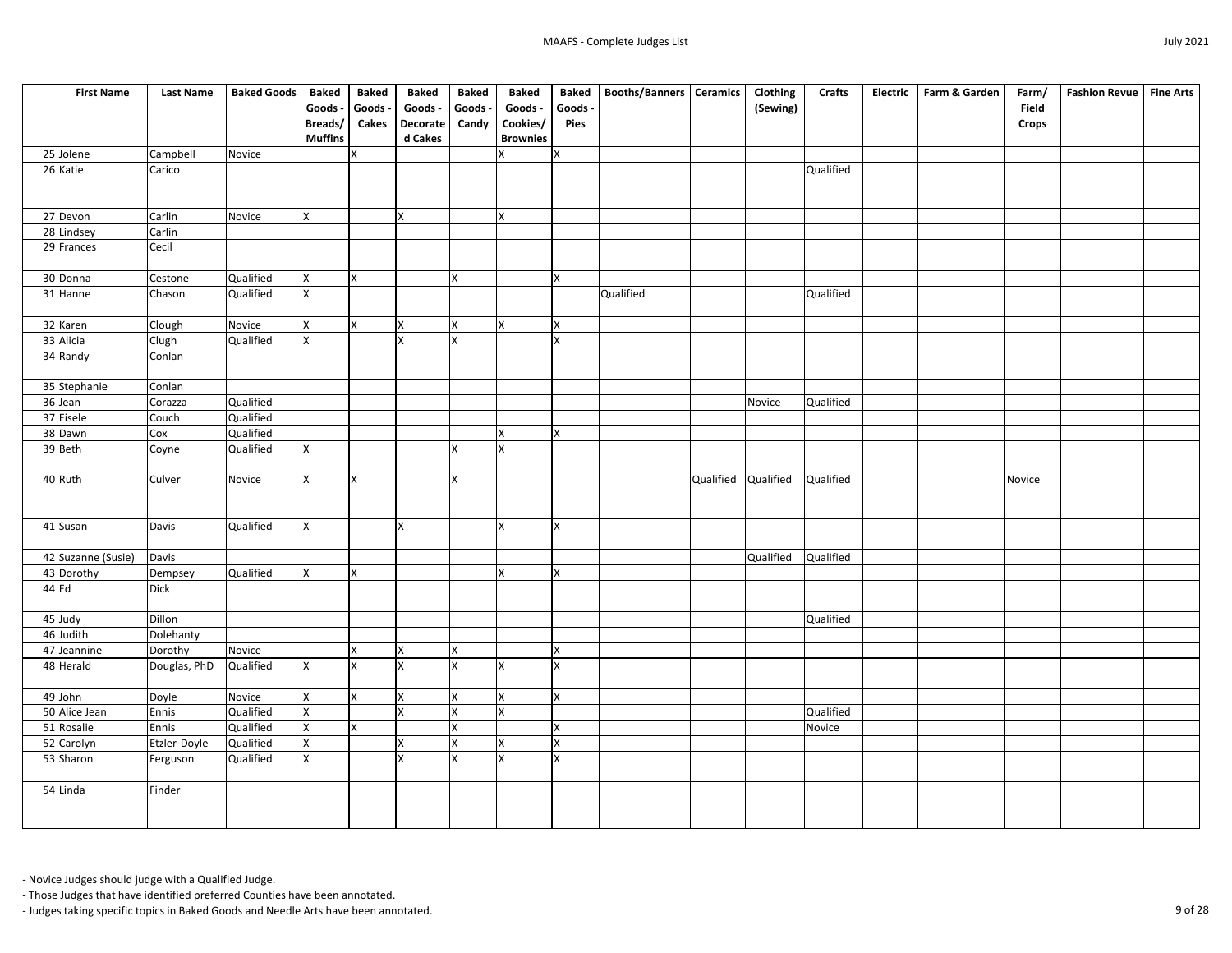| <b>First Name</b> | <b>Last Name</b> | <b>Baked Goods</b> | <b>Baked</b>   | <b>Baked</b>   | <b>Baked</b>    | <b>Baked</b>              | <b>Baked</b>    | <b>Baked</b> | <b>Booths/Banners   Ceramics</b> |           | Clothing  | <b>Crafts</b> | <b>Electric</b> | Farm & Garden | Farm/        | <b>Fashion Revue</b> | Fine Arts |
|-------------------|------------------|--------------------|----------------|----------------|-----------------|---------------------------|-----------------|--------------|----------------------------------|-----------|-----------|---------------|-----------------|---------------|--------------|----------------------|-----------|
|                   |                  |                    | Goods -        | Goods -        | Goods -         | Goods -                   | Goods -         | Goods -      |                                  |           | (Sewing)  |               |                 |               | <b>Field</b> |                      |           |
|                   |                  |                    | Breads/        | <b>Cakes</b>   | <b>Decorate</b> | Candy                     | Cookies/        | <b>Pies</b>  |                                  |           |           |               |                 |               | <b>Crops</b> |                      |           |
|                   |                  |                    | <b>Muffins</b> |                | d Cakes         |                           | <b>Brownies</b> |              |                                  |           |           |               |                 |               |              |                      |           |
| 55 Donna          | Fisher           | Novice             |                | $\mathsf{X}$   |                 |                           | IX.             | <b>X</b>     |                                  |           |           |               |                 |               |              |                      |           |
| 56 Deborah        | Franklin         |                    |                |                |                 |                           |                 |              |                                  |           | Qualified |               |                 |               |              |                      |           |
| 57 Bonnie         | Frederick        | Qualified          | X              |                |                 |                           | Ix.             | Χ            | Qualified                        |           | Qualified | Qualified     |                 |               |              |                      |           |
| 58 Dana           | Geddes           | Novice             | X.             |                | v               | $\boldsymbol{\mathsf{x}}$ | <b>X</b>        | <b>X</b>     |                                  |           |           |               |                 |               |              |                      |           |
| 59 Amy            | Gilley           |                    |                |                |                 |                           |                 |              |                                  |           |           |               |                 |               |              |                      |           |
| 60 Abby           | Glassberg        | Qualified          | <b>X</b>       | X.             | X               |                           | Ιx              | X            |                                  |           |           |               |                 |               |              |                      |           |
|                   |                  |                    |                |                |                 |                           |                 |              |                                  |           |           |               |                 |               |              |                      |           |
| 61 Janine         | Grossman         | Qualified          | $\mathsf{X}$   | lx.            |                 | ΙX                        | <b>X</b>        | X            |                                  |           |           | Qualified     |                 |               |              |                      |           |
| 62 Barbara        | Grysavage        | Qualified          | X.             |                | x               |                           |                 |              |                                  |           |           | Novice        |                 |               |              |                      |           |
|                   |                  |                    |                |                |                 |                           |                 |              |                                  |           |           |               |                 |               |              |                      |           |
| 63 Judy           | Hackett          |                    |                |                |                 |                           |                 |              |                                  |           |           |               |                 |               |              |                      |           |
|                   |                  |                    |                |                |                 |                           |                 |              |                                  |           |           |               |                 |               |              |                      |           |
|                   |                  |                    |                |                |                 |                           |                 |              |                                  |           |           |               |                 |               |              |                      |           |
| 64 Brenda         | Harper           | Qualified          | X              | Ix.            | X               | ΙX                        | x               | X            |                                  |           |           |               |                 |               |              |                      |           |
| $65$ Jim          | Harper           | Qualified          | X.             | lx.            | <b>X</b>        | <b>Y</b>                  | Ιx              | X            |                                  |           |           |               |                 |               |              |                      |           |
| 66 Connie         | Harrington       |                    |                |                |                 |                           |                 |              |                                  |           |           |               |                 |               |              |                      |           |
| 67 Linda          | Harris           | Novice             | X.             | Ix.            |                 | ΙX                        | IX.             | X            |                                  |           |           |               |                 |               |              |                      |           |
|                   |                  |                    |                |                |                 |                           |                 |              |                                  |           |           |               |                 |               |              |                      |           |
|                   |                  |                    |                |                |                 |                           |                 |              |                                  |           |           |               |                 |               |              |                      |           |
| 68 Karen          | Helfert          | Novice             |                | lχ             |                 |                           | Ιx              |              |                                  |           |           |               |                 |               |              |                      |           |
|                   |                  |                    |                |                |                 |                           |                 |              |                                  |           |           |               |                 |               |              |                      |           |
| 69 Grace          | Heller           | Qualified          | $\mathsf{X}$   | <b>X</b>       | X               | İΧ                        | Ix.             |              |                                  |           |           | Novice        |                 | Qualified     |              |                      |           |
|                   |                  |                    |                |                |                 |                           |                 |              |                                  |           |           |               |                 |               |              |                      |           |
| 70 Jack           | Heller           | Qualified          | X              | Ix.            | X               | Ιx                        | Ιx              | X            |                                  |           |           | Qualified     |                 | Qualified     | Qualified    |                      |           |
|                   |                  |                    |                |                |                 |                           |                 |              |                                  |           |           |               |                 |               |              |                      |           |
| 71 Karen          | Hevner           | Novice             |                | $\overline{X}$ |                 |                           | <b>X</b>        | $\mathsf{x}$ |                                  |           |           |               |                 |               |              |                      |           |
|                   |                  |                    |                |                |                 |                           |                 |              |                                  |           |           |               |                 |               |              |                      |           |
| 72 Donna          | Hill             | Qualified          | $\mathsf{X}$   |                |                 | Ιx                        | X.              | $\mathsf{X}$ |                                  |           |           |               |                 |               |              |                      |           |
| 73 Dawn           | Hobbs            | Novice             | Χ              |                | $\mathsf{x}$    |                           |                 | X            |                                  |           |           |               |                 |               |              |                      |           |
| 74 Donna          | Hoffman          |                    |                |                |                 |                           |                 |              |                                  |           |           |               |                 |               |              |                      |           |
| $75$ Ed           | Hogan            |                    |                |                |                 |                           |                 |              |                                  |           |           |               | Qualified       |               |              |                      |           |
| 76 Betty Mason    | Holley           |                    |                |                |                 |                           |                 |              |                                  | Qualified |           | Qualified     |                 |               |              |                      | Qualified |
| 77 Cecelia Ann    | Holley           | Qualified          |                |                |                 |                           |                 |              |                                  | Qualified |           | Qualified     |                 |               |              |                      | Qualified |
| 78 Dawne          | Howard           |                    |                |                |                 |                           |                 |              |                                  |           |           | Qualified     |                 | Qualified     | Qualified    |                      |           |
| 79 Constance      | Howell           | Qualified          | lx.            | Ix.            |                 | lx.                       | <b>X</b>        |              |                                  |           |           |               |                 |               |              |                      |           |
| 80 Judith         | Howes            | Novice             |                | $\mathsf{X}$   |                 |                           | lx.             | lx.          |                                  |           |           |               |                 |               |              |                      |           |
| 81 Spencer        | Howes            | Novice             |                | Ix.            |                 |                           |                 | $\mathsf{X}$ |                                  |           |           |               |                 |               |              |                      |           |
| 82 Dennis         | Hynen            | Qualified          |                |                |                 |                           |                 |              |                                  | Qualified |           | Qualified     |                 |               |              |                      |           |
|                   |                  |                    |                |                |                 |                           |                 |              |                                  |           |           |               |                 |               |              |                      |           |
| 83 Linda          | Hynen            | Qualified          | X.             |                | X               |                           |                 | X            |                                  | Qualified | Qualified | Qualified     |                 |               |              |                      |           |
|                   |                  |                    |                |                |                 |                           |                 |              |                                  |           |           |               |                 |               |              |                      |           |
| 84 Rose           | Janicki          | Qualified          | $\mathsf{X}$   |                |                 |                           |                 |              |                                  |           | Qualified |               |                 |               |              |                      |           |

- Those Judges that have identified preferred Counties have been annotated.

- Judges taking specific topics in Baked Goods and Needle Arts have been annotated. 10 of 28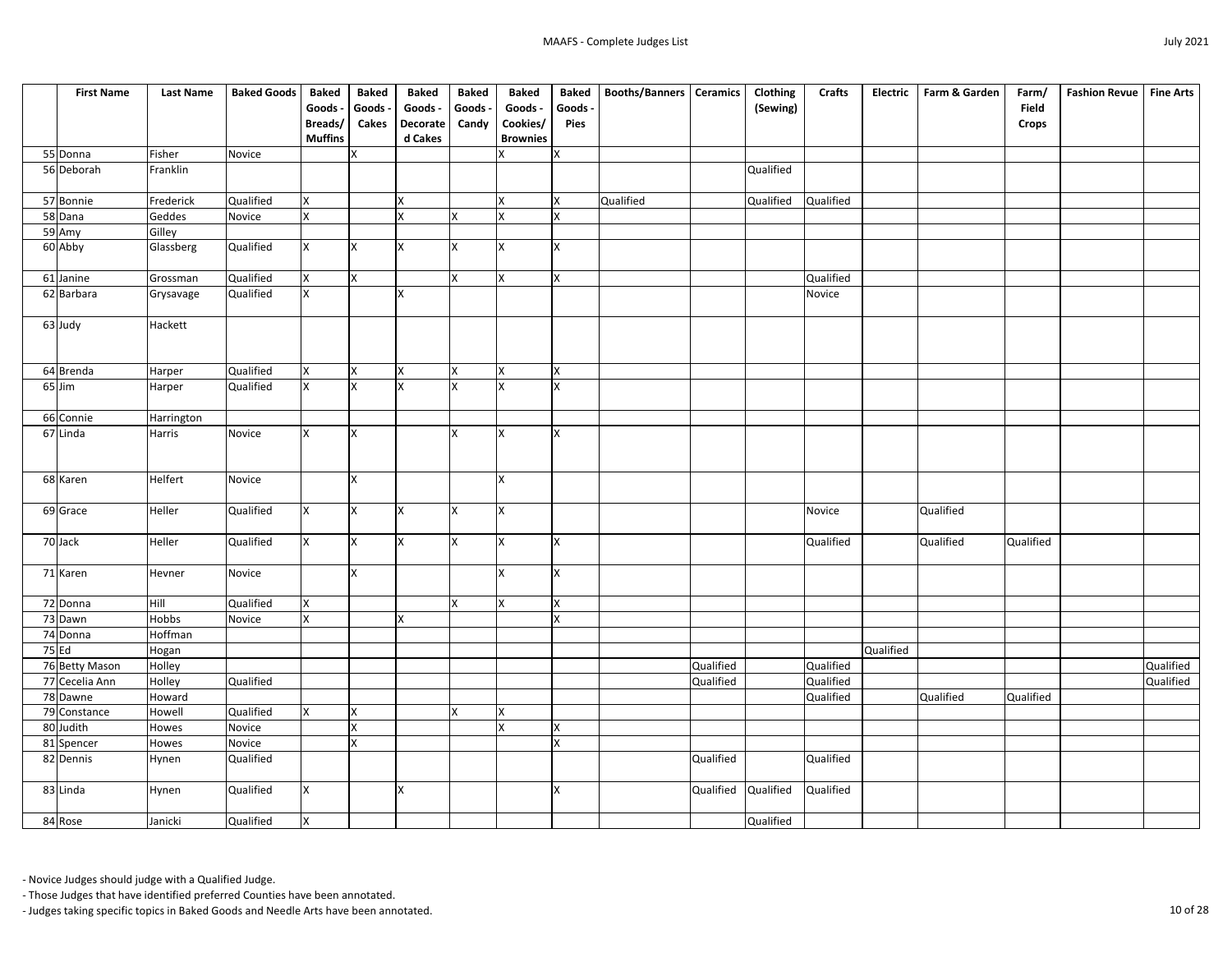| <b>First Name</b>           | <b>Last Name</b> | <b>Baked Goods</b> | <b>Baked</b>   | <b>Baked</b> | <b>Baked</b>    | <b>Baked</b>   | <b>Baked</b>    | <b>Baked</b> | <b>Booths/Banners   Ceramics</b> | Clothing  | <b>Crafts</b> | <b>Electric</b> | Farm & Garden | Farm/        | Fashion Revue   Fine Arts |           |
|-----------------------------|------------------|--------------------|----------------|--------------|-----------------|----------------|-----------------|--------------|----------------------------------|-----------|---------------|-----------------|---------------|--------------|---------------------------|-----------|
|                             |                  |                    | Goods -        | Goods -      | Goods -         | Goods -        | Goods -         | Goods -      |                                  | (Sewing)  |               |                 |               | <b>Field</b> |                           |           |
|                             |                  |                    | Breads/        | <b>Cakes</b> | <b>Decorate</b> | Candy          | Cookies/        | <b>Pies</b>  |                                  |           |               |                 |               | <b>Crops</b> |                           |           |
|                             |                  |                    | <b>Muffins</b> |              | d Cakes         |                | <b>Brownies</b> |              |                                  |           |               |                 |               |              |                           |           |
| 85 Doris                    | Jenkins          | Qualified          | $\mathsf{X}^-$ | X            |                 | X              |                 | $\mathsf{X}$ |                                  |           | Qualified     |                 | Qualified     |              |                           |           |
| 86 Jo Anne                  | Joyner           | Qualified          | <b>X</b>       |              | $\mathsf{X}$    | X              |                 |              |                                  |           |               |                 |               |              |                           |           |
| 87 Michelle                 | Kemplin          | Novice             | X              |              |                 |                | X               |              |                                  |           |               |                 |               |              |                           |           |
| 88 Emily                    | Kendall          | Qualified          | $\mathsf{X}$   | X.           | X               | <b>X</b>       | IX.             | X.           |                                  |           | Novice        |                 |               |              |                           | Qualified |
| 89 Sandra                   | Kendall          |                    |                |              |                 |                |                 |              |                                  | Novice    | Novice        |                 |               |              |                           |           |
| 90 Nancy                    | Klein-Steen      |                    |                |              |                 |                |                 |              |                                  | Novice    | Qualified     |                 |               |              |                           |           |
| 91 Mary Jane                | Knode            | Qualified          |                | X            |                 |                | X               | X            | Qualified                        | Qualified | Qualified     |                 |               |              |                           |           |
| $\overline{9}$ 2 Jacqueline | Koniencki        | Qualified          |                |              |                 |                |                 |              |                                  |           |               |                 |               |              |                           |           |
| 93 Raeleen                  | Kucera           | Novice             | <b>X</b>       |              |                 | X              | Ιx              |              |                                  |           |               |                 |               |              |                           |           |
| 94 Carolyn                  | Kulp             | Qualified          | <b>X</b>       | X            | <b>X</b>        | <b>X</b>       | <b>X</b>        | Ix.          |                                  | Qualified |               |                 |               |              |                           |           |
| 95 Carol                    | Lang             | Novice             | <b>X</b>       |              | ΙX              |                | X               |              |                                  |           |               |                 |               |              |                           |           |
| 96 Judi                     | Leaming          | Qualified          | $\mathsf{X}^-$ | X            | ΙX              | ΙX             | lx.             | lx.          |                                  |           |               |                 |               |              |                           |           |
| 97 Spicer                   | Leaming          | <b>Qualified</b>   |                |              |                 |                |                 |              |                                  |           |               |                 |               |              |                           |           |
| 98 Jo Anne                  | Leatherman       | Qualified          |                |              |                 |                |                 |              |                                  | Qualified | Qualified     |                 |               |              |                           |           |
| 99 Paul                     | Leatherman       |                    |                |              |                 |                |                 |              |                                  |           | Qualified     | Qualified       |               |              |                           |           |
| 100 Cheryl                  | Lenhart          | Qualified          | <b>X</b>       | IX.          |                 | X              | IX.             |              |                                  |           |               |                 |               |              |                           |           |
| 101 Leslie                  | Lenhart          | Qualified          | X.             |              |                 | X              |                 |              |                                  |           |               |                 |               | Novice       |                           |           |
|                             | <b>Lippy</b>     |                    |                |              |                 |                |                 |              |                                  |           |               |                 |               |              |                           | Qualified |
| 102 Barry<br>103 Deborah    | Logsdon          | Novice             | $\overline{X}$ |              |                 | $\mathsf{X}^-$ | $\vert x \vert$ |              |                                  |           |               |                 |               |              |                           |           |
| 104 Jane (Jani)             | Long             | Qualified          |                | X            |                 |                | X               | X            |                                  |           |               |                 |               |              |                           |           |
| 105 Laura                   | Madera           | Qualified          | $\mathsf{X}$   | Ix.          |                 |                | $\mathsf{X}$    |              |                                  |           |               |                 |               |              |                           |           |
| 106 Cathy                   | Martin           | Qualified          |                | $\mathsf{X}$ |                 |                | <b>X</b>        | <b>X</b>     |                                  |           |               |                 |               |              |                           |           |
| 107 Joan                    | Mauritzen        |                    |                |              |                 |                |                 |              |                                  |           |               |                 |               |              |                           |           |
| 108 Jane                    | McHugh           |                    |                |              |                 |                |                 |              |                                  |           | Novice        |                 |               |              |                           |           |
| 109 Megan                   | McHugh           | Novice             | <b>X</b>       |              |                 | X              | Ix.             | IX.          |                                  | Novice    |               |                 |               |              |                           |           |
| 110 Nancy                   | McKenzie         |                    |                |              |                 |                |                 |              |                                  | Qualified |               |                 |               |              |                           |           |
| 111 Kathy                   | McLaughlin       | Novice             |                |              | ΙX              |                | IX.             | X.           |                                  |           | Novice        |                 |               |              |                           |           |

- Those Judges that have identified preferred Counties have been annotated.

- Judges taking specific topics in Baked Goods and Needle Arts have been annotated. 11 of 28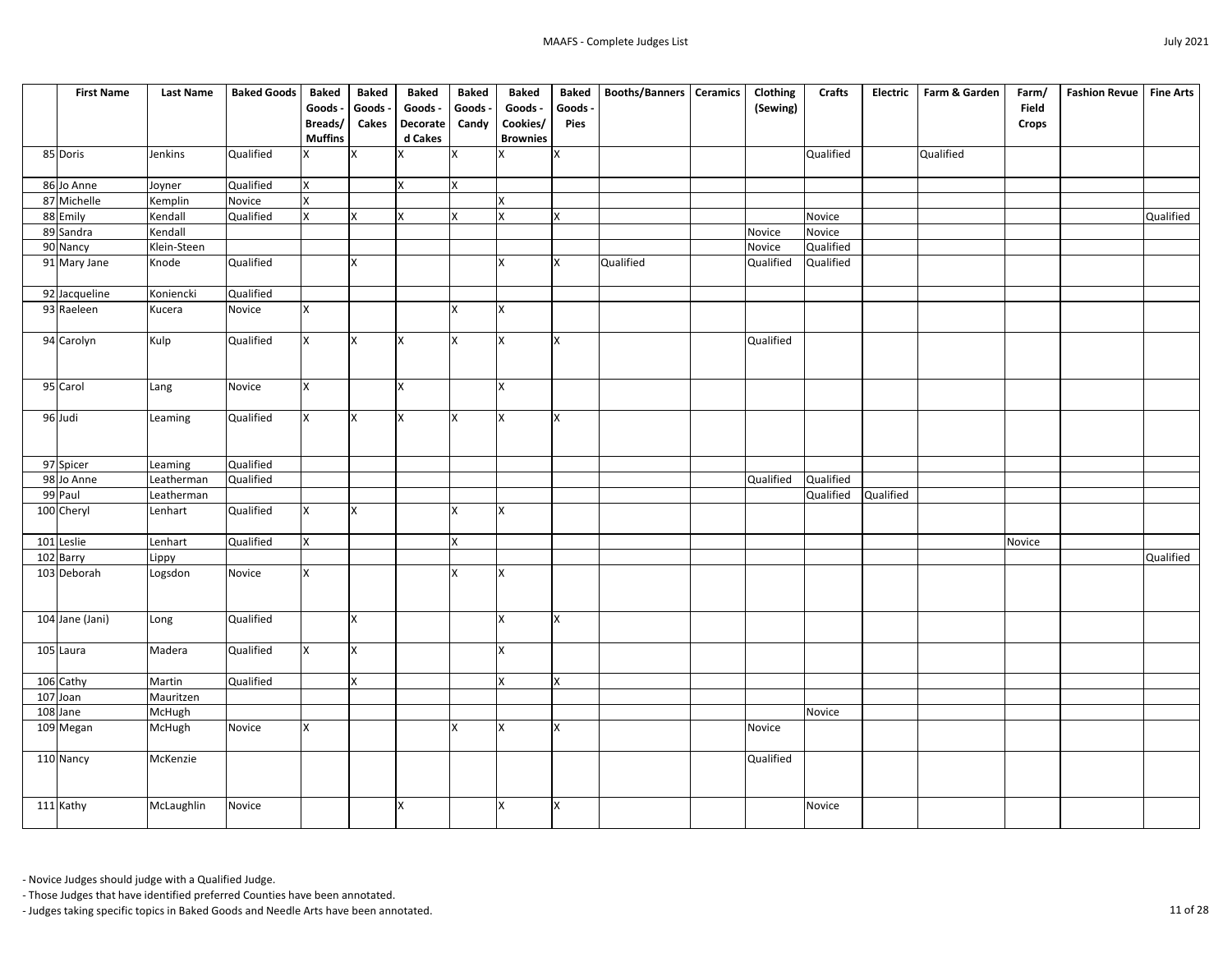| <b>First Name</b>          | <b>Last Name</b> | <b>Baked Goods</b> | <b>Baked</b>    | <b>Baked</b> | <b>Baked</b>    | <b>Baked</b> | <b>Baked</b>    | <b>Baked</b> | <b>Booths/Banners   Ceramics</b> |                     | Clothing  | <b>Crafts</b> | <b>Electric</b> | Farm & Garden | Farm/        | <b>Fashion Revue</b> | Fine Arts |
|----------------------------|------------------|--------------------|-----------------|--------------|-----------------|--------------|-----------------|--------------|----------------------------------|---------------------|-----------|---------------|-----------------|---------------|--------------|----------------------|-----------|
|                            |                  |                    | Goods -         | Goods -      | Goods -         | Goods -      | Goods -         | Goods -      |                                  |                     | (Sewing)  |               |                 |               | <b>Field</b> |                      |           |
|                            |                  |                    | Breads/         | <b>Cakes</b> | <b>Decorate</b> | Candy        | Cookies/        | <b>Pies</b>  |                                  |                     |           |               |                 |               | <b>Crops</b> |                      |           |
|                            |                  |                    | <b>Muffins</b>  |              | d Cakes         |              | <b>Brownies</b> |              |                                  |                     |           |               |                 |               |              |                      |           |
| 112 Joan                   | Messinger        | Qualified          | X               |              |                 |              |                 |              |                                  |                     | Qualified | Qualified     |                 |               |              |                      |           |
| 113 Esther                 | Mitchell         |                    |                 |              |                 |              |                 |              |                                  |                     |           | Qualified     |                 | Qualified     |              |                      |           |
|                            |                  |                    |                 |              |                 |              |                 |              |                                  |                     |           |               |                 |               |              |                      |           |
|                            |                  |                    |                 |              |                 |              |                 |              |                                  |                     |           |               |                 |               |              |                      |           |
| 114 Larry                  | Moore            | Qualified          | <b>X</b>        |              |                 | $\mathsf{x}$ |                 |              |                                  | Qualified           |           | Novice        |                 |               |              |                      | Qualified |
| $115$ Ann                  | Morgan           | Novice             | $\mathsf{X}$    | X            | ΙX              | X            |                 | X.           |                                  |                     |           |               |                 |               |              |                      |           |
|                            |                  |                    |                 |              |                 |              |                 |              |                                  |                     |           |               |                 |               |              |                      |           |
| 116 Michael                | Morse            |                    |                 |              |                 |              |                 |              |                                  |                     |           |               |                 |               |              |                      |           |
|                            |                  |                    |                 |              |                 |              |                 |              |                                  |                     |           |               |                 |               |              |                      |           |
| 117 Theresa                | Morse            |                    |                 |              |                 |              |                 |              |                                  |                     |           |               |                 |               |              |                      |           |
|                            |                  |                    |                 |              |                 |              |                 |              |                                  |                     |           |               |                 |               |              |                      |           |
|                            |                  |                    |                 |              |                 |              |                 |              |                                  |                     |           |               |                 |               |              |                      |           |
| 118 Dinah                  | Mullinix         | Novice             | $\mathsf{X}^-$  | X            | <b>X</b>        |              | <b>X</b>        | X            |                                  |                     | Novice    |               |                 |               | Novice       |                      |           |
| 119 Larry                  | Mullinix         | Novice             | $\mathsf{X}$    | x            | X               |              | X               | X            |                                  |                     | Novice    |               |                 |               |              |                      |           |
| 120 Tammy                  | Mullinix         | Novice             | X               |              | X               |              | X               | X            |                                  |                     | Novice    | Novice        |                 |               |              |                      |           |
| 121 Brenda                 | Nave             | Qualified          | $\mathsf{X}^-$  |              |                 |              |                 |              |                                  |                     |           |               |                 |               |              |                      |           |
| 122 Nancy                  | <b>Norris</b>    |                    |                 |              |                 |              |                 |              |                                  |                     |           |               |                 |               |              |                      |           |
|                            |                  |                    |                 |              |                 |              |                 |              |                                  |                     |           |               |                 |               |              |                      |           |
|                            |                  |                    |                 |              |                 |              |                 |              |                                  |                     |           |               |                 |               |              |                      |           |
| 123 Dennis                 | Ober             | Qualified          | <b>X</b>        | X            |                 | X            | IX.             | X            |                                  |                     |           |               |                 | Qualified     | Qualified    |                      |           |
| 124 Pearl                  | Ober             | Qualified          |                 |              |                 | X            |                 |              |                                  |                     | Qualified | Qualified     |                 | Qualified     | Qualified    |                      |           |
| 125 John                   | O'Brien          | Qualified          |                 | X            | Ιx              |              | ΙX              | X            |                                  |                     |           | Novice        |                 |               |              |                      |           |
|                            |                  |                    |                 |              |                 |              |                 |              |                                  |                     |           |               |                 |               |              |                      |           |
|                            |                  |                    |                 |              |                 |              |                 |              |                                  |                     |           |               |                 |               |              |                      |           |
| 126 Larry                  | Ogletree         | Qualified          | X               |              | <b>X</b>        | X            | <b>X</b>        |              |                                  |                     |           | Novice        |                 | Qualified     | Qualified    |                      |           |
|                            | Ogletree         | Qualified          |                 |              |                 | X            |                 |              | Qualified                        | Qualified Qualified |           | Qualified     |                 |               |              |                      |           |
| 127 Nancy<br>128 Elizabeth | Olson            | Qualified          | $\vert x \vert$ | <b>X</b>     | X               | X            |                 | <b>X</b>     |                                  |                     |           | Novice        |                 | Qualified     | Qualified    |                      |           |
|                            |                  |                    |                 |              |                 |              |                 |              |                                  |                     |           |               |                 |               |              |                      |           |
| 129 Sharon                 | Osborn           | Novice             | $\mathsf{X}$    | X            | X               | X            | X.              |              |                                  |                     |           |               |                 |               |              |                      |           |
| 130 Vola                   | Osborn           | Qualified          | <b>X</b>        | x            | <b>x</b>        |              | X               | X.           | Qualified                        | Qualified Qualified |           | Qualified     |                 |               |              |                      |           |
|                            |                  |                    |                 |              |                 |              |                 |              |                                  |                     |           |               |                 |               |              |                      |           |
| 131 Connie                 | Palmer           | Qualified          | <b>X</b>        |              |                 | X.           |                 |              |                                  |                     |           | Qualified     |                 | Qualified     | Qualified    |                      |           |
|                            |                  |                    |                 |              |                 |              |                 |              |                                  |                     |           |               |                 |               |              |                      |           |
| 132 Michelle               | Palmer           | Qualified          | <b>X</b>        |              |                 |              | Ix.             | IX.          |                                  |                     | Qualified |               |                 |               |              |                      |           |
|                            |                  |                    |                 |              |                 |              |                 |              |                                  |                     |           |               |                 |               |              |                      |           |
|                            |                  |                    |                 |              |                 |              |                 |              |                                  |                     |           |               |                 |               |              |                      |           |
| 133 Elaine                 | Parry            | Novice             | $\mathsf{X}^-$  | Ix.          |                 | X.           | lx.             |              |                                  |                     | Qualified | Novice        |                 |               |              |                      |           |
|                            |                  |                    |                 |              |                 |              |                 |              |                                  |                     |           |               |                 |               |              |                      |           |
| 134 Claudia                | Payne            |                    |                 |              |                 |              |                 |              | Qualified                        |                     |           |               |                 |               |              |                      |           |
| 135 Patricia               | Prodonovich      |                    |                 |              |                 |              |                 |              |                                  |                     |           |               |                 |               |              |                      |           |
|                            |                  |                    |                 |              |                 |              |                 |              |                                  |                     |           |               |                 |               |              |                      |           |
| 136 Mardi                  | Pyott            | Qualified          |                 |              |                 | X            |                 |              |                                  |                     |           |               |                 |               |              |                      |           |
| 137 Mary                   | Pyott            | Qualified          | $\mathsf{X}$    |              |                 | $\mathsf{X}$ | X               |              |                                  |                     |           |               |                 |               |              |                      |           |

- Those Judges that have identified preferred Counties have been annotated.

- Judges taking specific topics in Baked Goods and Needle Arts have been annotated. 12 of 28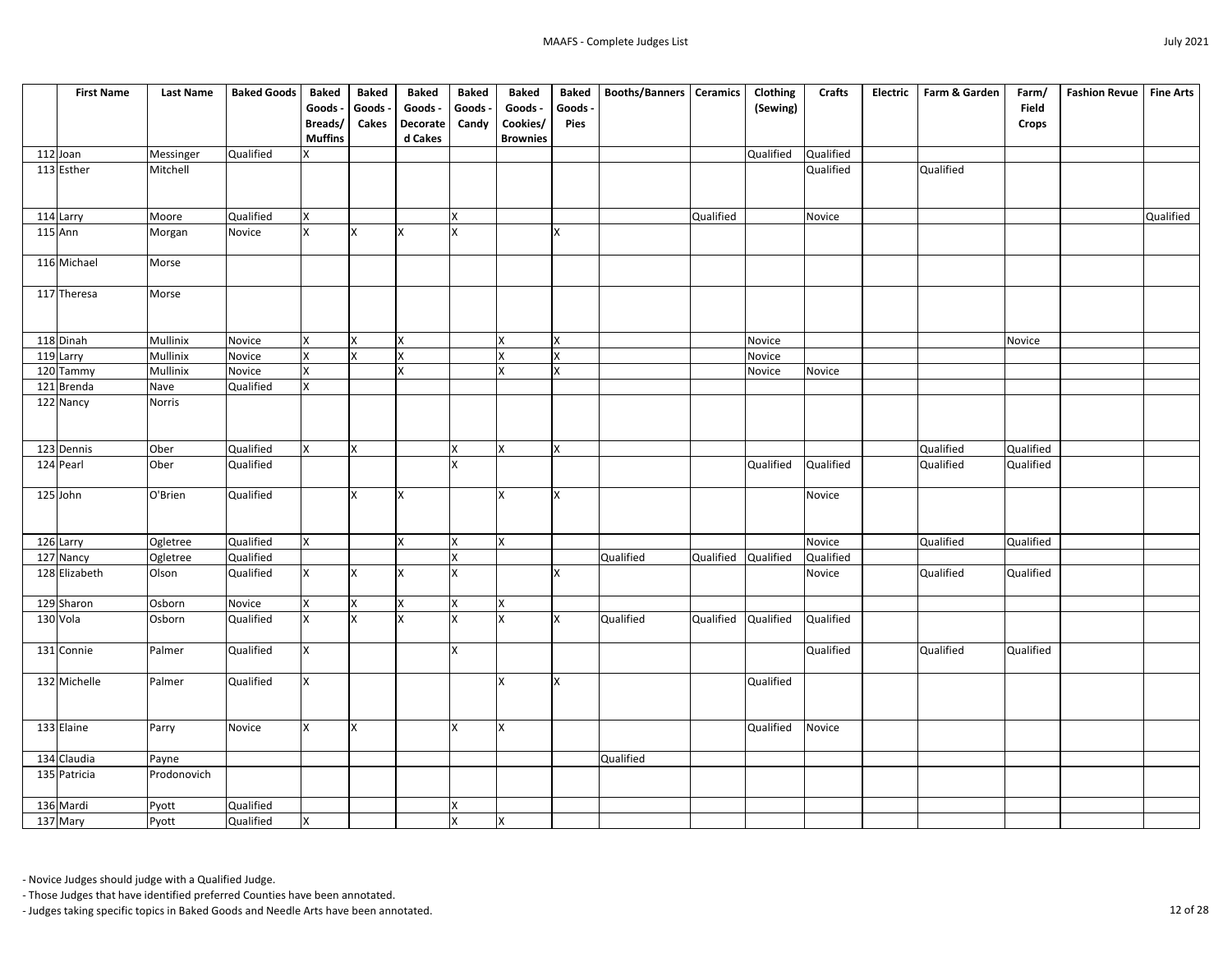| <b>First Name</b>     | <b>Last Name</b> | <b>Baked Goods</b> | <b>Baked</b>   | <b>Baked</b> | <b>Baked</b>    | <b>Baked</b> | <b>Baked</b>    | <b>Baked</b> | Booths/Banners   Ceramics |        | Clothing  | <b>Crafts</b> | <b>Electric</b> | Farm & Garden | Farm/        | <b>Fashion Revue</b> | <b>Fine Arts</b> |
|-----------------------|------------------|--------------------|----------------|--------------|-----------------|--------------|-----------------|--------------|---------------------------|--------|-----------|---------------|-----------------|---------------|--------------|----------------------|------------------|
|                       |                  |                    | Goods -        | Goods -      | Goods -         | Goods -      | Goods -         | Goods -      |                           |        | (Sewing)  |               |                 |               | Field        |                      |                  |
|                       |                  |                    | Breads/        | <b>Cakes</b> | <b>Decorate</b> | Candy        | Cookies/        | <b>Pies</b>  |                           |        |           |               |                 |               | <b>Crops</b> |                      |                  |
|                       |                  |                    | <b>Muffins</b> |              | d Cakes         |              | <b>Brownies</b> |              |                           |        |           |               |                 |               |              |                      |                  |
| 138 Shirley           | Quaskey          |                    |                |              |                 |              |                 |              |                           |        | Qualified | Qualified     |                 |               |              |                      |                  |
| $\overline{1}39$ Jane | Radford          | Qualified          | X.             |              |                 | X            | X               |              |                           |        |           |               |                 |               |              |                      |                  |
| 140 Doris             | Redick           | Qualified          | X.             |              | X               | <b>X</b>     |                 |              |                           |        |           |               |                 |               |              |                      |                  |
| 141 Andree            | Reuss            | Novice             |                | <b>X</b>     |                 |              | X               | IX.          |                           |        |           |               |                 |               |              |                      |                  |
| (Reaya)               |                  |                    |                |              |                 |              |                 |              |                           |        |           |               |                 |               |              |                      |                  |
| 142 Thomas            | Rice, Jr.        | Novice             | <b>X</b>       | lx.          |                 |              |                 |              |                           |        |           |               |                 |               |              |                      |                  |
|                       |                  |                    |                |              |                 |              |                 |              |                           |        |           |               |                 |               |              |                      |                  |
| $143$ Ann             | Richards         | Qualified          |                |              |                 |              |                 |              |                           |        |           | Qualified     |                 |               |              |                      |                  |
| 144 John              | Richards         | Qualified          | $\mathsf{X}^-$ |              |                 |              | X               | X            | Qualified                 |        |           |               |                 |               |              |                      |                  |
| 145 Joyce             | Ross             |                    |                |              |                 |              |                 |              |                           |        |           |               |                 |               |              |                      |                  |
|                       |                  |                    |                |              |                 |              |                 |              |                           |        |           |               |                 |               |              |                      |                  |
| 146 Nancy             | Roy              | Qualified          | X              |              |                 |              | X               |              |                           |        |           |               |                 |               |              |                      |                  |
| 147 Kathrine          | Roznowski        |                    |                |              |                 |              |                 |              |                           |        |           |               |                 |               |              |                      |                  |
| 148 Stephen           | Roznowski        | Novice             | X              |              |                 |              | lx.             | Χ            |                           |        |           |               |                 |               |              |                      |                  |
| 149 Beverly           | Russell          |                    | $\mathsf{X}$   |              |                 |              |                 |              |                           |        |           |               |                 |               |              |                      |                  |
| 150 Dale              | Ryan             | Qualified          | <b>X</b>       | <b>X</b>     |                 | ΙX.          | IX.             | X            |                           |        |           |               |                 |               |              |                      |                  |
|                       |                  |                    |                |              |                 |              |                 |              |                           |        |           |               |                 |               |              |                      |                  |
| 151 Kelsey            | Ryba             | Novice             | $\mathsf{X}^-$ |              | X               |              | X               | Ix.          |                           |        |           |               |                 |               |              |                      |                  |
| 152 Doris             | Rye              | Qualified          | $\mathsf{X}^-$ |              | ΙX              | X            |                 |              | Novice                    |        | Qualified | Qualified     |                 | Novice        |              |                      |                  |
|                       |                  |                    |                |              |                 |              |                 |              |                           |        |           |               |                 |               |              |                      |                  |
|                       |                  |                    |                |              |                 |              |                 |              |                           |        |           |               |                 |               |              |                      |                  |
| 153 Ruth              |                  | Qualified          | X.             |              | Ιx              | <b>X</b>     |                 |              | Qualified                 | Novice |           | Qualified     |                 |               |              |                      |                  |
|                       | Rye              |                    |                |              |                 |              |                 |              |                           |        |           |               |                 |               |              |                      |                  |
|                       |                  |                    |                |              |                 |              |                 |              |                           |        |           |               |                 |               |              |                      |                  |
|                       |                  |                    |                |              |                 |              |                 |              |                           |        |           |               |                 |               |              |                      |                  |
| 154 Barbara           | Schafer          |                    |                |              |                 |              |                 |              |                           |        |           |               |                 |               |              |                      |                  |
|                       |                  |                    |                |              |                 |              |                 |              |                           |        |           |               |                 |               |              |                      |                  |
| 155 Nona              | Schwartzbeck     | <b>Qualified</b>   |                |              |                 |              |                 |              |                           |        |           |               |                 |               |              |                      |                  |
|                       |                  |                    |                |              |                 |              |                 |              |                           |        |           |               |                 |               |              |                      |                  |
| 156 Mary              | Seaton           | Qualified          |                |              |                 | X            |                 |              |                           |        | Qualified | Qualified     |                 |               |              |                      |                  |
| 157 Beth              | Shaw             | Qualified          |                |              |                 | <b>X</b>     |                 |              |                           |        |           |               |                 |               |              |                      |                  |
|                       |                  |                    |                |              |                 |              |                 |              |                           |        |           |               |                 |               |              |                      |                  |
| 158 Donna             | Shriver          | Novice             | $\mathsf{X}^-$ | Ix.          |                 |              |                 | lx.          |                           |        |           | Novice        |                 |               |              |                      |                  |
| 159 Beth              | Smith            | Novice             |                |              |                 |              | X               |              |                           |        |           |               |                 |               | Novice       |                      |                  |
|                       |                  |                    |                |              |                 |              |                 |              |                           |        |           |               |                 |               |              |                      |                  |
| 160 Gloria            | Smith            | Qualified          | X.             |              | X               | <b>X</b>     |                 |              |                           |        |           | Qualified     |                 |               |              |                      |                  |
| 161 Sandra            | Smith            | Qualified          | $\mathsf{X}^-$ |              | ΙX              | X            |                 |              | Qualified                 |        |           |               |                 |               |              |                      |                  |
| 162 Karen             | Sowers           | Novice             | $\mathsf{X}^-$ |              |                 |              | IX.             | X            |                           |        |           |               |                 |               |              |                      |                  |
| 163 Marilyn           | <b>Sparks</b>    |                    |                |              |                 |              |                 |              |                           |        |           |               |                 |               |              |                      |                  |
| 164 James             | Spencer          | Novice             | $\mathsf{X}^-$ |              | X               |              | lx.             | X            |                           |        |           |               |                 |               |              |                      |                  |
| 165 Gary              | Stenger          |                    |                |              |                 |              |                 |              |                           |        |           | Qualified     |                 |               |              |                      |                  |
|                       |                  |                    |                |              |                 |              |                 |              |                           |        |           |               |                 |               |              |                      |                  |

- Those Judges that have identified preferred Counties have been annotated.

- Judges taking specific topics in Baked Goods and Needle Arts have been annotated. 13 of 28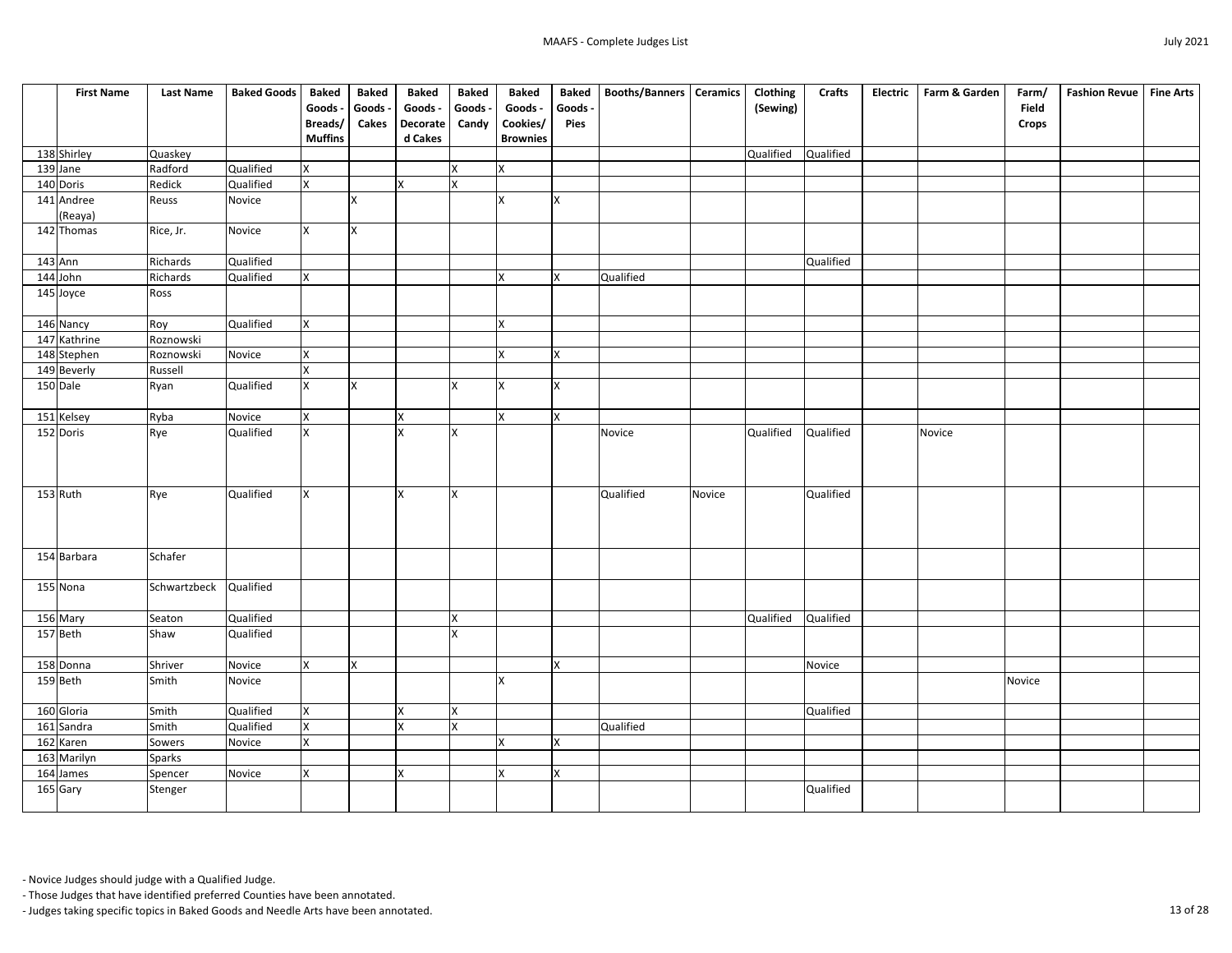| <b>First Name</b> | <b>Last Name</b> | <b>Baked Goods</b> | <b>Baked</b>            | <b>Baked</b> | <b>Baked</b> | <b>Baked</b> | <b>Baked</b>    | <b>Baked</b> | <b>Booths/Banners</b> | <b>Ceramics</b> | Clothing            | <b>Crafts</b> | <b>Electric</b> | Farm & Garden | Farm/        | <b>Fashion Revue</b> | <b>Fine Arts</b> |
|-------------------|------------------|--------------------|-------------------------|--------------|--------------|--------------|-----------------|--------------|-----------------------|-----------------|---------------------|---------------|-----------------|---------------|--------------|----------------------|------------------|
|                   |                  |                    | Goods -                 | Goods -      | Goods -      | Goods -      | Goods -         | Goods -      |                       |                 | (Sewing)            |               |                 |               | <b>Field</b> |                      |                  |
|                   |                  |                    | Breads/                 | <b>Cakes</b> | Decorate     | Candy        | Cookies/        | <b>Pies</b>  |                       |                 |                     |               |                 |               | <b>Crops</b> |                      |                  |
|                   |                  |                    | <b>Muffins</b>          |              | d Cakes      |              | <b>Brownies</b> |              |                       |                 |                     |               |                 |               |              |                      |                  |
| 166 Lynn          | Stieber          | Qualified          | X                       | IX.          |              |              |                 |              |                       |                 | <b>Novice</b>       |               |                 |               |              |                      |                  |
| $167$ Tina        | Stine            | Novice             | <b>X</b>                | lx.          |              |              | X               | Ix.          |                       |                 |                     |               |                 |               |              |                      |                  |
| 168 Trina         | Stump            | <b>Qualified</b>   |                         |              |              |              |                 |              |                       |                 |                     |               |                 |               |              |                      |                  |
| 169 Myrtle        | Sturtz           | Qualified          |                         |              |              |              |                 |              | Qualified             |                 |                     | Qualified     |                 | Qualified     |              |                      |                  |
| 170 Theresa       | Takatsch         | Qualified          |                         | lx.          |              | X            |                 |              |                       |                 |                     | Qualified     |                 | Qualified     |              |                      |                  |
| 171 Anita         | Thomas           | Qualified          | X                       |              |              |              |                 |              |                       |                 |                     |               |                 |               |              |                      |                  |
| 172 Pamela        | Traynham         |                    |                         |              |              |              |                 |              |                       |                 |                     | <b>Novice</b> |                 |               |              |                      |                  |
| 173 Connie        | Trossbach        |                    |                         |              |              |              |                 |              |                       |                 |                     | Novice        |                 |               |              |                      |                  |
| 174 Mary Della    | Trossbach        | Qualified          |                         |              |              |              |                 |              |                       |                 |                     | Novice        |                 |               |              |                      |                  |
| 175 Rachel        | Troyer           | Qualified          |                         |              |              |              |                 |              |                       |                 |                     |               |                 |               |              |                      |                  |
| 176 Elizabeth     | Vincelli         |                    |                         |              |              |              |                 |              |                       |                 |                     |               |                 |               |              |                      |                  |
| 177 Anne          | Walters          | Novice             | X                       |              | X            |              |                 | X            |                       |                 |                     |               |                 |               |              |                      |                  |
| 178 Linda         | Walton           | Qualified          | X                       | Ix.          | X            |              | ΙX              | X            |                       |                 |                     |               |                 |               |              |                      |                  |
| $179$ Linda       | Wasko            | Qualified          | $\overline{\mathsf{x}}$ | Ix.          |              |              | $\mathbf v$     | X.           |                       |                 |                     |               |                 |               |              |                      |                  |
| 180 Dr. Howard    | Waterworth       |                    |                         |              |              |              |                 |              |                       |                 |                     |               |                 |               |              |                      |                  |
| 181 Alethia       | Watkins          | Qualified          |                         |              |              | X            |                 |              |                       |                 | Qualified           | Qualified     |                 |               |              |                      |                  |
| 182 Mollie        | West             |                    |                         |              |              |              |                 |              |                       |                 |                     |               |                 |               |              |                      |                  |
| 183 Maria         | White            |                    |                         |              |              |              |                 |              |                       |                 |                     |               |                 |               |              |                      |                  |
| 184 Macine        | Williams         | Qualified          | X.                      |              |              |              |                 |              |                       |                 | Qualified           |               |                 |               |              |                      |                  |
| 185 Karen         | Witt             |                    |                         |              |              |              |                 |              |                       |                 |                     |               |                 |               |              |                      |                  |
| 186 Dorothy       | Wood             |                    |                         |              |              |              |                 |              | Qualified             |                 | Qualified Qualified |               |                 | <b>Novice</b> | Novice       |                      | Qualified        |

- Those Judges that have identified preferred Counties have been annotated.

- Judges taking specific topics in Baked Goods and Needle Arts have been annotated. 14 of 28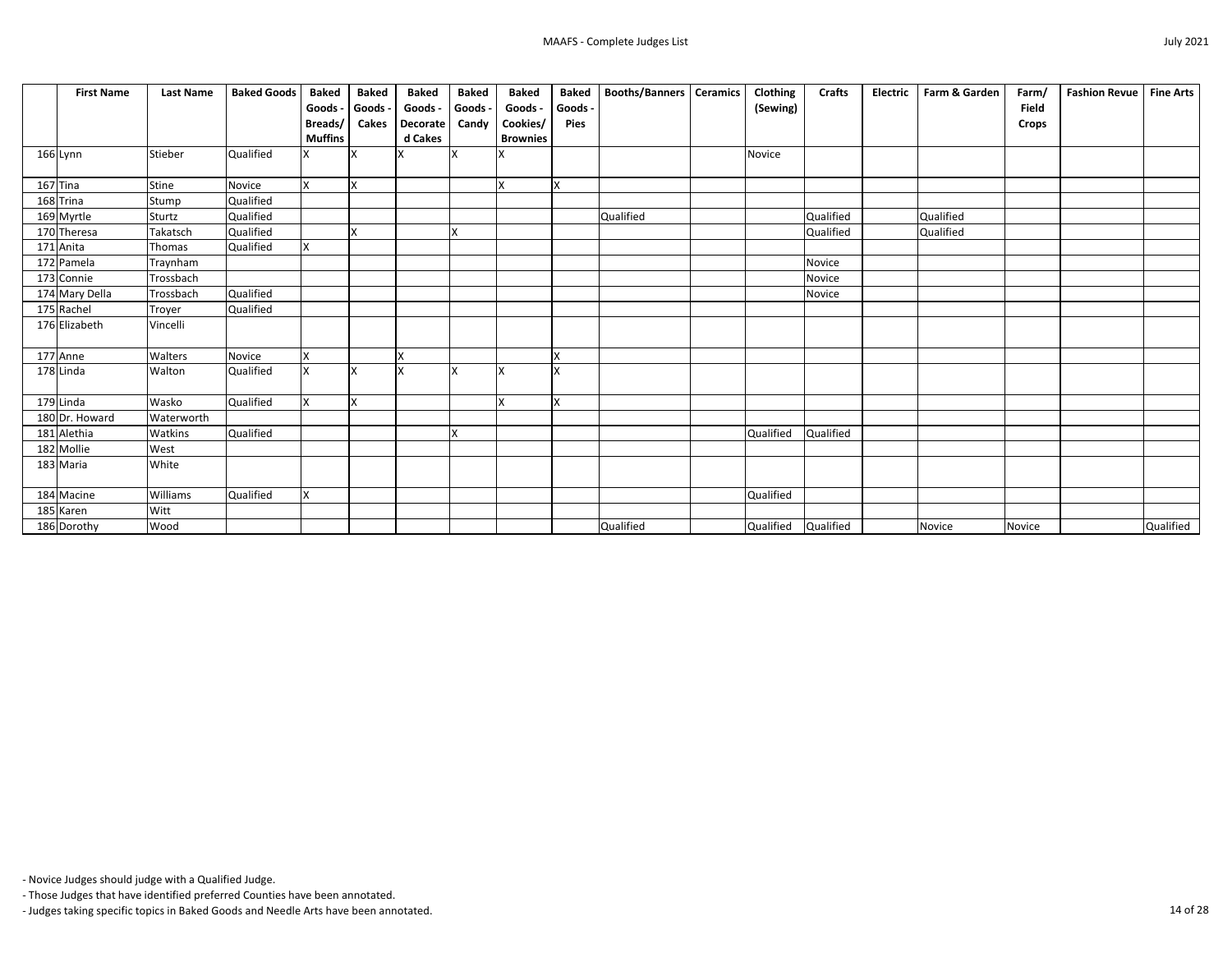| <b>First Name</b> | <b>Last Name</b> | Flowers/      | Food         | Fruits &   | Herbs &         | Interview             | <b>Needle</b> |               | Needle Needle Arts |          |                       | Needle Needle Arts Needle Arts - |               |           | Needle   Photography   Public Speaking/ | Quilting  | <b>Rugs</b> |
|-------------------|------------------|---------------|--------------|------------|-----------------|-----------------------|---------------|---------------|--------------------|----------|-----------------------|----------------------------------|---------------|-----------|-----------------------------------------|-----------|-------------|
|                   |                  | <b>Plants</b> | Preservation | Vegetables | <b>Vinegars</b> | Judging               | <b>Arts</b>   | Arts -        | Embroidery         | Arts -   | $\sim$                | Needlepoint                      | Arts -        |           | <b>Demonstrations</b>                   |           |             |
|                   |                  |               |              |            |                 |                       |               | <b>Cross</b>  |                    |          | Knitting   Crocheting |                                  | <b>Crewel</b> |           |                                         |           |             |
|                   |                  |               |              |            |                 |                       |               | <b>Stitch</b> |                    |          |                       |                                  |               |           |                                         |           |             |
| 1 Sarah           | Allen            |               |              |            |                 |                       | Novice        | Ix.           | ΙX                 | Ιx       | Ιx                    | <b>X</b>                         |               |           |                                         |           |             |
|                   |                  |               |              |            |                 |                       |               |               |                    |          |                       |                                  |               |           |                                         |           |             |
|                   |                  |               |              |            |                 |                       |               |               |                    |          |                       |                                  |               |           |                                         |           |             |
| 2 Mary Ellen      | Arbaugh          |               | Qualified    | Qualified  |                 |                       | Qualified     |               |                    | lχ       | Ιx                    |                                  |               |           |                                         | Novice    |             |
|                   |                  |               |              |            |                 |                       |               |               |                    |          |                       |                                  |               |           |                                         |           |             |
|                   |                  |               |              |            |                 |                       |               |               |                    |          |                       |                                  |               |           |                                         |           |             |
| 3 Nita            | Armstrong        |               |              |            |                 |                       | Qualified  X  |               | Ιv                 | Ιx       | lx.                   | <b>X</b>                         | <b>X</b>      |           |                                         | Novice    |             |
| 4 Christopher     | Ashe             |               |              |            |                 |                       | Qualified     |               |                    |          |                       |                                  |               | Qualified |                                         |           |             |
|                   |                  |               |              |            |                 |                       |               |               |                    |          |                       |                                  |               |           |                                         |           |             |
|                   |                  |               |              |            |                 |                       |               |               |                    |          |                       |                                  |               |           |                                         |           |             |
| 5 Nicole          | Ashe             |               |              |            |                 |                       | Qualified     |               |                    | lχ       | Ιx                    |                                  |               | Qualified |                                         |           |             |
|                   |                  |               |              |            |                 |                       |               |               |                    |          |                       |                                  |               |           |                                         |           |             |
|                   |                  |               |              |            |                 |                       |               |               |                    |          |                       |                                  |               |           |                                         |           |             |
| 6 Susan           | Austin           |               |              |            |                 |                       | Novice        | <b>X</b>      | ΙX                 |          | lχ                    | <b>X</b>                         | <b>X</b>      |           |                                         | Qualified |             |
|                   |                  |               |              |            |                 |                       |               |               |                    |          |                       |                                  |               |           |                                         |           |             |
|                   | Axline           |               | Qualified    | Qualified  |                 | Qualified             | Qualified     |               |                    |          |                       |                                  |               | Qualified |                                         |           |             |
| 7 Kathy           |                  |               |              |            |                 |                       |               |               |                    |          |                       |                                  |               |           |                                         |           |             |
|                   |                  |               |              |            |                 |                       |               |               |                    |          |                       |                                  |               |           |                                         |           |             |
|                   | <b>Baccus</b>    |               |              |            |                 | Qualified             |               |               |                    |          |                       |                                  |               |           |                                         |           |             |
| 8 Renee           |                  |               |              |            |                 |                       |               |               |                    |          |                       |                                  |               |           |                                         |           |             |
| 9 Samantha        | <b>Baker</b>     |               |              |            |                 | Qualified             |               |               |                    |          |                       |                                  |               |           |                                         |           |             |
|                   | <b>Balser</b>    |               |              |            |                 |                       |               |               |                    |          |                       |                                  |               |           |                                         |           |             |
| 10 David          |                  |               |              |            |                 |                       |               |               |                    |          |                       |                                  |               |           | Qualified                               |           |             |
| 11 Lori           | <b>Balser</b>    |               |              |            |                 |                       |               |               |                    |          |                       |                                  |               |           |                                         |           |             |
| 12 Patricia       | <b>Balser</b>    |               |              |            |                 |                       |               |               |                    | Ιx       |                       |                                  |               |           | Qualified                               |           |             |
| 13 Jane           | Bancroft         |               |              |            |                 |                       | Qualified X   |               | IΧ                 |          | Ιx                    | <b>X</b>                         | <b>X</b>      | Qualified |                                         | Novice    |             |
|                   |                  |               |              |            |                 |                       |               |               |                    |          |                       |                                  |               |           |                                         |           |             |
|                   |                  |               |              |            |                 |                       |               |               |                    |          |                       |                                  |               |           |                                         |           |             |
| 14 Margo          | Bauman           |               |              |            |                 |                       |               |               |                    |          |                       |                                  |               |           |                                         |           |             |
| 15 Marvin         | Beckman          |               |              |            |                 |                       | Novice        | <b>X</b>      | IX.                |          |                       |                                  |               | Qualified |                                         |           |             |
|                   |                  |               |              |            |                 |                       |               |               |                    |          |                       |                                  |               |           |                                         |           |             |
|                   |                  |               |              |            |                 |                       |               |               |                    |          |                       |                                  |               |           |                                         |           |             |
| 16 Dawn           | Benz             |               |              |            | Qualified       |                       |               |               | Ix.                | <b>X</b> | lχ                    | $\mathsf{x}$                     |               |           |                                         |           |             |
| $17$ Kunni        | Biener           |               | Novice       |            |                 | Qualified Qualified X |               |               |                    |          |                       |                                  | X.            |           |                                         | Qualified | Qualified   |
| 18 Stephanie      | Bonner           |               |              |            |                 |                       |               |               |                    |          |                       |                                  |               |           |                                         |           |             |
| 19 Kathleen       | Bouchal          |               |              |            |                 |                       | Novice        | <b>X</b>      | ΙX                 | X        | Ιx                    | X                                | $\mathsf{X}$  |           |                                         | Novice    |             |
|                   |                  |               |              |            |                 |                       |               |               |                    |          |                       |                                  |               |           |                                         |           |             |
|                   |                  |               |              |            |                 |                       |               |               |                    |          |                       |                                  |               |           |                                         |           |             |
| 20 Marcia         | <b>Bowers</b>    |               |              |            |                 |                       |               |               |                    |          |                       |                                  |               |           |                                         |           |             |
|                   |                  |               |              |            |                 |                       |               |               |                    |          |                       |                                  |               |           |                                         |           |             |
| 21 Carol          | Boyer            | Qualified     | Qualified    |            |                 |                       |               |               |                    |          |                       |                                  |               |           |                                         |           |             |
|                   |                  |               |              |            |                 |                       |               |               |                    |          |                       |                                  |               |           |                                         |           |             |
| 22 Beverly        | Bresnahan        |               |              |            |                 |                       |               |               |                    |          |                       |                                  |               |           |                                         |           |             |
| 23 Maggie         | <b>Bunch</b>     |               |              |            |                 |                       | Qualified X   |               |                    | X        |                       | X                                | <b>X</b>      |           |                                         | Qualified |             |
| 24 Karen          | Buscemi          |               |              |            |                 |                       |               |               |                    |          |                       |                                  |               |           |                                         |           |             |

- Those Judges that have identified preferred Counties have been annotated.

- Judges taking specific topics in Baked Goods and Needle Arts have been annotated. 15 of 28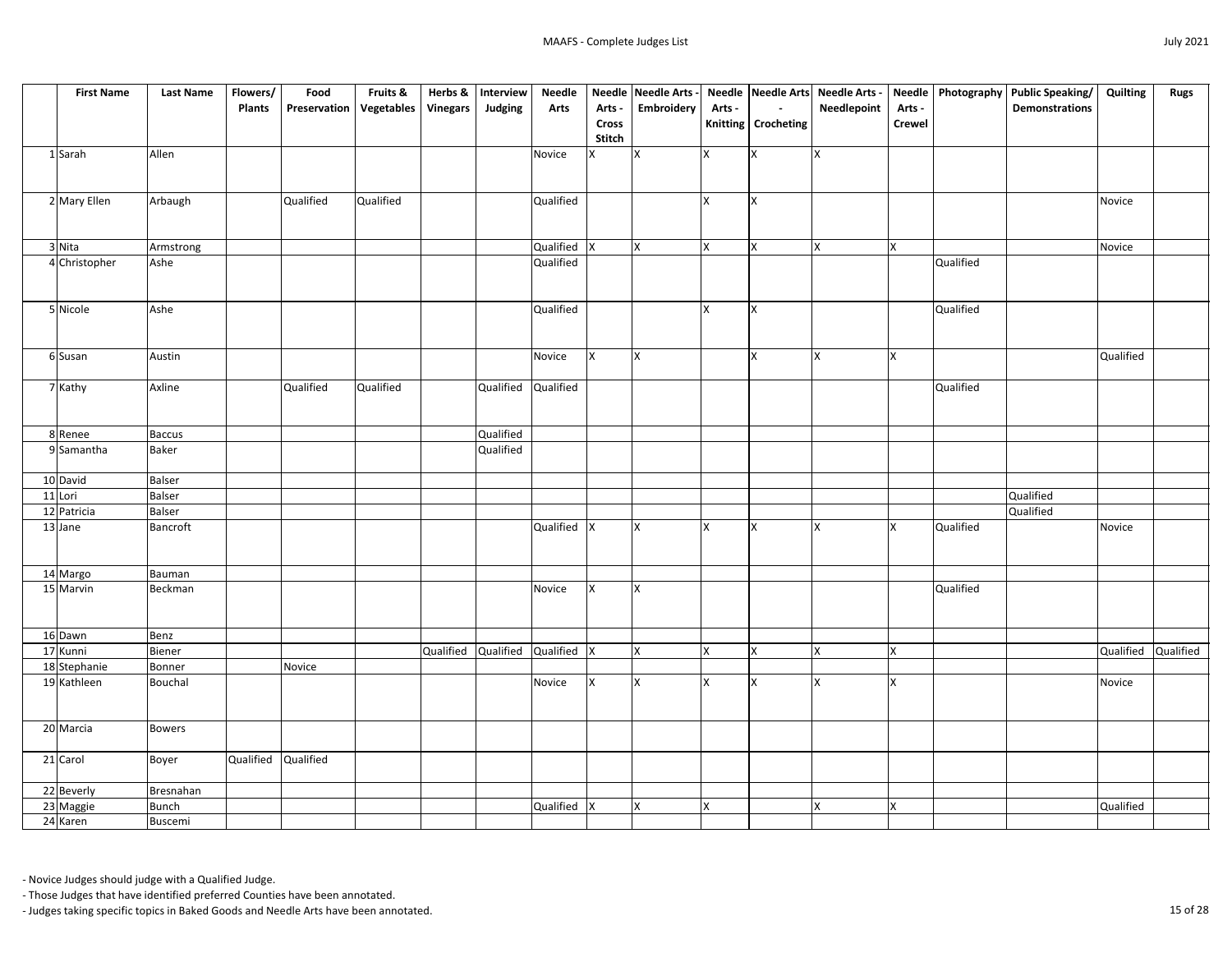| <b>First Name</b>        | <b>Last Name</b> | Flowers/         | Food                             | Fruits &  | Herbs &         | Interview        | <b>Needle</b> |                | Needle Needle Arts |          |                       | Needle Needle Arts Needle Arts - |                |           | Needle   Photography   Public Speaking/ | Quilting  | <b>Rugs</b> |
|--------------------------|------------------|------------------|----------------------------------|-----------|-----------------|------------------|---------------|----------------|--------------------|----------|-----------------------|----------------------------------|----------------|-----------|-----------------------------------------|-----------|-------------|
|                          |                  | <b>Plants</b>    | <b>Preservation   Vegetables</b> |           | <b>Vinegars</b> | Judging          | <b>Arts</b>   | Arts -         | Embroidery         | Arts -   | $\sim$                | Needlepoint                      | Arts -         |           | <b>Demonstrations</b>                   |           |             |
|                          |                  |                  |                                  |           |                 |                  |               | <b>Cross</b>   |                    |          | Knitting   Crocheting |                                  | <b>Crewel</b>  |           |                                         |           |             |
|                          |                  |                  |                                  |           |                 |                  |               | <b>Stitch</b>  |                    |          |                       |                                  |                |           |                                         |           |             |
| 25 Jolene                | Campbell         |                  |                                  |           |                 |                  |               |                |                    |          |                       |                                  |                |           |                                         |           |             |
| 26 Katie                 | Carico           |                  |                                  |           |                 |                  |               |                |                    |          |                       |                                  |                |           |                                         |           |             |
|                          |                  |                  |                                  |           |                 |                  |               |                |                    |          |                       |                                  |                |           |                                         |           |             |
|                          |                  |                  |                                  |           |                 |                  |               |                |                    |          |                       |                                  |                |           |                                         |           |             |
| 27 Devon                 | Carlin           |                  |                                  |           |                 |                  |               |                |                    |          |                       |                                  |                |           |                                         |           |             |
| 28 Lindsey               | Carlin           |                  |                                  |           |                 |                  | Novice        | X.             | lχ                 | ΙX       | Ιx                    | X                                |                |           |                                         | Novice    |             |
| 29 Frances               | Cecil            |                  |                                  |           |                 |                  |               |                |                    |          |                       |                                  |                |           |                                         |           |             |
|                          |                  |                  |                                  |           |                 |                  |               |                |                    |          |                       |                                  |                |           |                                         |           |             |
| 30 Donna                 | Cestone          |                  | Qualified                        |           |                 | Qualified        | Qualified     | $\mathsf{X}$   |                    | X        | lχ                    |                                  |                |           |                                         |           |             |
| 31 Hanne                 | Chason           | Novice           | Qualified                        | Qualified |                 |                  | Qualified  X  |                |                    |          |                       |                                  |                |           |                                         |           |             |
| 32 Karen                 | Clough           |                  |                                  |           |                 |                  | Novice        | <b>X</b>       | lχ                 | <b>X</b> | Ιx                    | X                                |                |           |                                         |           |             |
| 33 Alicia                | Clugh            |                  | Novice                           | Novice    |                 |                  | Novice        | $\mathsf{X}^-$ | ΙX                 |          | X                     | $\mathsf{\chi}$                  | $\mathsf{X}^-$ |           |                                         |           |             |
| 34 Randy                 | Conlan           |                  |                                  |           |                 |                  | Novice        |                |                    |          | lχ                    | X                                |                |           |                                         |           |             |
|                          |                  |                  |                                  |           |                 |                  |               |                |                    |          |                       |                                  |                |           |                                         |           |             |
| 35 Stephanie             | Conlan           |                  |                                  |           |                 |                  | Novice        |                |                    | <b>X</b> | Ix.                   | X.                               |                |           |                                         |           |             |
| 36 Jean                  | Corazza          |                  |                                  |           | Novice          |                  | Qualified     |                |                    |          |                       |                                  |                |           |                                         | Novice    |             |
| 37 Eisele                | Couch            |                  |                                  |           |                 |                  |               |                |                    |          |                       |                                  |                |           |                                         |           |             |
| 38 Dawn                  | Cox              |                  | Qualified                        |           |                 |                  |               |                |                    |          |                       |                                  |                |           |                                         |           |             |
| 39 Beth                  | Coyne            |                  | Novice                           |           |                 |                  |               |                |                    |          |                       |                                  |                |           |                                         |           |             |
|                          |                  |                  |                                  |           |                 |                  |               |                |                    |          |                       |                                  |                |           |                                         |           |             |
| 40 Ruth                  | Culver           |                  |                                  | Qualified |                 |                  | Qualified     |                | Iх                 |          |                       | $\mathsf{x}$                     |                | Qualified |                                         | Novice    |             |
|                          |                  |                  |                                  |           |                 |                  |               |                |                    |          |                       |                                  |                |           |                                         |           |             |
|                          |                  |                  |                                  |           |                 |                  |               |                |                    |          |                       |                                  |                |           |                                         |           |             |
| 41 Susan                 | Davis            |                  | Qualified                        |           |                 | Qualified        |               |                |                    |          |                       |                                  |                |           |                                         |           |             |
|                          |                  |                  |                                  |           |                 |                  |               |                |                    |          |                       |                                  |                |           |                                         |           |             |
| 42 Suzanne (Susie)       | Davis            |                  |                                  |           |                 |                  | Qualified     | <b>X</b>       | IX.                | lx.      |                       | X                                | $\mathsf{X}$   |           |                                         | Qualified |             |
| 43 Dorothy               | Dempsey          |                  | Qualified                        |           |                 |                  |               |                |                    |          |                       |                                  |                |           |                                         |           |             |
| $44$ Ed                  | <b>Dick</b>      | <b>Qualified</b> |                                  |           |                 |                  |               |                |                    |          |                       |                                  |                |           |                                         |           |             |
|                          |                  |                  |                                  |           |                 |                  |               |                |                    |          |                       |                                  |                |           |                                         |           |             |
| 45 Judy                  | Dillon           |                  |                                  |           |                 |                  |               |                |                    |          |                       |                                  |                |           |                                         |           |             |
| 46 Judith                | Dolehanty        |                  |                                  |           |                 | Qualified Novice |               | <b>X</b>       |                    |          | <b>X</b>              | X                                |                |           |                                         |           |             |
| 47 Jeannine              | Dorothy          |                  |                                  |           |                 |                  | Qualified     | $\mathsf{X}$   |                    |          | lχ                    | X                                |                | Qualified |                                         |           |             |
| 48 Herald                | Douglas, PhD     |                  | Novice                           | Novice    |                 | Qualified        |               |                |                    |          |                       |                                  |                |           |                                         |           |             |
|                          |                  |                  | Novice                           | Novice    |                 |                  |               |                |                    |          |                       |                                  |                |           |                                         |           |             |
| 49 John<br>50 Alice Jean | Doyle<br>Ennis   | Novice           | Qualified                        | Novice    |                 |                  | Novice        |                |                    |          |                       |                                  |                | Novice    |                                         |           |             |
| 51 Rosalie               | Ennis            |                  | Qualified                        | Qualified |                 |                  | Novice        | $\mathsf{X}$   |                    | ΙX       | Ιx                    | X                                | X              | Novice    |                                         |           |             |
| 52 Carolyn               | Etzler-Doyle     |                  | Novice                           |           |                 |                  |               |                |                    |          |                       |                                  |                |           |                                         |           |             |
| 53 Sharon                | Ferguson         |                  |                                  | Novice    |                 |                  | Novice        |                |                    |          | lχ                    |                                  |                |           |                                         |           |             |
|                          |                  |                  |                                  |           |                 |                  |               |                |                    |          |                       |                                  |                |           |                                         |           |             |
| 54 Linda                 | Finder           |                  |                                  |           |                 |                  | Novice        | $\mathsf{X}$   | lχ                 |          | <b>X</b>              | <b>X</b>                         |                |           |                                         |           |             |
|                          |                  |                  |                                  |           |                 |                  |               |                |                    |          |                       |                                  |                |           |                                         |           |             |
|                          |                  |                  |                                  |           |                 |                  |               |                |                    |          |                       |                                  |                |           |                                         |           |             |
|                          |                  |                  |                                  |           |                 |                  |               |                |                    |          |                       |                                  |                |           |                                         |           |             |

- Those Judges that have identified preferred Counties have been annotated.

- Judges taking specific topics in Baked Goods and Needle Arts have been annotated. 16 of 28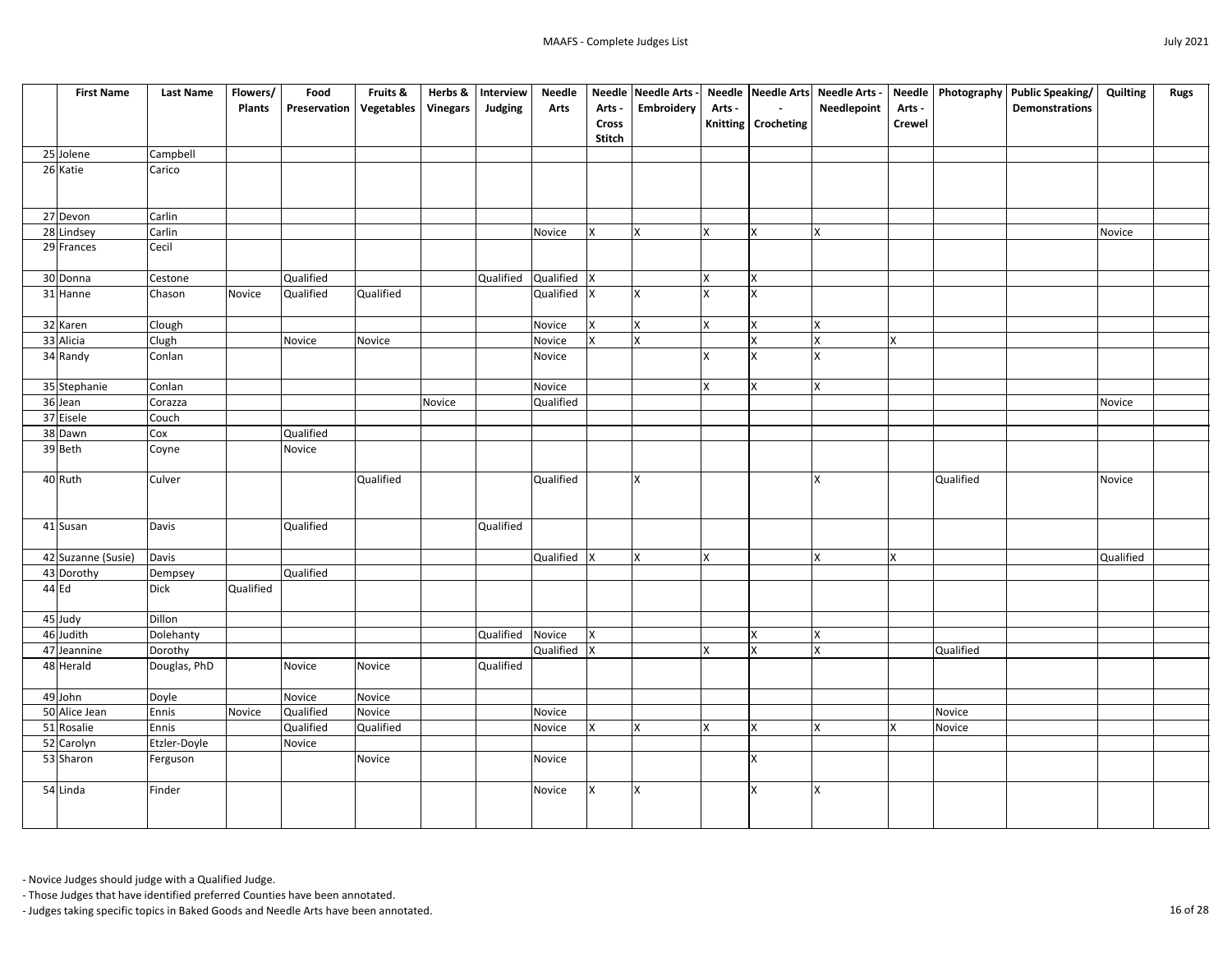| <b>First Name</b>   | <b>Last Name</b> | Flowers/      | Food         | Fruits &   | Herbs &         | Interview | <b>Needle</b> |               | Needle Needle Arts |          |                       | Needle Needle Arts Needle Arts - |                |           | Needle   Photography   Public Speaking/ | Quilting  | <b>Rugs</b> |
|---------------------|------------------|---------------|--------------|------------|-----------------|-----------|---------------|---------------|--------------------|----------|-----------------------|----------------------------------|----------------|-----------|-----------------------------------------|-----------|-------------|
|                     |                  | <b>Plants</b> | Preservation | Vegetables | <b>Vinegars</b> | Judging   | <b>Arts</b>   | Arts -        | Embroidery         | Arts -   | $\sim$ $-$            | <b>Needlepoint</b>               | Arts -         |           | <b>Demonstrations</b>                   |           |             |
|                     |                  |               |              |            |                 |           |               | <b>Cross</b>  |                    |          | Knitting   Crocheting |                                  | <b>Crewel</b>  |           |                                         |           |             |
|                     |                  |               |              |            |                 |           |               | <b>Stitch</b> |                    |          |                       |                                  |                |           |                                         |           |             |
| 55 Donna            | Fisher           |               |              |            |                 |           |               |               |                    |          |                       |                                  |                |           |                                         |           |             |
| 56 Deborah          | Franklin         |               |              |            |                 |           | Novice        | <b>X</b>      | IX.                | ΙX       | lχ                    | ΙX                               | <b>X</b>       |           |                                         | Qualified |             |
| 57 Bonnie           | Frederick        | Novice        | Qualified    | Novice     |                 |           | Qualified X   |               |                    |          |                       | ΙX                               | X              |           |                                         | Qualified | Qualified   |
| 58 Dana             | Geddes           |               | Novice       |            |                 |           | Qualified X   |               | lx.                | <b>X</b> | X                     | X                                | $\mathsf{X}^-$ |           |                                         | Novice    |             |
| 59 Amy              | Gilley           |               |              |            |                 |           | Qualified     | $\mathsf{X}$  |                    |          | $\mathbf{x}$          | $\overline{X}$                   |                |           |                                         | Novice    |             |
| 60 Abby             | Glassberg        |               | Qualified    |            |                 |           |               |               |                    |          |                       |                                  |                |           |                                         |           |             |
|                     |                  |               |              |            |                 |           |               |               |                    |          |                       |                                  |                |           |                                         |           |             |
| 61 Janine           | Grossman         | Qualified     | Qualified    | Qualified  |                 |           |               |               |                    |          |                       |                                  |                |           |                                         |           |             |
| 62 Barbara          | Grysavage        | Novice        | Novice       |            |                 |           |               |               |                    |          |                       |                                  |                | Qualified |                                         |           |             |
|                     |                  |               |              |            |                 |           |               |               |                    |          |                       |                                  |                |           |                                         |           |             |
| 63 Judy             | Hackett          |               |              |            |                 |           | Qualified X   |               |                    | lχ       | lχ                    | <b>X</b>                         |                |           |                                         |           |             |
|                     |                  |               |              |            |                 |           |               |               |                    |          |                       |                                  |                |           |                                         |           |             |
|                     |                  |               |              |            |                 |           |               |               |                    |          |                       |                                  |                |           |                                         |           |             |
| 64 Brenda           | Harper           |               | Qualified    |            |                 |           |               |               |                    |          |                       |                                  |                |           |                                         |           |             |
| $65$ Jim            | Harper           |               | Qualified    |            |                 |           |               |               |                    |          |                       |                                  |                |           |                                         |           |             |
| 66 Connie           | Harrington       |               | Qualified    |            |                 |           |               |               |                    |          |                       |                                  |                |           |                                         |           |             |
| 67 Linda            | <b>Harris</b>    |               |              |            |                 |           |               |               |                    |          |                       |                                  |                |           |                                         |           |             |
|                     |                  |               |              |            |                 |           |               |               |                    |          |                       |                                  |                |           |                                         |           |             |
|                     |                  |               |              |            |                 |           |               |               |                    |          |                       |                                  |                |           |                                         |           |             |
| 68 Karen            | <b>Helfert</b>   |               |              |            |                 |           |               |               |                    |          |                       |                                  |                |           |                                         |           |             |
|                     |                  |               |              |            |                 |           |               |               |                    |          |                       |                                  |                |           |                                         |           |             |
| 69 Grace            | Heller           | Qualified     | Qualified    |            | Qualified       |           |               |               |                    |          |                       |                                  |                | Qualified |                                         | Qualified |             |
|                     |                  |               |              |            |                 |           |               |               |                    |          |                       |                                  |                |           |                                         |           |             |
| 70 Jack             | Heller           | Qualified     | Qualified    | Qualified  | Qualified       |           |               |               |                    |          |                       |                                  |                | Qualified |                                         |           |             |
|                     |                  |               |              |            |                 |           |               |               |                    |          |                       |                                  |                |           |                                         |           |             |
| 71 Karen            | Hevner           |               |              |            |                 |           |               |               |                    |          |                       |                                  |                |           |                                         |           |             |
|                     |                  |               |              |            |                 |           |               |               |                    |          |                       |                                  |                |           |                                         |           |             |
| 72 Donna            | Hill             |               | Qualified    |            |                 |           |               |               |                    |          |                       |                                  |                |           |                                         |           |             |
| 73 Dawn             | Hobbs            |               |              |            |                 |           |               |               |                    |          |                       |                                  |                |           |                                         |           |             |
| 74 Donna<br>$75$ Ed | Hoffman          |               |              |            |                 | Qualified | Novice        | <b>X</b>      |                    |          | X                     | <b>X</b>                         |                |           |                                         |           |             |
| 76 Betty Mason      | Hogan<br>Holley  |               | Qualified    | Qualified  |                 |           | Qualified     |               |                    |          | ΙX                    | X                                |                |           |                                         |           |             |
| 77 Cecelia Ann      | Holley           |               | Qualified    | Qualified  | Qualified       |           | Qualified     |               |                    |          | Ιx                    | <b>X</b>                         |                |           |                                         |           |             |
| 78 Dawne            | Howard           | Qualified     |              | Qualified  | Qualified       |           |               |               |                    |          |                       |                                  |                |           |                                         |           |             |
| 79 Constance        | Howell           |               | Qualified    |            | Qualified       |           |               |               |                    |          |                       |                                  |                |           |                                         |           |             |
| 80 Judith           | Howes            |               | Novice       |            |                 |           |               |               |                    |          |                       |                                  |                |           |                                         |           |             |
| 81 Spencer          | Howes            |               | Novice       |            |                 |           |               |               |                    |          |                       |                                  |                |           |                                         |           |             |
| 82 Dennis           | Hynen            | Qualified     | Qualified    |            | Qualified       |           |               |               |                    |          |                       |                                  |                | Qualified |                                         |           |             |
|                     |                  |               |              |            |                 |           |               |               |                    |          |                       |                                  |                |           |                                         |           |             |
| 83 Linda            | Hynen            | Qualified     |              |            | Qualified       |           | Qualified     |               |                    |          |                       |                                  |                | Qualified |                                         |           |             |
|                     |                  |               |              |            |                 |           |               |               |                    |          |                       |                                  |                |           |                                         |           |             |
| 84 Rose             | Janicki          |               |              |            |                 |           |               |               |                    |          |                       |                                  |                |           |                                         |           |             |

- Those Judges that have identified preferred Counties have been annotated.

- Judges taking specific topics in Baked Goods and Needle Arts have been annotated. 17 of 28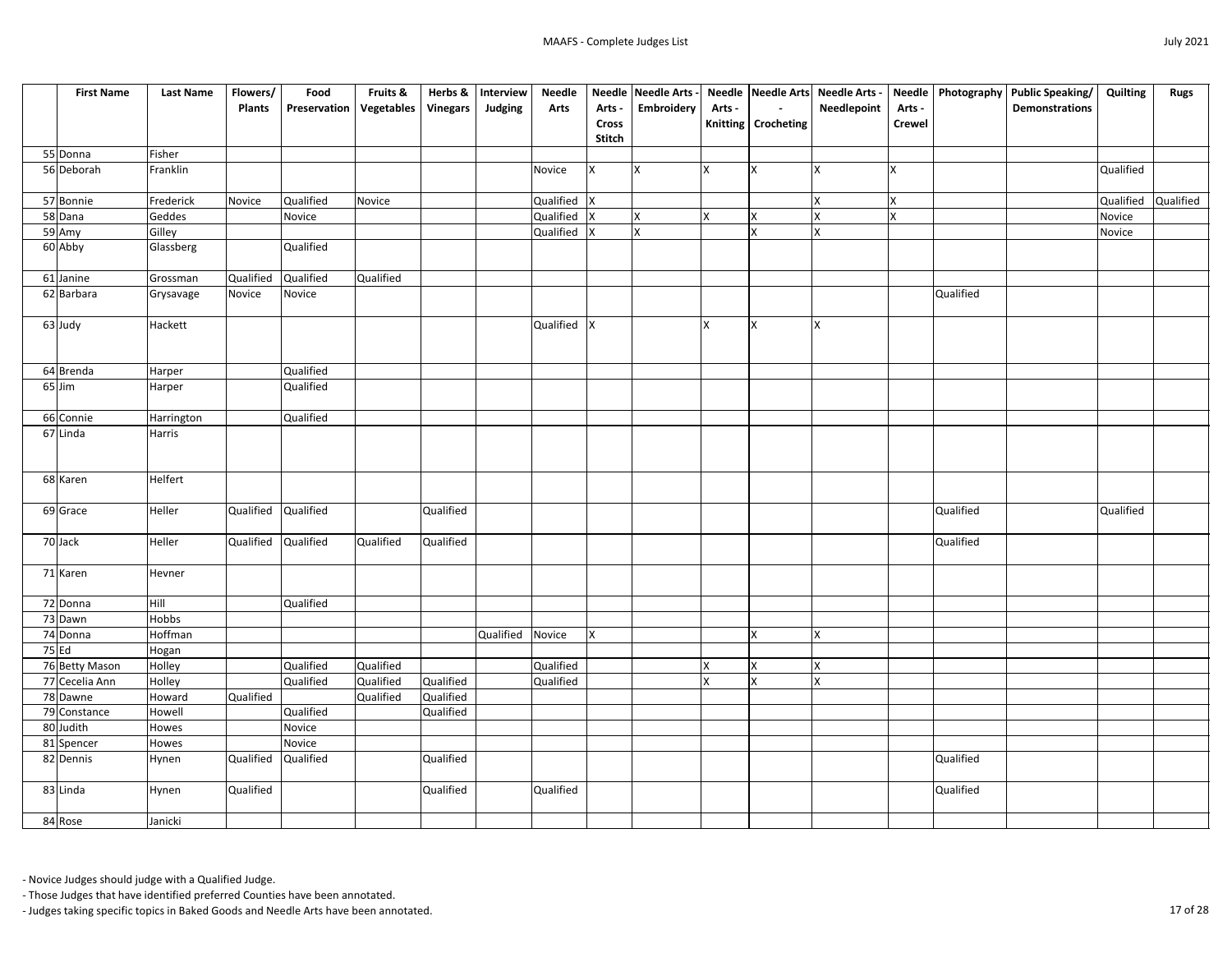| <b>First Name</b>        | <b>Last Name</b> | Flowers/         | Food                | Fruits &          | Herbs &         | Interview             | <b>Needle</b> |              | Needle Needle Arts - |              |                       | Needle Needle Arts Needle Arts - |                |           | Needle   Photography   Public Speaking/ | <b>Quilting</b> | <b>Rugs</b> |
|--------------------------|------------------|------------------|---------------------|-------------------|-----------------|-----------------------|---------------|--------------|----------------------|--------------|-----------------------|----------------------------------|----------------|-----------|-----------------------------------------|-----------------|-------------|
|                          |                  | <b>Plants</b>    | <b>Preservation</b> | <b>Vegetables</b> | <b>Vinegars</b> | Judging               | <b>Arts</b>   | Arts -       | <b>Embroidery</b>    | Arts -       | $\sim$                | <b>Needlepoint</b>               | Arts -         |           | <b>Demonstrations</b>                   |                 |             |
|                          |                  |                  |                     |                   |                 |                       |               | <b>Cross</b> |                      |              | Knitting   Crocheting |                                  | <b>Crewel</b>  |           |                                         |                 |             |
|                          |                  |                  |                     |                   |                 |                       |               | Stitch       |                      |              |                       |                                  |                |           |                                         |                 |             |
| 85 Doris                 | Jenkins          | Qualified        |                     | Novice            |                 |                       | Qualified     |              |                      | $\mathsf{X}$ | X                     | <b>X</b>                         | X              | Novice    |                                         | Qualified       | Qualified   |
| 86 Jo Anne               | Joyner           |                  | Qualified           |                   |                 |                       |               |              |                      |              |                       |                                  |                |           |                                         |                 |             |
| 87 Michelle              | Kemplin          |                  |                     |                   |                 |                       |               |              |                      |              |                       |                                  |                |           |                                         |                 |             |
| 88 Emily                 | Kendall          |                  |                     |                   |                 |                       | Novice        | IX.          | <b>X</b>             |              | X                     | <b>X</b>                         |                | Novice    |                                         |                 |             |
| 89 Sandra                | Kendall          |                  |                     |                   |                 | Qualified             | Qualified  X  |              | Ιx                   | X.           | X                     | $\mathsf{X}$                     | X              |           |                                         | Qualified       |             |
| 90 Nancy                 | Klein-Steen      | Qualified        |                     |                   |                 |                       | Qualified X   |              |                      |              |                       |                                  |                |           |                                         | Qualified       |             |
| 91 Mary Jane             | Knode            | Novice           |                     |                   |                 |                       | Qualified  X  |              | Ιx                   | IX.          | x                     | <b>X</b>                         | X.             |           |                                         | Qualified       |             |
| 92 Jacqueline            | Koniencki        |                  |                     |                   |                 |                       |               |              |                      |              |                       |                                  |                |           |                                         |                 |             |
| 93 Raeleen               | Kucera           |                  |                     |                   |                 |                       |               |              |                      |              |                       |                                  |                |           |                                         |                 |             |
| 94 Carolyn               | Kulp             |                  | Qualified           |                   |                 | Qualified Qualified X |               |              | <b>X</b>             | Ix.          | Ιx                    | <b>X</b>                         | X.             | Novice    |                                         |                 |             |
|                          |                  |                  |                     |                   |                 |                       |               |              |                      |              |                       |                                  |                |           |                                         |                 |             |
| 95 Carol                 | Lang             |                  |                     |                   |                 |                       |               |              |                      |              |                       |                                  |                |           |                                         |                 |             |
| 96 Judi                  | Leaming          |                  | Qualified           |                   |                 |                       |               |              |                      |              |                       |                                  |                |           |                                         |                 |             |
|                          |                  |                  |                     |                   |                 |                       |               |              |                      |              |                       |                                  |                |           |                                         |                 |             |
|                          |                  |                  |                     |                   |                 |                       |               |              |                      |              |                       |                                  |                |           |                                         |                 |             |
| 97 Spicer                | Leaming          |                  | Qualified           |                   |                 |                       |               |              |                      |              |                       |                                  |                |           |                                         |                 |             |
| 98 Jo Anne               | Leatherman       |                  | <b>Qualified</b>    |                   |                 |                       | Qualified     |              |                      |              |                       |                                  |                |           |                                         |                 |             |
| 99 Paul                  | Leatherman       |                  |                     |                   |                 |                       |               |              |                      |              |                       |                                  |                |           | Qualified                               |                 |             |
| 100 Cheryl               | Lenhart          |                  |                     |                   |                 |                       |               |              |                      |              |                       |                                  |                |           |                                         |                 |             |
| 101 Leslie               | Lenhart          | <b>Qualified</b> | Novice              |                   | Novice          |                       |               |              |                      |              |                       |                                  |                |           |                                         |                 |             |
|                          | Lippy            |                  |                     |                   |                 |                       |               |              |                      |              |                       |                                  |                |           |                                         |                 |             |
| 102 Barry<br>103 Deborah | Logsdon          |                  |                     |                   |                 |                       | Qualified X   |              | X.                   | x            | <b>X</b>              | <b>X</b>                         | X              |           |                                         |                 |             |
|                          |                  |                  |                     |                   |                 |                       |               |              |                      |              |                       |                                  |                |           |                                         |                 |             |
| 104 Jane (Jani)          | Long             |                  | Qualified           |                   |                 |                       |               |              |                      |              |                       |                                  |                |           |                                         |                 |             |
| 105 Laura                | Madera           |                  | Qualified           |                   |                 |                       |               |              |                      |              |                       |                                  |                | Novice    |                                         |                 |             |
|                          |                  |                  |                     |                   |                 |                       |               |              |                      |              |                       |                                  |                |           |                                         |                 |             |
| 106 Cathy                | Martin           |                  |                     |                   |                 |                       |               |              |                      |              |                       |                                  |                |           |                                         |                 |             |
| $107$ Joan               | Mauritzen        |                  |                     |                   |                 | Qualified             |               |              |                      |              |                       |                                  |                |           |                                         |                 |             |
| 108 Jane                 | McHugh           |                  |                     |                   |                 |                       |               |              |                      |              |                       |                                  |                |           |                                         |                 |             |
| 109 Megan                | McHugh           |                  |                     |                   |                 |                       | Qualified X   |              | ΙX                   | Χ            | x                     | X                                | X              |           |                                         | Novice          |             |
| 110 Nancy                | McKenzie         | Qualified        |                     |                   |                 |                       | Qualified  X  |              |                      |              |                       |                                  |                | Qualified |                                         |                 |             |
|                          |                  |                  |                     |                   |                 |                       |               |              |                      |              |                       |                                  |                |           |                                         |                 |             |
| 111 Kathy                | McLaughlin       |                  | Novice              |                   |                 | Qualified Qualified X |               |              | <b>X</b>             | lx.          | X                     | <b>X</b>                         | $\mathsf{X}^-$ | Novice    |                                         | Qualified       |             |
|                          |                  |                  |                     |                   |                 |                       |               |              |                      |              |                       |                                  |                |           |                                         |                 |             |

- Those Judges that have identified preferred Counties have been annotated.

- Judges taking specific topics in Baked Goods and Needle Arts have been annotated. 18 of 28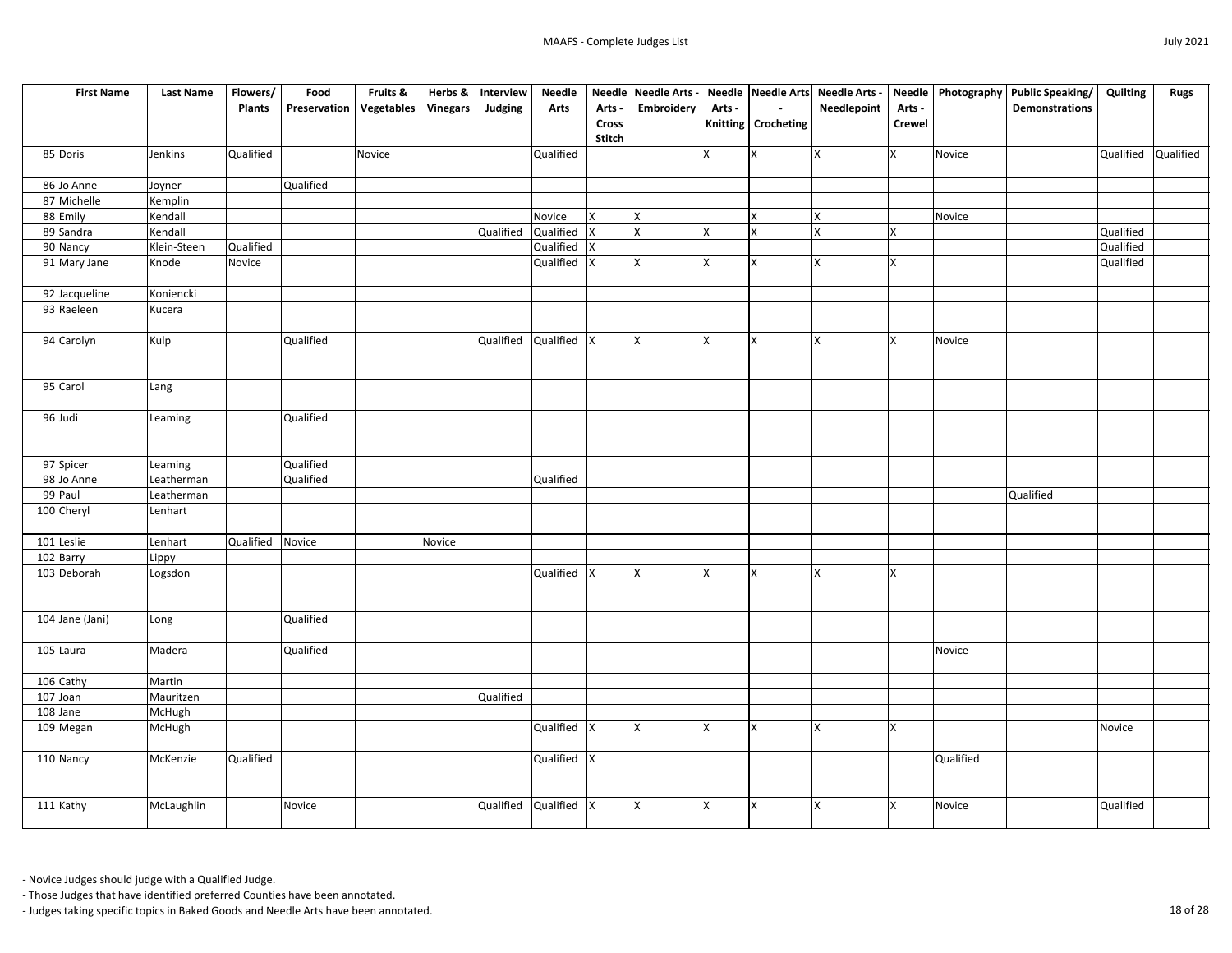| <b>First Name</b> | <b>Last Name</b> | Flowers/            | Food                | Fruits &                      | Herbs &   | Interview             | <b>Needle</b> |               | Needle Needle Arts - |        |                       | Needle  Needle Arts  Needle Arts - |               |           | Needle   Photography   Public Speaking/ | Quilting  | <b>Rugs</b> |
|-------------------|------------------|---------------------|---------------------|-------------------------------|-----------|-----------------------|---------------|---------------|----------------------|--------|-----------------------|------------------------------------|---------------|-----------|-----------------------------------------|-----------|-------------|
|                   |                  | <b>Plants</b>       | <b>Preservation</b> | Vegetables                    | Vinegars  | Judging               | <b>Arts</b>   | Arts -        | <b>Embroidery</b>    | Arts - | $\sim$                | Needlepoint                        | Arts -        |           | <b>Demonstrations</b>                   |           |             |
|                   |                  |                     |                     |                               |           |                       |               | <b>Cross</b>  |                      |        | Knitting   Crocheting |                                    | <b>Crewel</b> |           |                                         |           |             |
|                   |                  |                     |                     |                               |           |                       |               | <b>Stitch</b> |                      |        |                       |                                    |               |           |                                         |           |             |
| $112$ Joan        | Messinger        |                     |                     |                               |           |                       | Qualified     |               |                      |        |                       | X                                  |               |           |                                         | Qualified |             |
| 113 Esther        | Mitchell         | Qualified           |                     | Qualified                     | Qualified | Qualified             |               |               |                      |        |                       |                                    |               | Qualified |                                         |           |             |
|                   |                  |                     |                     |                               |           |                       |               |               |                      |        |                       |                                    |               |           |                                         |           |             |
|                   |                  |                     |                     |                               |           |                       |               |               |                      |        |                       |                                    |               |           |                                         |           |             |
| 114 Larry         | Moore            | Novice              |                     |                               | Qualified |                       |               |               |                      |        |                       |                                    |               | Qualified |                                         |           |             |
| $115$ Ann         | Morgan           |                     | Qualified           |                               |           |                       |               |               |                      |        |                       |                                    |               |           |                                         |           |             |
|                   |                  |                     |                     |                               |           |                       |               |               |                      |        |                       |                                    |               |           |                                         |           |             |
| 116 Michael       | Morse            |                     |                     |                               |           |                       |               |               |                      |        |                       |                                    |               |           |                                         |           |             |
|                   |                  |                     |                     |                               |           |                       |               |               |                      |        |                       |                                    |               |           |                                         |           |             |
| 117 Theresa       | Morse            |                     |                     |                               |           |                       | Novice        | IX.           | $\mathsf{X}$         | Ιx     |                       | X                                  | X             |           |                                         | Novice    |             |
|                   |                  |                     |                     |                               |           |                       |               |               |                      |        |                       |                                    |               |           |                                         |           |             |
|                   |                  |                     |                     |                               |           |                       |               |               |                      |        |                       |                                    |               |           |                                         |           |             |
| 118 Dinah         | Mullinix         |                     |                     |                               |           |                       |               |               |                      |        |                       |                                    |               |           |                                         |           |             |
| $119$ Larry       | Mullinix         |                     |                     |                               |           |                       |               |               |                      |        |                       |                                    |               |           |                                         |           |             |
| 120 Tammy         | Mullinix         |                     | Novice              |                               |           | Qualified             |               |               |                      |        |                       |                                    |               |           |                                         |           |             |
| 121 Brenda        | Nave             |                     |                     |                               |           |                       |               |               |                      |        |                       |                                    |               |           |                                         |           |             |
| 122 Nancy         | <b>Norris</b>    |                     |                     |                               |           | Qualified Novice      |               | Ix.           |                      | X      |                       | X                                  |               |           |                                         |           |             |
|                   |                  |                     |                     |                               |           |                       |               |               |                      |        |                       |                                    |               |           |                                         |           |             |
|                   |                  |                     |                     |                               |           |                       |               |               |                      |        |                       |                                    |               |           |                                         |           |             |
| 123 Dennis        | Ober             |                     | Qualified           | Qualified                     | Novice    |                       |               |               |                      |        |                       |                                    |               |           |                                         |           |             |
| 124 Pearl         | Ober             | Qualified           | Qualified           | Qualified                     |           |                       | Qualified X   |               | İΧ                   |        |                       |                                    |               |           |                                         | Qualified | Qualified   |
|                   |                  |                     |                     |                               |           |                       |               |               |                      |        |                       |                                    |               |           |                                         |           |             |
| 125 John          | O'Brien          | Novice              | Qualified           | Qualified                     | Qualified |                       |               |               |                      |        |                       |                                    |               |           |                                         |           |             |
|                   |                  |                     |                     |                               |           |                       |               |               |                      |        |                       |                                    |               |           |                                         |           |             |
|                   |                  |                     |                     |                               |           |                       |               |               |                      |        |                       |                                    |               |           |                                         |           |             |
| 126 Larry         | Ogletree         | Qualified Qualified |                     | Novice                        |           |                       |               |               |                      |        |                       |                                    |               | Qualified |                                         |           | Qualified   |
| 127 Nancy         | Ogletree         |                     |                     |                               |           | Qualified Qualified X |               |               | <b>X</b>             | X      | X                     | X                                  | X             |           |                                         | Qualified | Novice      |
| 128 Elizabeth     | Olson            |                     | Qualified Qualified | Qualified Qualified Qualified |           |                       |               |               |                      |        | X                     |                                    |               | Qualified |                                         |           |             |
|                   |                  |                     |                     |                               |           |                       |               |               |                      |        |                       |                                    |               |           |                                         |           |             |
| 129 Sharon        | Osborn           |                     | Qualified           |                               |           |                       |               |               |                      |        |                       |                                    |               |           |                                         |           |             |
| 130 Vola          | Osborn           | Novice              | Qualified           |                               |           | Qualified             |               |               |                      |        |                       |                                    |               |           |                                         |           |             |
|                   |                  |                     |                     |                               |           |                       |               |               |                      |        |                       |                                    |               |           |                                         |           |             |
| 131 Connie        | Palmer           | Qualified           |                     | Qualified                     | Qualified | Qualified Qualified   |               |               |                      |        |                       |                                    |               |           |                                         |           |             |
|                   | Palmer           |                     |                     |                               |           |                       | Qualified  X  |               | $\mathsf{X}$         |        | X                     |                                    |               |           |                                         |           |             |
| 132 Michelle      |                  |                     |                     |                               |           |                       |               |               |                      | X      |                       |                                    |               |           |                                         |           |             |
|                   |                  |                     |                     |                               |           |                       |               |               |                      |        |                       |                                    |               |           |                                         |           |             |
| 133 Elaine        | Parry            |                     |                     |                               |           | Qualified Novice      |               | Ix.           | $\mathsf{X}$         | Ιx     | <b>X</b>              | <b>X</b>                           |               |           |                                         |           |             |
|                   |                  |                     |                     |                               |           |                       |               |               |                      |        |                       |                                    |               |           |                                         |           |             |
| 134 Claudia       | Payne            |                     |                     |                               |           | Qualified             |               |               |                      |        |                       |                                    |               |           |                                         |           |             |
| 135 Patricia      | Prodonovich      |                     |                     |                               |           |                       |               |               |                      |        |                       |                                    |               |           |                                         | Qualified |             |
|                   |                  |                     |                     |                               |           |                       |               |               |                      |        |                       |                                    |               |           |                                         |           |             |
| 136 Mardi         | Pyott            |                     | Qualified           |                               |           |                       |               |               |                      |        |                       |                                    |               |           |                                         |           |             |
| 137 Mary          | Pyott            |                     | Qualified           |                               |           |                       |               |               |                      |        |                       |                                    |               |           |                                         |           |             |
|                   |                  |                     |                     |                               |           |                       |               |               |                      |        |                       |                                    |               |           |                                         |           |             |

- Those Judges that have identified preferred Counties have been annotated.

- Judges taking specific topics in Baked Goods and Needle Arts have been annotated. 19 of 28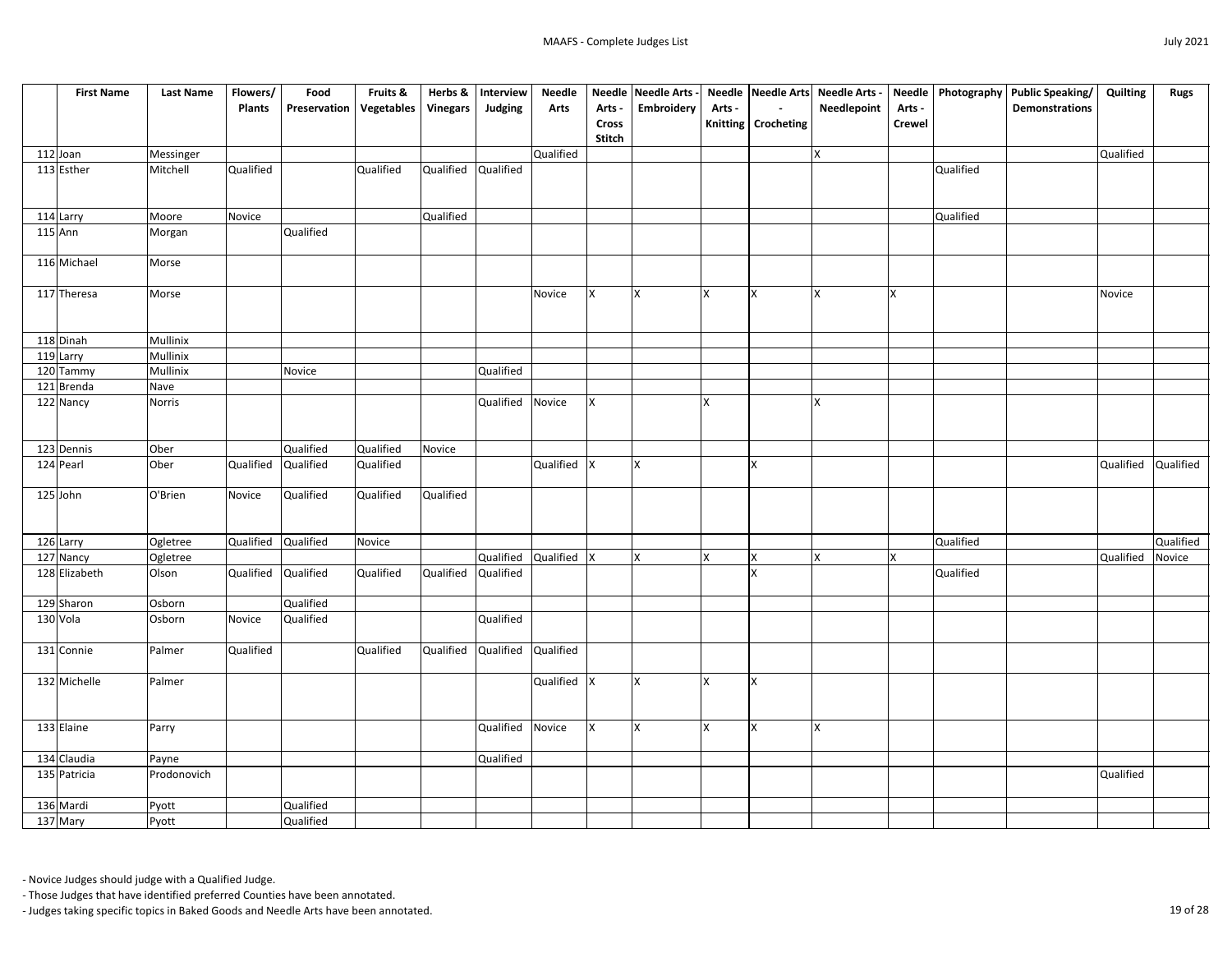| <b>First Name</b> | <b>Last Name</b> | Flowers/         | Food                             | Fruits &  | Herbs &         | Interview | <b>Needle</b> |              | Needle Needle Arts -    |        |                       | Needle Needle Arts Needle Arts - |                |           | Needle   Photography   Public Speaking/ | Quilting  | <b>Rugs</b> |
|-------------------|------------------|------------------|----------------------------------|-----------|-----------------|-----------|---------------|--------------|-------------------------|--------|-----------------------|----------------------------------|----------------|-----------|-----------------------------------------|-----------|-------------|
|                   |                  | <b>Plants</b>    | <b>Preservation   Vegetables</b> |           | <b>Vinegars</b> | Judging   | <b>Arts</b>   | Arts -       | Embroidery              | Arts - | $\sim$                | Needlepoint                      | Arts -         |           | <b>Demonstrations</b>                   |           |             |
|                   |                  |                  |                                  |           |                 |           |               | <b>Cross</b> |                         |        | Knitting   Crocheting |                                  | <b>Crewel</b>  |           |                                         |           |             |
|                   |                  |                  |                                  |           |                 |           |               | Stitch       |                         |        |                       |                                  |                |           |                                         |           |             |
| 138 Shirley       | Quaskey          |                  |                                  |           |                 |           | Qualified     | v            | X                       | lx.    | lx.                   | $\mathsf{X}$                     |                |           |                                         | Qualified |             |
| 139 Jane          | Radford          |                  | Qualified                        |           |                 |           |               |              |                         |        |                       |                                  |                |           |                                         |           |             |
| 140 Doris         | Redick           |                  | Qualified                        |           |                 |           |               |              |                         |        |                       |                                  |                |           |                                         |           |             |
| 141 Andree        | Reuss            |                  |                                  |           |                 |           |               |              |                         |        |                       |                                  |                |           |                                         |           |             |
| (Reaya)           |                  |                  |                                  |           |                 |           |               |              |                         |        |                       |                                  |                |           |                                         |           |             |
| 142 Thomas        | Rice, Jr.        | <b>Qualified</b> |                                  | Qualified |                 |           |               |              |                         |        |                       |                                  |                |           |                                         |           |             |
|                   |                  |                  |                                  |           |                 |           |               |              |                         |        |                       |                                  |                |           |                                         |           |             |
| $143$ Ann         | Richards         |                  |                                  |           |                 |           |               |              |                         |        |                       |                                  |                |           |                                         |           |             |
| $144$ John        | Richards         |                  |                                  |           |                 |           |               |              |                         |        |                       |                                  |                | Qualified |                                         |           |             |
| 145 Joyce         | Ross             |                  |                                  |           |                 |           | Novice        | IX.          |                         |        |                       |                                  |                |           |                                         |           |             |
|                   |                  |                  |                                  |           |                 |           |               |              |                         |        |                       |                                  |                |           |                                         |           |             |
| 146 Nancy         | Roy              |                  | Qualified                        |           |                 |           |               |              |                         |        |                       |                                  |                |           |                                         |           |             |
| 147 Kathrine      | Roznowski        |                  |                                  |           |                 |           | Novice        | X.           |                         |        | lx.                   | X                                |                |           |                                         | Novice    |             |
| 148 Stephen       | Roznowski        |                  |                                  |           |                 |           |               |              |                         |        |                       |                                  |                |           |                                         |           |             |
| 149 Beverly       | Russell          |                  |                                  |           |                 |           | Qualified     | v            |                         |        | lx.                   | $\mathsf{\chi}$                  |                |           |                                         |           |             |
| 150 Dale          | Ryan             |                  |                                  |           |                 |           |               |              |                         |        |                       |                                  |                |           |                                         |           |             |
|                   |                  |                  |                                  |           |                 |           |               |              |                         |        |                       |                                  |                |           |                                         |           |             |
| 151 Kelsey        | Ryba             |                  |                                  |           |                 |           |               |              |                         |        |                       |                                  |                |           |                                         |           |             |
| 152 Doris         | Rye              |                  | Qualified                        | Qualified |                 |           | Qualified     | $\mathsf{X}$ |                         |        |                       |                                  |                | Qualified |                                         | Qualified | Novice      |
|                   |                  |                  |                                  |           |                 |           |               |              |                         |        |                       |                                  |                |           |                                         |           |             |
|                   |                  |                  |                                  |           |                 |           |               |              |                         |        |                       |                                  |                |           |                                         |           |             |
| 153 Ruth          |                  | Qualified        | Qualified                        | Novice    | Qualified       | Qualified |               |              |                         |        |                       |                                  |                |           |                                         |           |             |
|                   | Rye              |                  |                                  |           |                 |           |               |              |                         |        |                       |                                  |                |           |                                         |           |             |
|                   |                  |                  |                                  |           |                 |           |               |              |                         |        |                       |                                  |                |           |                                         |           |             |
|                   |                  |                  |                                  |           |                 |           |               |              |                         |        |                       |                                  |                |           |                                         |           |             |
| 154 Barbara       | Schafer          |                  |                                  |           |                 |           |               |              |                         |        |                       |                                  |                |           |                                         | Qualified |             |
|                   |                  |                  |                                  |           |                 |           |               |              |                         |        |                       |                                  |                |           |                                         |           |             |
| 155 Nona          | Schwartzbeck     | <b>Qualified</b> |                                  |           | Qualified       |           |               |              |                         |        |                       |                                  |                |           |                                         |           |             |
|                   |                  |                  |                                  |           |                 |           |               |              |                         |        |                       |                                  |                |           |                                         |           |             |
| 156 Mary          | Seaton           |                  |                                  |           |                 | Qualified |               |              |                         |        |                       |                                  |                | Qualified |                                         |           |             |
| 157 Beth          | Shaw             |                  |                                  |           |                 |           | Qualified     | $\mathsf{X}$ | ΙX                      |        | lx                    | $\mathsf{x}$                     | $\mathsf{X}$   |           |                                         |           |             |
|                   |                  |                  |                                  |           |                 |           |               |              |                         |        |                       |                                  |                |           |                                         |           |             |
| 158 Donna         | Shriver          |                  |                                  |           |                 |           | Novice        | Ix.          | $\overline{\mathsf{x}}$ |        |                       | X                                | $\mathsf{X}^-$ |           |                                         |           |             |
| 159 Beth          | Smith            | Qualified        | Novice                           |           |                 | Qualified | Novice        | lx.          |                         |        |                       | $\mathbf{x}$                     |                | Qualified |                                         |           |             |
|                   |                  |                  |                                  |           |                 |           |               |              |                         |        |                       |                                  |                |           |                                         |           |             |
| 160 Gloria        | Smith            | Novice           | Qualified                        | Qualified |                 |           | Novice        |              |                         |        |                       |                                  |                | Qualified |                                         |           |             |
| 161 Sandra        | Smith            |                  | Qualified                        |           |                 |           | Qualified     |              |                         |        | X                     |                                  |                |           |                                         |           |             |
| 162 Karen         | Sowers           |                  |                                  |           |                 |           |               |              |                         |        |                       |                                  |                |           |                                         |           |             |
| 163 Marilyn       | <b>Sparks</b>    | <b>Qualified</b> |                                  |           |                 |           |               |              |                         |        |                       |                                  |                |           |                                         |           |             |
| 164 James         | Spencer          |                  |                                  |           |                 |           |               |              |                         |        |                       |                                  |                |           |                                         |           |             |
| 165 Gary          | Stenger          |                  |                                  | Novice    |                 |           |               |              |                         |        |                       |                                  |                | Qualified |                                         |           |             |
|                   |                  |                  |                                  |           |                 |           |               |              |                         |        |                       |                                  |                |           |                                         |           |             |

- Those Judges that have identified preferred Counties have been annotated.

- Judges taking specific topics in Baked Goods and Needle Arts have been annotated. 20 of 28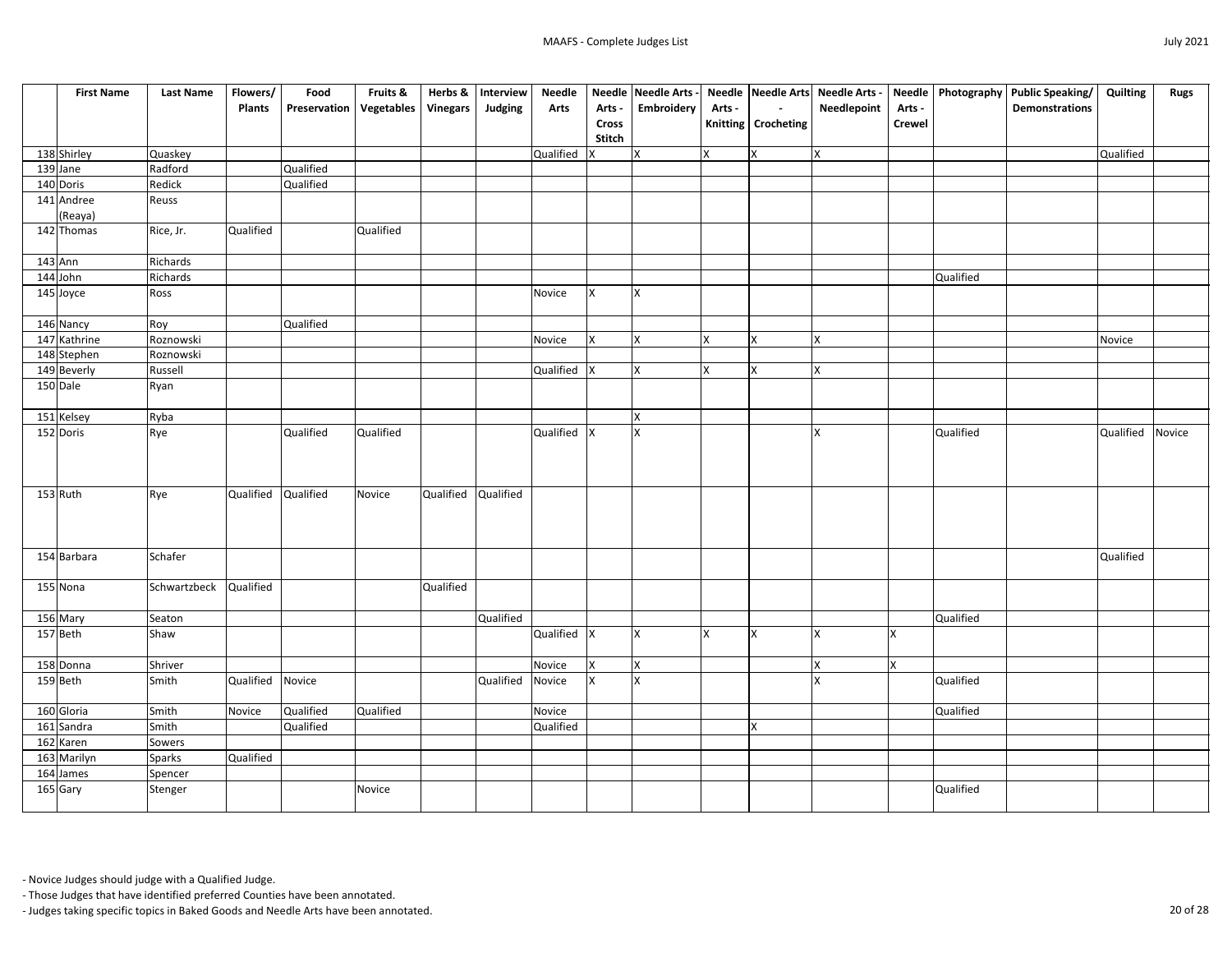| <b>First Name</b> | <b>Last Name</b> | Flowers/            | Food         | Fruits &          | Herbs &         | Interview | <b>Needle</b> |               | Needle Needle Arts - |        |                       | Needle Needle Arts Needle Arts - |               |           | Needle   Photography   Public Speaking/   Quilting |           | <b>Rugs</b> |
|-------------------|------------------|---------------------|--------------|-------------------|-----------------|-----------|---------------|---------------|----------------------|--------|-----------------------|----------------------------------|---------------|-----------|----------------------------------------------------|-----------|-------------|
|                   |                  | <b>Plants</b>       | Preservation | <b>Vegetables</b> | <b>Vinegars</b> | Judging   | <b>Arts</b>   | Arts -        | Embroidery           | Arts - | $\sim$                | Needlepoint                      | Arts -        |           | <b>Demonstrations</b>                              |           |             |
|                   |                  |                     |              |                   |                 |           |               | <b>Cross</b>  |                      |        | Knitting   Crocheting |                                  | <b>Crewel</b> |           |                                                    |           |             |
|                   |                  |                     |              |                   |                 |           |               | <b>Stitch</b> |                      |        |                       |                                  |               |           |                                                    |           |             |
| 166 Lynn          | Stieber          |                     |              |                   |                 |           | Qualified     |               | Ιx                   |        |                       |                                  | <b>X</b>      |           |                                                    | Qualified |             |
|                   |                  |                     |              |                   |                 |           |               |               |                      |        |                       |                                  |               |           |                                                    |           |             |
| $167$ Tina        | Stine            |                     |              | Qualified         |                 |           |               |               |                      |        |                       |                                  |               | Novice    |                                                    |           |             |
| 168 Trina         | Stump            |                     |              |                   |                 |           |               |               |                      |        |                       |                                  |               |           |                                                    |           |             |
| 169 Myrtle        | Sturtz           | Qualified           |              |                   |                 |           |               |               |                      |        |                       |                                  |               |           |                                                    |           |             |
| 170 Theresa       | Takatsch         | <b>Qualified</b>    | Qualified    | Novice            | Novice          |           |               |               |                      |        |                       |                                  |               | Novice    |                                                    |           | Novice      |
| 171 Anita         | Thomas           |                     |              |                   |                 |           |               |               |                      |        |                       |                                  |               |           |                                                    |           |             |
| 172 Pamela        | Traynham         |                     |              |                   |                 |           | Novice        | X.            | lχ                   |        |                       | X                                |               |           |                                                    | Qualified |             |
| 173 Connie        | Trossbach        |                     |              |                   |                 |           |               |               |                      |        |                       |                                  |               |           |                                                    |           |             |
| 174 Mary Della    | Trossbach        |                     | Qualified    |                   |                 |           |               |               |                      |        |                       |                                  |               | Novice    |                                                    |           |             |
| 175 Rachel        | Troyer           |                     | Qualified    |                   |                 |           |               |               |                      |        |                       |                                  |               |           |                                                    |           |             |
| 176 Elizabeth     | Vincelli         |                     |              |                   |                 |           | Novice        |               |                      |        |                       |                                  |               |           |                                                    |           |             |
|                   |                  |                     |              |                   |                 |           |               |               |                      |        |                       |                                  |               |           |                                                    |           |             |
| 177 Anne          | Walters          |                     |              |                   |                 |           | Qualified  X  |               | Ιx                   | X      |                       | $\mathsf{X}$                     |               |           |                                                    |           |             |
| 178 Linda         | Walton           |                     | Qualified    |                   |                 |           |               |               |                      |        |                       |                                  |               |           |                                                    |           |             |
|                   |                  |                     |              |                   |                 |           |               |               |                      |        |                       |                                  |               |           |                                                    |           |             |
| 179 Linda         | Wasko            |                     | Qualified    |                   |                 |           |               |               |                      |        |                       |                                  |               |           |                                                    |           |             |
| 180 Dr. Howard    | Waterworth       | Qualified           |              | Qualified         |                 |           |               |               |                      |        |                       |                                  |               | Novice    |                                                    |           |             |
| 181 Alethia       | Watkins          |                     |              |                   |                 | Qualified |               |               |                      |        |                       |                                  |               |           |                                                    |           |             |
| 182 Mollie        | West             |                     |              |                   |                 | Qualified |               |               |                      |        |                       |                                  |               |           |                                                    |           |             |
| 183 Maria         | White            |                     |              |                   |                 |           | Novice        |               |                      |        |                       |                                  |               |           |                                                    |           |             |
|                   |                  |                     |              |                   |                 |           |               |               |                      |        |                       |                                  |               |           |                                                    |           |             |
| 184 Macine        | Williams         |                     |              |                   |                 |           |               |               |                      |        |                       |                                  |               |           |                                                    |           |             |
| 185 Karen         | Witt             | Novice              |              |                   |                 |           | Novice        |               |                      |        |                       | $\mathsf{x}$                     |               | Novice    |                                                    | Novice    |             |
| 186 Dorothy       | Wood             | Qualified Qualified |              | Novice            | Novice          |           | Qualified     |               |                      |        |                       |                                  |               | Qualified |                                                    | Qualified |             |

- Those Judges that have identified preferred Counties have been annotated.

- Judges taking specific topics in Baked Goods and Needle Arts have been annotated. 21 of 28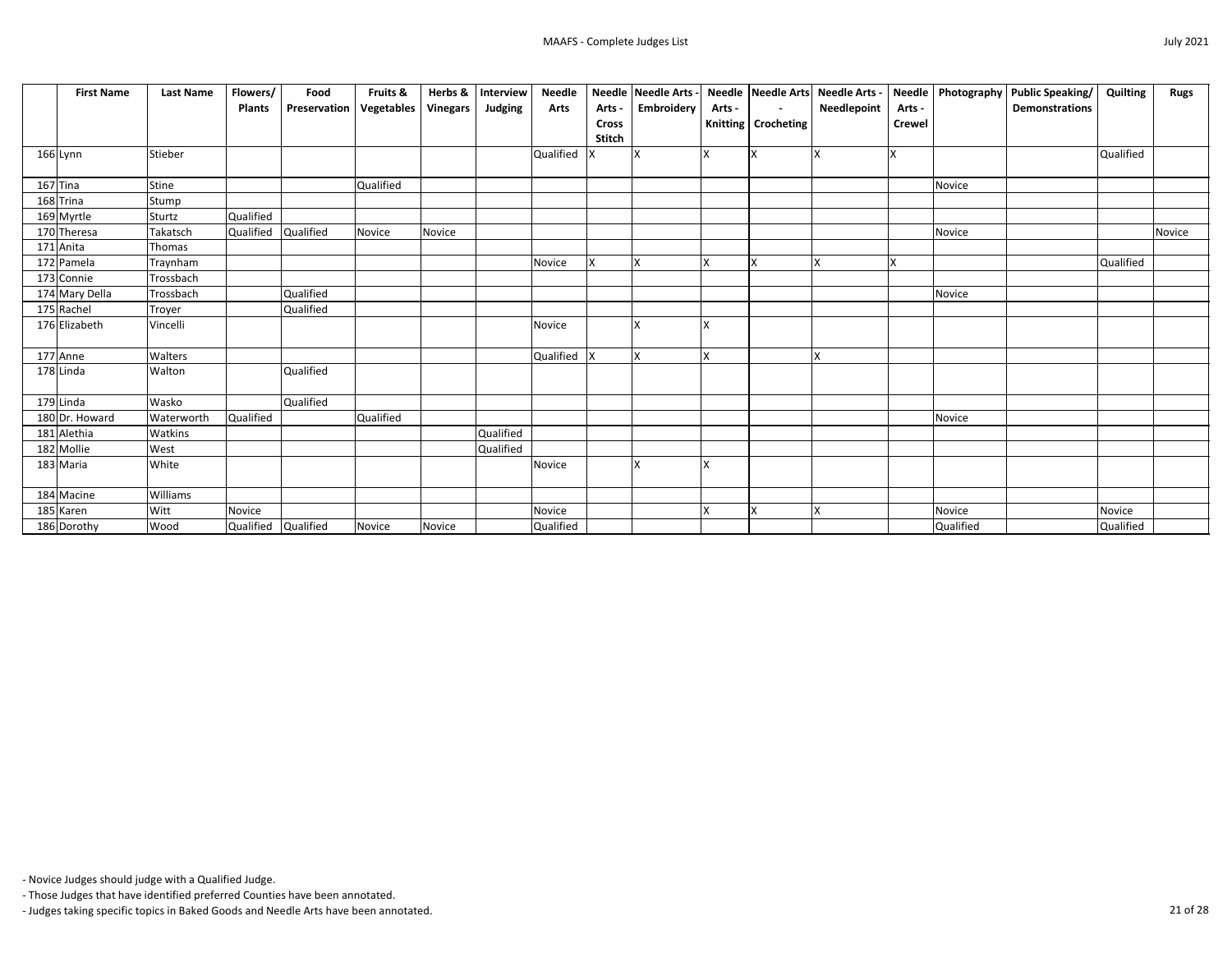| <b>First Name</b>      | <b>Last Name</b>                 | Scrapbooking   Smocking |           | <b>Spinning</b> | Woodworking |
|------------------------|----------------------------------|-------------------------|-----------|-----------------|-------------|
|                        |                                  |                         |           | &               |             |
|                        |                                  |                         |           | Weaving         |             |
| 1Sarah                 | Allen                            |                         |           |                 |             |
|                        |                                  |                         |           |                 |             |
|                        |                                  |                         |           |                 |             |
| 2 Mary Ellen           | Arbaugh                          |                         |           |                 | Qualified   |
|                        |                                  |                         |           |                 |             |
| 3 Nita                 | Armstrong                        |                         |           |                 |             |
| 4 Christopher          | Ashe                             | Qualified               | Qualified |                 |             |
|                        |                                  |                         |           |                 |             |
|                        |                                  |                         |           |                 |             |
| 5 Nicole               | Ashe                             | Qualified               | Qualified |                 |             |
|                        |                                  |                         |           |                 |             |
|                        |                                  |                         |           |                 |             |
| 6 Susan                | Austin                           |                         |           |                 |             |
| 7 Kathy                | Axline                           | Qualified               |           |                 | Qualified   |
|                        |                                  |                         |           |                 |             |
|                        |                                  |                         |           |                 |             |
| 8Renee                 | <b>Baccus</b>                    |                         |           |                 |             |
| 9 Samantha             | Baker                            |                         |           |                 |             |
|                        |                                  |                         |           |                 |             |
| 10 David               | Balser                           |                         |           |                 |             |
| 11 Lori                | Balser                           |                         |           |                 |             |
| 12 Patricia<br>13 Jane | <b>Balser</b><br><b>Bancroft</b> |                         |           | Novice          |             |
|                        |                                  |                         |           |                 |             |
|                        |                                  |                         |           |                 |             |
| 14 Margo               | Bauman                           |                         |           |                 |             |
| 15 Marvin              | Beckman                          |                         |           |                 | Qualified   |
|                        |                                  |                         |           |                 |             |
|                        |                                  |                         |           |                 |             |
| 16 Dawn<br>17 Kunni    | Benz                             |                         |           |                 |             |
| 18 Stephanie           | Biener<br>Bonner                 |                         | Qualified |                 |             |
| 19 Kathleen            | Bouchal                          |                         |           |                 |             |
|                        |                                  |                         |           |                 |             |
|                        |                                  |                         |           |                 |             |
| 20 Marcia              | <b>Bowers</b>                    |                         |           |                 |             |
|                        |                                  |                         |           |                 |             |
| 21 Carol               | Boyer                            |                         |           |                 | Novice      |
|                        |                                  |                         |           |                 |             |
| 22 Beverly             | Bresnahan                        |                         |           |                 |             |
| 23 Maggie<br>24 Karen  | <b>Bunch</b>                     |                         | Qualified |                 |             |
|                        | Buscemi                          |                         |           |                 |             |

- Those Judges that have identified preferred Counties have been annotated.

- Judges taking specific topics in Baked Goods and Needle Arts have been annotated. 22 of 28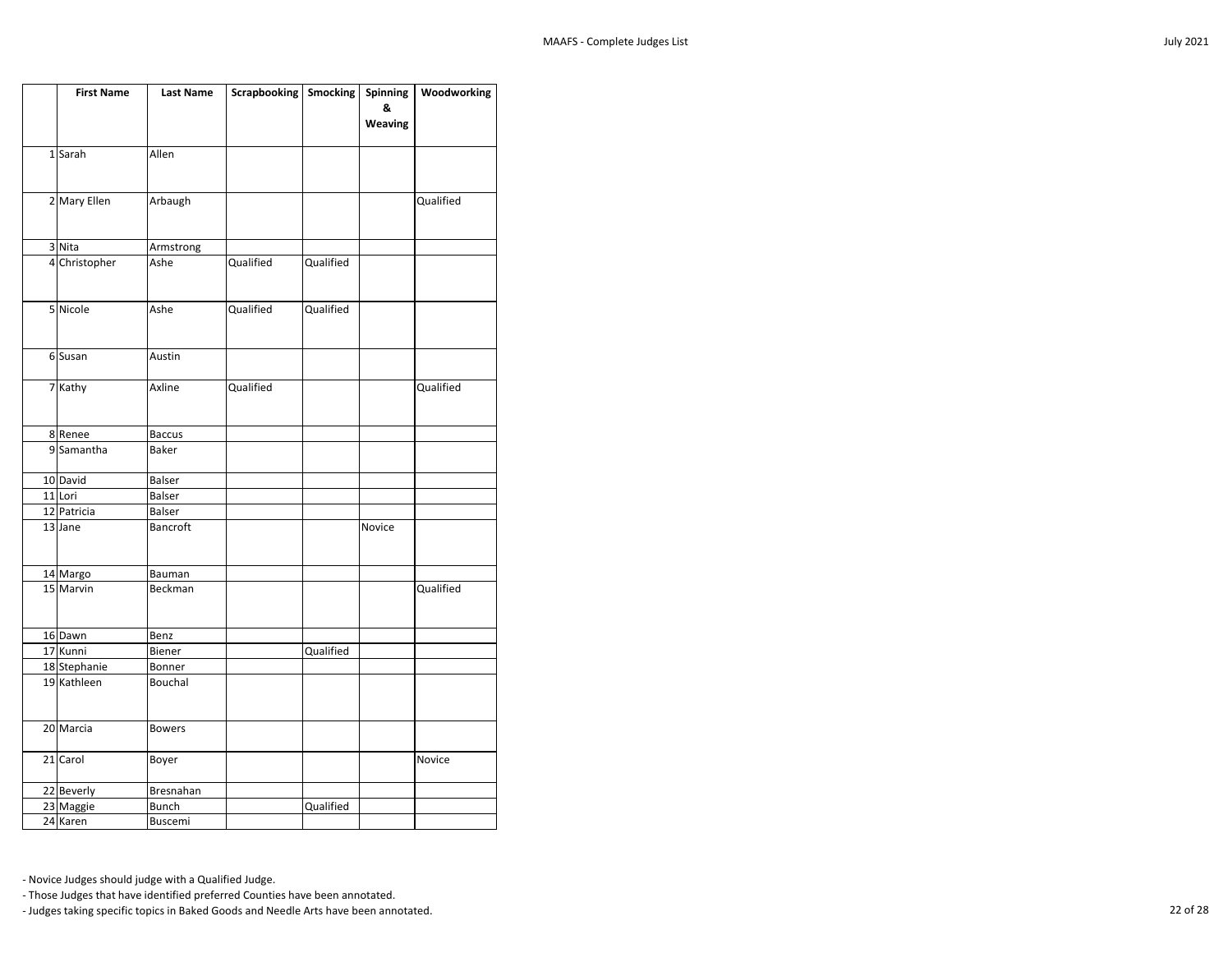| <b>First Name</b>  | Last Name    | Scrapbooking   Smocking |               | <b>Spinning</b> | Woodworking |
|--------------------|--------------|-------------------------|---------------|-----------------|-------------|
|                    |              |                         |               | &               |             |
|                    |              |                         |               | <b>Weaving</b>  |             |
| 25 Jolene          | Campbell     |                         |               |                 |             |
| 26 Katie           | Carico       |                         |               |                 |             |
|                    |              |                         |               |                 |             |
|                    |              |                         |               |                 |             |
| 27 Devon           | Carlin       |                         |               |                 |             |
| 28 Lindsey         | Carlin       |                         |               |                 |             |
| 29 Frances         | Cecil        |                         |               |                 |             |
| 30 Donna           | Cestone      |                         |               |                 |             |
| 31 Hanne           | Chason       |                         |               |                 |             |
|                    |              |                         |               |                 |             |
| 32 Karen           | Clough       |                         |               |                 |             |
| 33 Alicia          | Clugh        |                         | Novice        |                 | Qualified   |
| 34 Randy           | Conlan       |                         |               |                 |             |
|                    |              |                         |               |                 |             |
| 35 Stephanie       | Conlan       |                         |               |                 |             |
| 36 Jean            | Corazza      |                         |               |                 |             |
| 37 Eisele          | Couch        |                         |               |                 |             |
| 38 Dawn            | Cox          |                         |               |                 |             |
| 39 Beth            | Coyne        |                         |               |                 |             |
| 40 Ruth            | Culver       |                         | <b>Novice</b> | Qualified       | Qualified   |
|                    |              |                         |               |                 |             |
|                    |              |                         |               |                 |             |
| 41 Susan           | Davis        |                         |               |                 |             |
|                    |              |                         |               |                 |             |
| 42 Suzanne (Susie) | Davis        |                         | Qualified     | Novice          | Qualified   |
| 43 Dorothy         | Dempsey      |                         |               |                 |             |
| 44 Ed              | <b>Dick</b>  |                         |               |                 | Novice      |
| 45 Judy            | Dillon       |                         |               |                 | Novice      |
| 46 Judith          | Dolehanty    |                         |               |                 |             |
| 47 Jeannine        | Dorothy      |                         |               |                 | Novice      |
| 48 Herald          | Douglas, PhD |                         |               |                 |             |
|                    |              |                         |               |                 |             |
| 49 John            | Doyle        |                         |               |                 |             |
| 50 Alice Jean      | Ennis        |                         |               |                 |             |
| 51 Rosalie         | Ennis        |                         |               |                 |             |
| 52 Carolyn         | Etzler-Doyle |                         |               |                 |             |
| 53 Sharon          | Ferguson     |                         |               |                 |             |
| 54 Linda           | Finder       |                         |               |                 |             |
|                    |              |                         |               |                 |             |
|                    |              |                         |               |                 |             |

- Those Judges that have identified preferred Counties have been annotated.

- Judges taking specific topics in Baked Goods and Needle Arts have been annotated. 23 of 28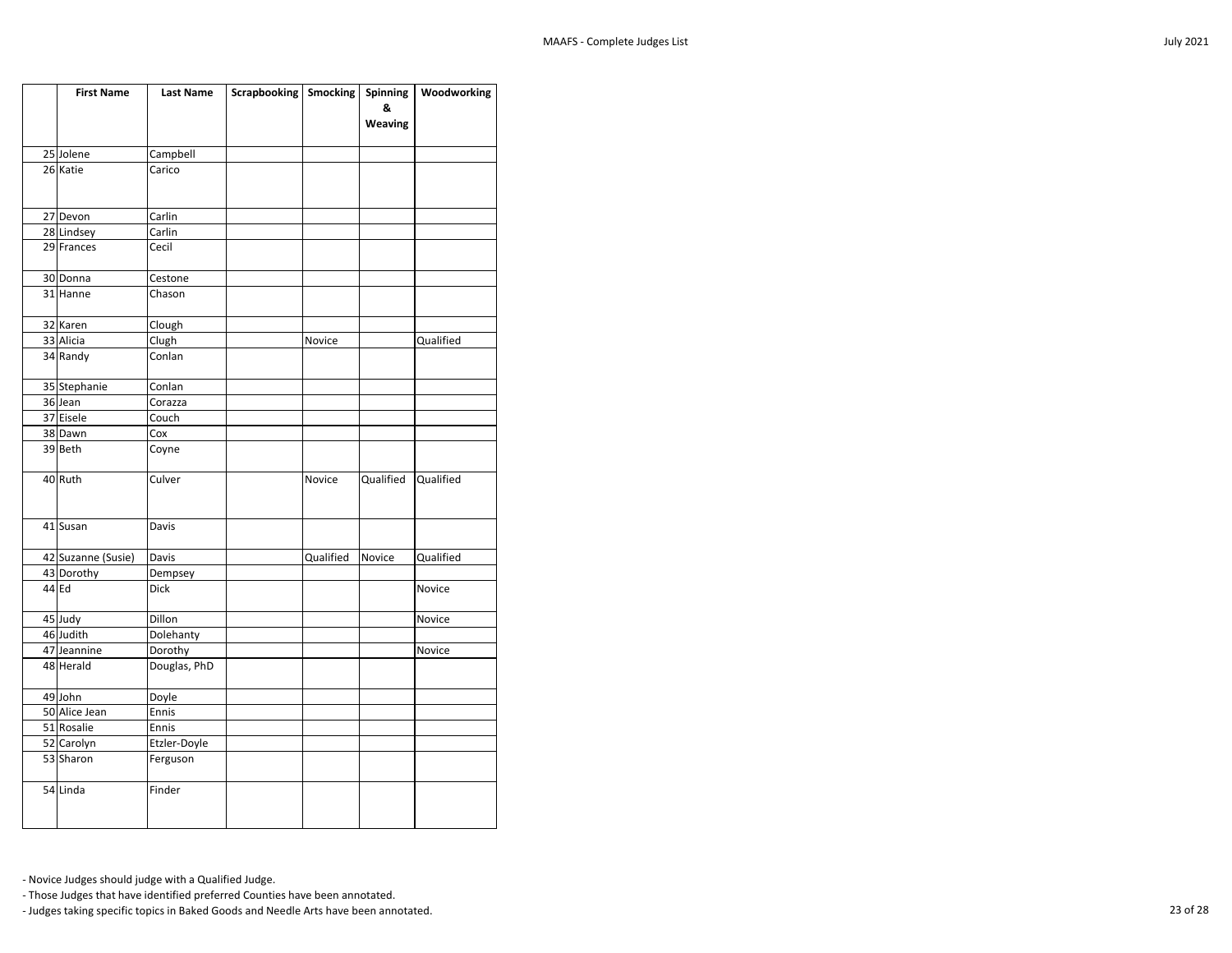| <b>First Name</b>          | <b>Last Name</b> | Scrapbooking   Smocking |        | <b>Spinning</b> | Woodworking |
|----------------------------|------------------|-------------------------|--------|-----------------|-------------|
|                            |                  |                         |        | &               |             |
|                            |                  |                         |        | <b>Weaving</b>  |             |
|                            |                  |                         |        |                 |             |
| 55 Donna                   | Fisher           |                         |        |                 |             |
| 56 Deborah                 | Franklin         |                         | Novice |                 |             |
| 57 Bonnie                  | Frederick        |                         |        | Qualified       |             |
| 58 Dana                    | Geddes           |                         |        | Novice          |             |
| 59 Amy                     | Gilley           |                         |        |                 |             |
| 60 Abby                    | Glassberg        |                         |        |                 |             |
|                            |                  |                         |        |                 |             |
| 61 Janine                  | Grossman         |                         |        |                 |             |
| 62 Barbara                 | Grysavage        |                         |        |                 |             |
|                            |                  |                         |        |                 |             |
| 63 Judy                    | Hackett          |                         |        |                 |             |
|                            |                  |                         |        |                 |             |
|                            |                  |                         |        |                 |             |
| 64 Brenda                  | Harper           |                         |        |                 |             |
| $65$ Jim                   | Harper           |                         |        |                 |             |
|                            |                  |                         |        |                 |             |
| 66 Connie                  | Harrington       |                         |        |                 |             |
| 67 Linda                   | Harris           |                         |        |                 |             |
|                            |                  |                         |        |                 |             |
| 68 Karen                   | Helfert          |                         |        |                 |             |
|                            |                  |                         |        |                 |             |
| 69 Grace                   | Heller           | Qualified               |        |                 |             |
|                            |                  |                         |        |                 |             |
| 70 Jack                    | Heller           | Qualified               |        |                 | Qualified   |
|                            |                  |                         |        |                 |             |
| 71 Karen                   | Hevner           |                         |        |                 |             |
|                            |                  |                         |        |                 |             |
| 72 Donna                   | Hill             |                         |        |                 |             |
| 73 Dawn                    | Hobbs            |                         |        |                 |             |
| 74 Donna                   | Hoffman          |                         |        |                 |             |
| $75$ Ed                    | Hogan            |                         |        |                 | Qualified   |
| 76 Betty Mason             | Holley           |                         |        |                 |             |
| 77 Cecelia Ann<br>78 Dawne | Holley<br>Howard |                         |        |                 |             |
| 79 Constance               | Howell           |                         |        |                 |             |
| 80 Judith                  | Howes            |                         |        |                 |             |
| 81 Spencer                 | Howes            |                         |        |                 |             |
| 82 Dennis                  | Hynen            |                         |        |                 |             |
|                            |                  |                         |        |                 |             |
| 83 Linda                   | Hynen            |                         |        |                 |             |
|                            |                  |                         |        |                 |             |
| 84 Rose                    | Janicki          |                         |        |                 |             |

- Those Judges that have identified preferred Counties have been annotated.

- Judges taking specific topics in Baked Goods and Needle Arts have been annotated. 24 of 28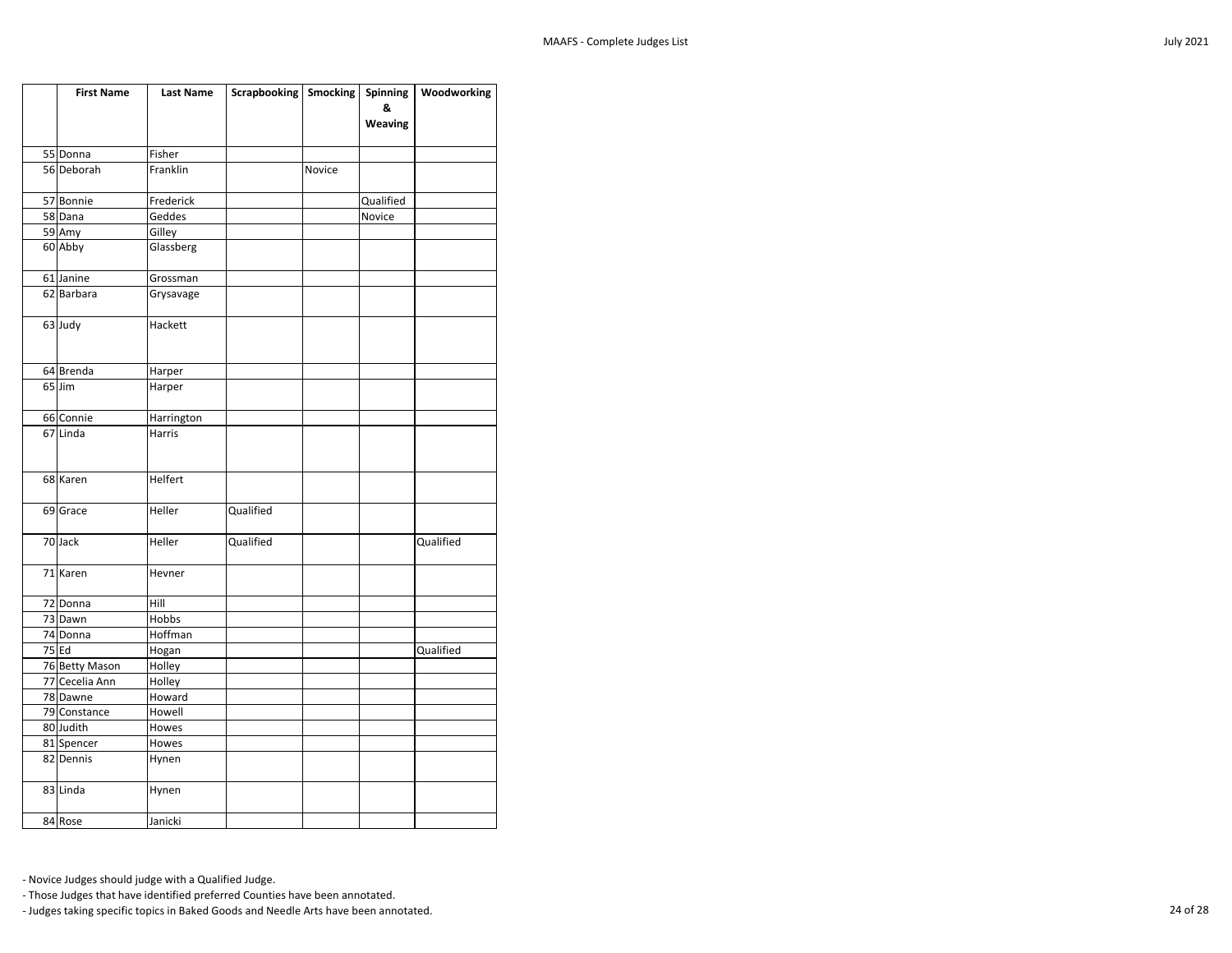| <b>First Name</b>      | <b>Last Name</b> | Scrapbooking   Smocking |        | <b>Spinning</b> | Woodworking |
|------------------------|------------------|-------------------------|--------|-----------------|-------------|
|                        |                  |                         |        | &               |             |
|                        |                  |                         |        | <b>Weaving</b>  |             |
|                        |                  |                         |        |                 |             |
| 85 Doris               | Jenkins          |                         |        |                 | Novice      |
| 86 Jo Anne             | Joyner           |                         |        |                 |             |
| 87 Michelle            | Kemplin          |                         |        |                 |             |
| 88 Emily               | Kendall          |                         |        |                 |             |
| 89 Sandra              | Kendall          |                         | Novice | Novice          |             |
| 90 Nancy               | Klein-Steen      | Qualified               |        |                 |             |
| 91 Mary Jane           | Knode            |                         |        |                 | Novice      |
| 92 Jacqueline          | Koniencki        |                         |        |                 |             |
| 93 Raeleen             | Kucera           |                         |        |                 |             |
| 94 Carolyn             | Kulp             |                         |        |                 |             |
| 95 Carol               | Lang             |                         |        |                 |             |
| 96 Judi                | Leaming          |                         |        |                 |             |
| 97 Spicer              | Leaming          |                         |        |                 |             |
| 98 Jo Anne             | Leatherman       |                         |        |                 |             |
| 99 Paul                | Leatherman       |                         |        |                 | Qualified   |
| 100 Cheryl             | Lenhart          |                         |        |                 |             |
| 101 Leslie             | Lenhart          |                         |        |                 |             |
| 102 Barry              | Lippy            |                         |        |                 |             |
| 103 Deborah            | Logsdon          |                         |        |                 |             |
| 104 Jane (Jani)        | Long             |                         |        |                 |             |
| 105 Laura              | Madera           |                         |        |                 |             |
| 106 Cathy              | Martin           |                         |        |                 |             |
| $107$ Joan             | Mauritzen        |                         |        |                 |             |
| 108 Jane               | McHugh           |                         |        |                 |             |
| 109 Megan              | McHugh           |                         |        | Qualified       | Novice      |
| $\overline{110}$ Nancy | McKenzie         |                         |        |                 |             |
| 111 Kathy              | McLaughlin       |                         |        | Novice          |             |

- Those Judges that have identified preferred Counties have been annotated.

- Judges taking specific topics in Baked Goods and Needle Arts have been annotated. 25 of 28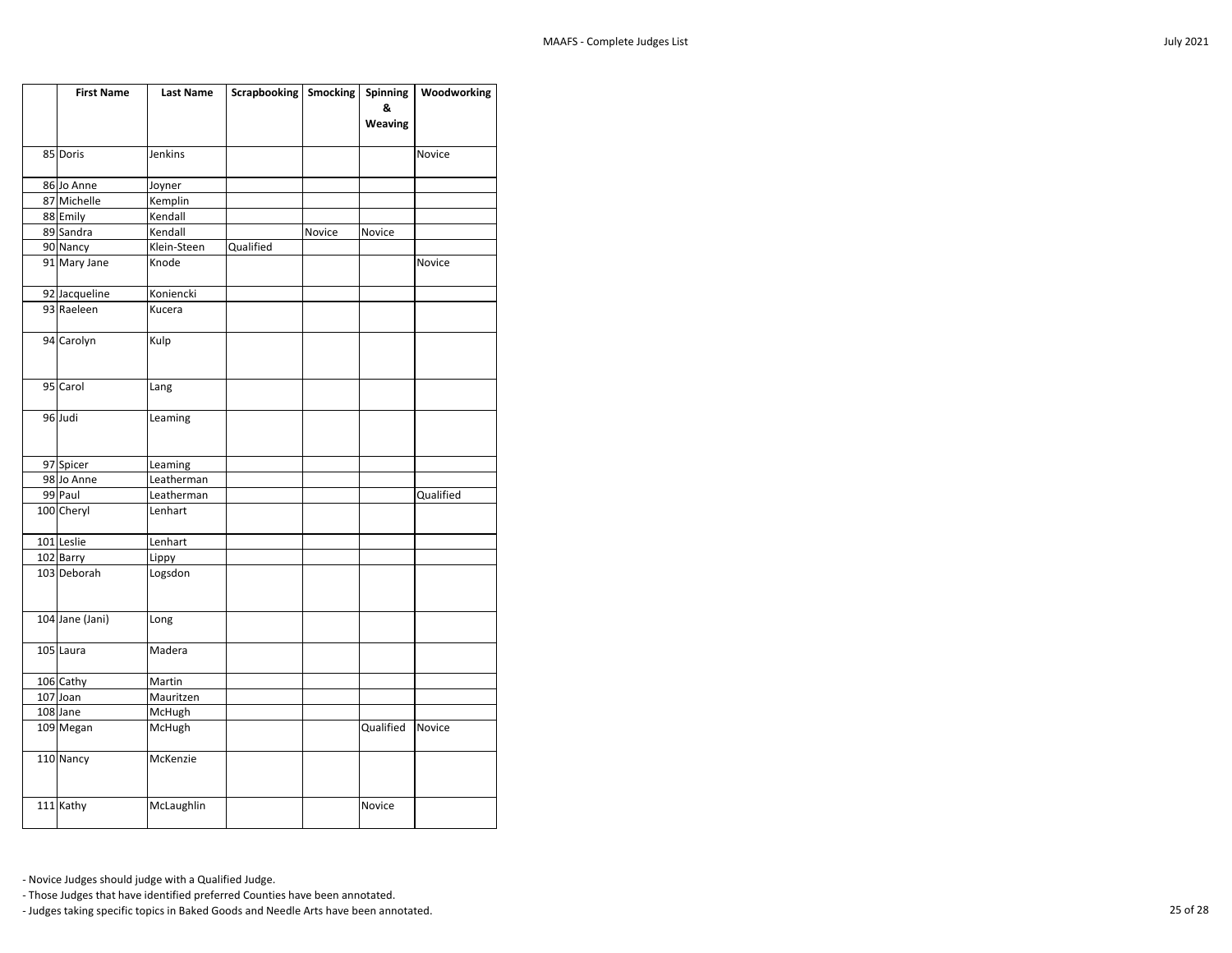| <b>First Name</b>     | <b>Last Name</b> | Scrapbooking   Smocking |           | <b>Spinning</b> | Woodworking |
|-----------------------|------------------|-------------------------|-----------|-----------------|-------------|
|                       |                  |                         |           | &               |             |
|                       |                  |                         |           | <b>Weaving</b>  |             |
|                       |                  |                         |           |                 |             |
| $112$ Joan            | Messinger        |                         | Qualified |                 |             |
| 113 Esther            | Mitchell         |                         |           |                 |             |
|                       |                  |                         |           |                 |             |
| 114 Larry             | Moore            |                         |           |                 |             |
| $115$ Ann             | Morgan           |                         |           |                 |             |
|                       |                  |                         |           |                 |             |
| 116 Michael           | Morse            |                         |           |                 | Qualified   |
|                       |                  |                         |           |                 |             |
| 117 Theresa           | Morse            |                         |           |                 |             |
|                       |                  |                         |           |                 |             |
| 118 Dinah             | Mullinix         |                         |           |                 |             |
| 119 Larry             | Mullinix         |                         |           |                 |             |
| 120 Tammy             | Mullinix         |                         |           |                 |             |
| 121 Brenda            | Nave             |                         |           |                 |             |
| 122 Nancy             | <b>Norris</b>    |                         |           |                 |             |
|                       |                  |                         |           |                 |             |
|                       |                  |                         |           |                 |             |
| 123 Dennis            | Ober             |                         |           |                 |             |
| 124 Pearl             | Ober             | Qualified               | Novice    |                 |             |
|                       |                  |                         |           |                 |             |
| 125 John              | O'Brien          |                         |           |                 | Novice      |
|                       |                  |                         |           |                 |             |
| 126 Larry             | Ogletree         |                         |           |                 | Qualified   |
| 127 Nancy             | Ogletree         |                         |           |                 |             |
| 128 Elizabeth         | Olson            |                         |           |                 |             |
|                       |                  |                         |           |                 |             |
| 129 Sharon            | Osborn           |                         |           |                 |             |
| 130 Vola              | Osborn           |                         |           |                 |             |
|                       |                  |                         |           |                 |             |
| 131 Connie            | Palmer           |                         |           |                 |             |
| 132 Michelle          | Palmer           |                         | Qualified | Novice          |             |
|                       |                  |                         |           |                 |             |
|                       |                  |                         |           |                 |             |
| 133 Elaine            | Parry            |                         |           | Qualified       |             |
|                       |                  |                         |           |                 |             |
| 134 Claudia           | Payne            |                         |           |                 |             |
| 135 Patricia          | Prodonovich      |                         |           |                 |             |
|                       |                  |                         |           |                 |             |
| 136 Mardi<br>137 Mary | Pyott            |                         |           |                 |             |
|                       | Pyott            |                         |           |                 |             |

- Those Judges that have identified preferred Counties have been annotated.

- Judges taking specific topics in Baked Goods and Needle Arts have been annotated. 26 of 28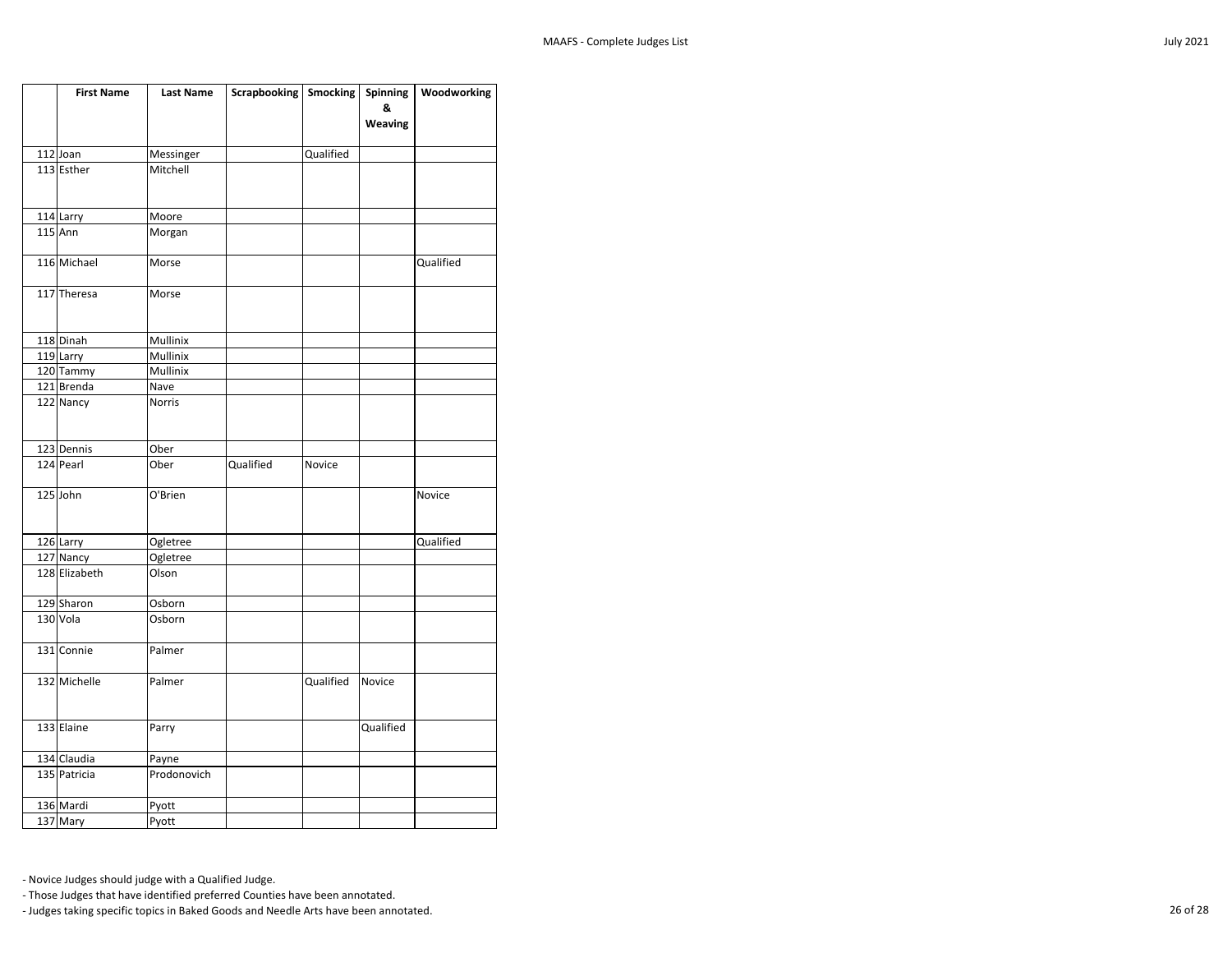| <b>First Name</b> | <b>Last Name</b> | Scrapbooking   Smocking |           | Spinning       | Woodworking |
|-------------------|------------------|-------------------------|-----------|----------------|-------------|
|                   |                  |                         |           | &              |             |
|                   |                  |                         |           | <b>Weaving</b> |             |
| 138 Shirley       | Quaskey          | Qualified               | Qualified | Novice         |             |
| 139 Jane          | Radford          |                         |           |                |             |
| 140 Doris         | Redick           |                         |           |                |             |
| 141 Andree        | Reuss            |                         |           |                |             |
| (Reaya)           |                  |                         |           |                |             |
| 142 Thomas        | Rice, Jr.        |                         |           |                |             |
| $143$ Ann         | Richards         |                         |           |                |             |
| 144 John          | Richards         |                         |           |                |             |
| 145 Joyce         | Ross             |                         |           |                |             |
| 146 Nancy         | Roy              |                         |           |                |             |
| 147 Kathrine      | Roznowski        |                         |           |                |             |
| 148 Stephen       | Roznowski        |                         |           |                |             |
| 149 Beverly       | Russell          |                         |           |                |             |
| 150 Dale          | Ryan             |                         |           |                |             |
| 151 Kelsey        | Ryba             |                         |           |                |             |
| 152 Doris         | Rye              | Qualified               |           |                |             |
| $153$ Ruth        | Rye              |                         |           |                |             |
| 154 Barbara       | Schafer          |                         |           |                |             |
| 155 Nona          | Schwartzbeck     |                         |           |                |             |
| 156 Mary          | Seaton           |                         |           |                |             |
| 157 Beth          | Shaw             |                         |           |                |             |
| 158 Donna         | Shriver          |                         |           |                |             |
| 159 Beth          | Smith            |                         |           | Novice         |             |
| 160 Gloria        | Smith            | Novice                  |           |                |             |
| 161 Sandra        | Smith            |                         |           |                |             |
| 162 Karen         | Sowers           |                         |           |                |             |
| 163 Marilyn       | <b>Sparks</b>    |                         |           |                |             |
| 164 James         | Spencer          |                         |           |                |             |
| 165 Gary          | Stenger          |                         |           |                | Qualified   |

- Those Judges that have identified preferred Counties have been annotated.

- Judges taking specific topics in Baked Goods and Needle Arts have been annotated. 27 of 28